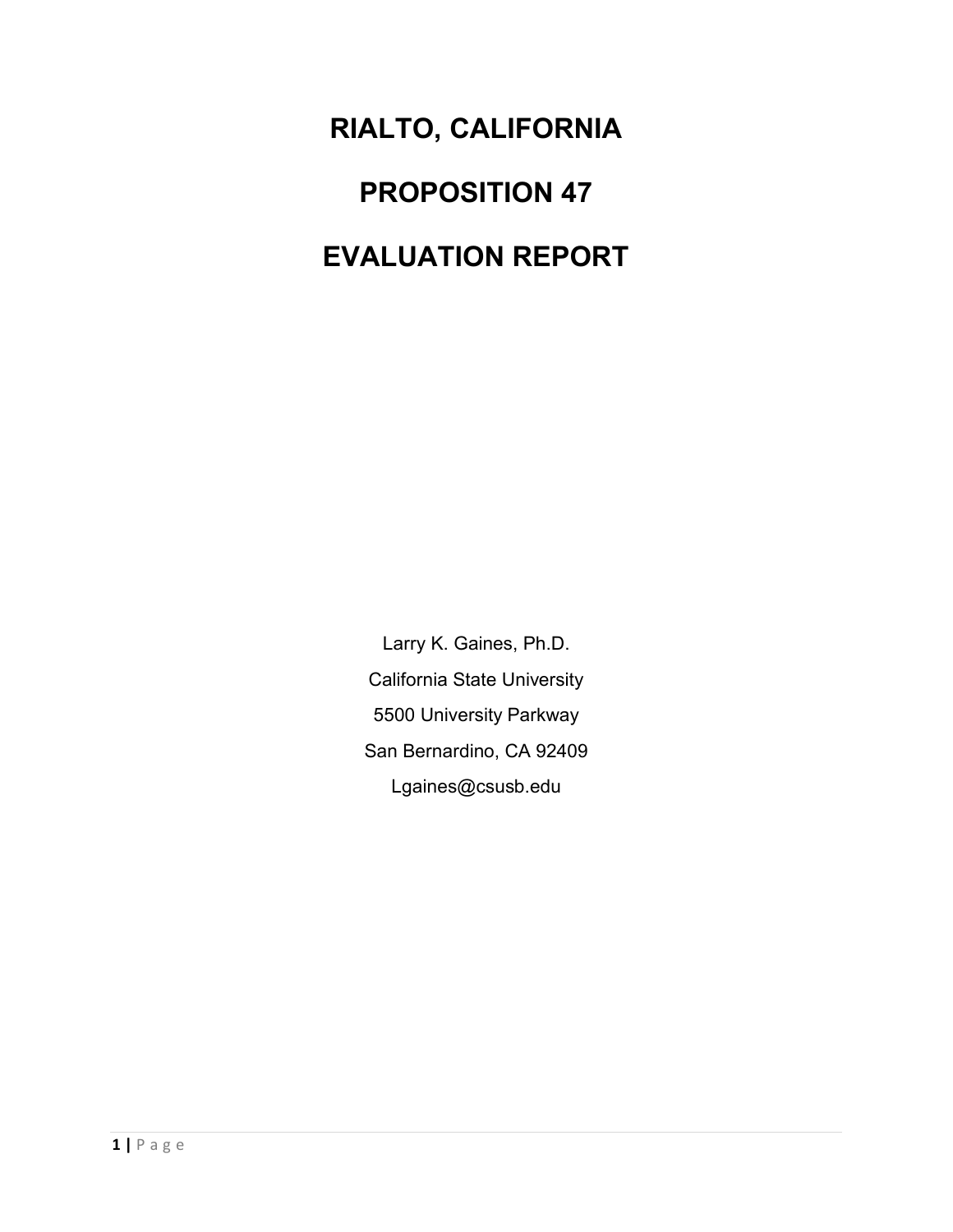#### **EXECUTIVE SUMMARY**

The City of Rialto received a Proposition 47 Grant from the Board of State and Community Corrections to implement a program designed to reduce crime among a sample of juveniles and to improve their prosocial attitudes and technical and academic education achievement. Juveniles qualified for the program if they had at least one criminal justice issue and had a drug problem or mental issues. They had reside in Rialto, San Bernardino, or Colton.

The City implemented the TEAM Program, the name used for the project. Project management recognized that youths often have a variety of problems. In response, managers decided to use a wraparound approach to service delivery, where different services were provided based on juveniles' needs. Services included record sealing, counseling, job readiness training, resume writing, drug and alcohol counseling, mentoring, and so on. The treatment team consisted of six agencies. Once juvenile clients were identified, TEAM case managers would examine them to determine the types of services needed and the agencies that would provide the services.

#### **Implementation Issues**

The project encountered several significant problems:

First, evaluation data were not available to the evaluator. The TEAM program did not have access to criminal justice or educational data since no criminal justice agency was directly involved in the program.

Second, case management was problematic throughout the first two years of the project. Inland Behavioral Health Services (IBHS) was contracted for case management. The agency failed to refer a number of clients to various service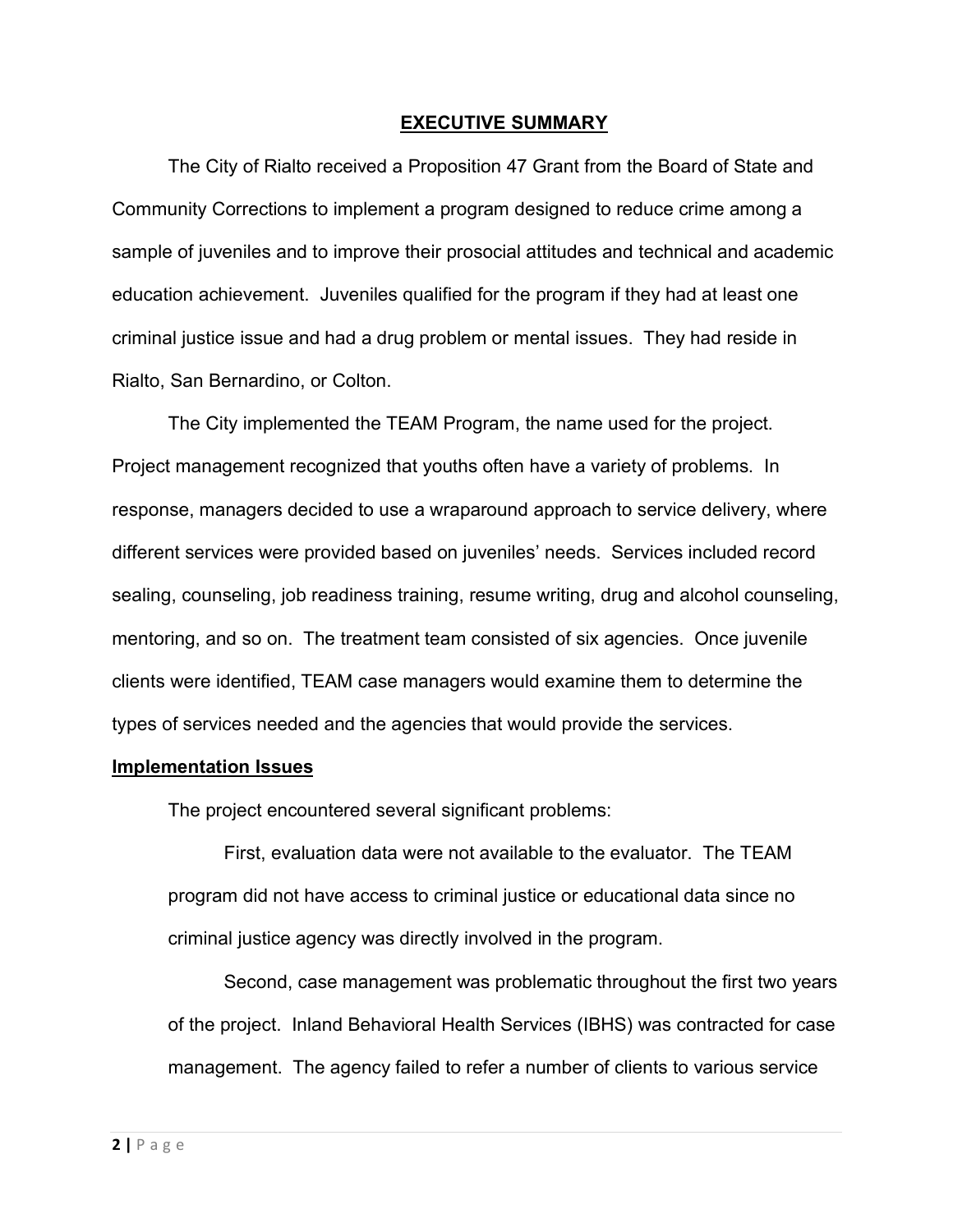agencies after they had been identified. A new case manager was appointed to resolve the problem at the beginning of 2021.

Third, leadership was diffused and sometimes inadequate. A leadership council consisting of some of the service providers, case managers, and the Rialto Community Services Department provided leadership. This resulted in gaps and less project supervision.

Fourth, the TEAM program had no control over its clients; participation was voluntary and clients often showed little interest in the program. This resulted in reduced client numbers. Probation departments have programs where large numbers of juveniles are sent.

Fifth, the number of service providers and their respective roles should be considered. Some service providers worked with a relatively large number of clients, while others saw few clients. Indeed, one service provider, 100 Black Men, saw no clients. This would result in a more satisfactory level of services.

Sixth, all processing procedures including forms and their specific usage should be identified and tested prior to program implementation. Procedures should be continuously monitored to ensure performance.

Seventh, a number of comparisons were made between TEAM clients and probationers in the outcomes section of this report. It is important to note that subjects were not randomly assigned to the two groups. Further, the two groups were not equal in size. These methodological issues must be considered when reviewing this report.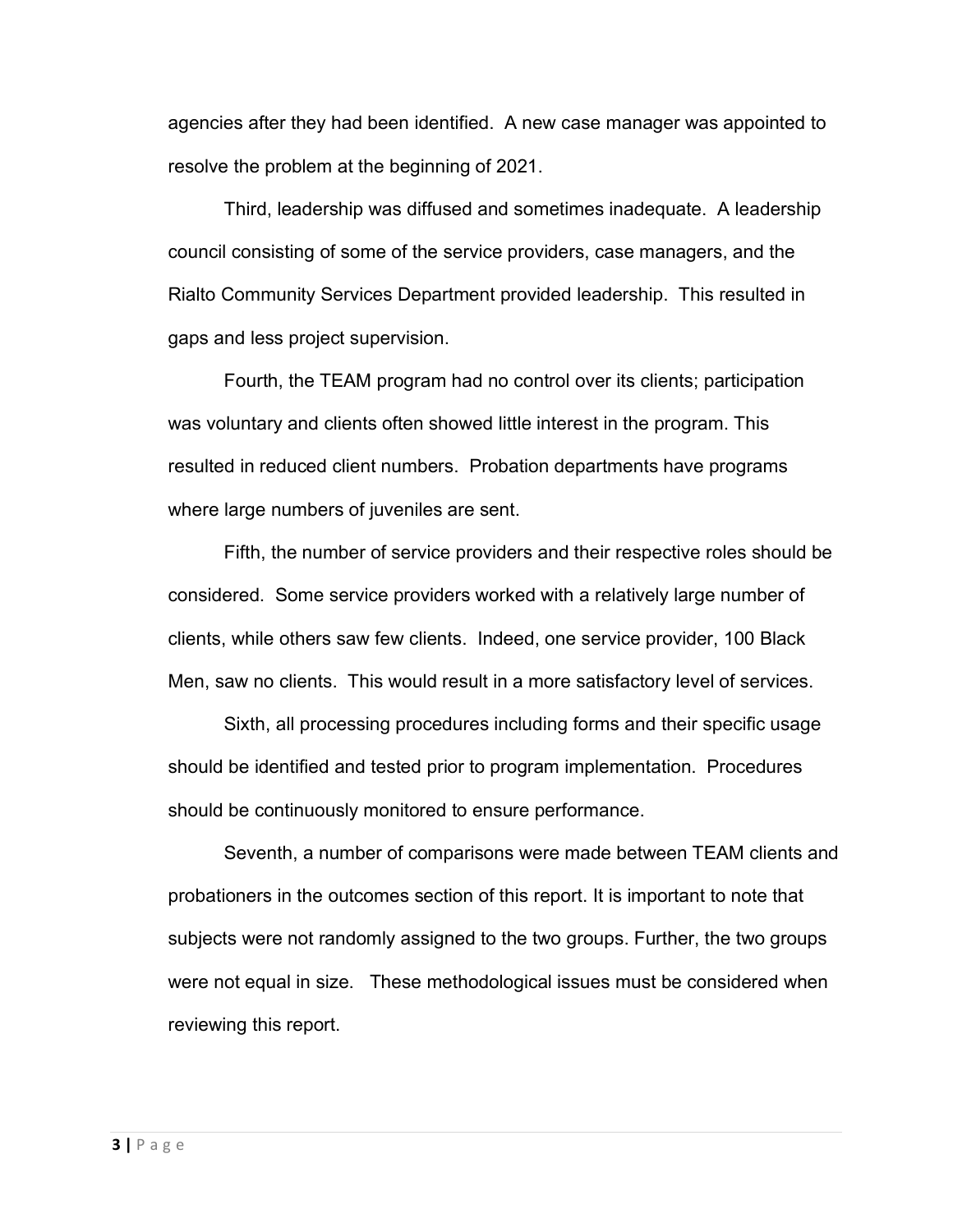Project evaluation was made difficult due to limited access to client records and data. Nonetheless, the evaluation consisted of three strategies. First, case management staff surveyed parents about the efficacy of the programing. Parents were called and asked four questions. The results showed that program satisfaction was above average. The second evaluation consisted of comparing aggregate probation statistics with TEAM client statistics. The results showed that there were not a lot of differences between the outcomes for the two groups. However, sampling issues may have clouded the results. Finally, service providers collected stories about some of the successful clients. Some were able to get a job; some received job training; some received counseling; and so on. There were positive behaviors as a result of services.

In sum, there were positive results as a result of the project. The project can achieve even greater success with some adjustments. There should be more juvenile programing since these individuals have a higher probability of successful integration into society.

#### **PROJECT DESCRIPTION AND INTRODUCTION**

The Board of State and Community Corrections awarded the City of Rialto a Proposition 47 Grant in 2017 for the purposes of supporting mental health treatment, substance abuse treatment, and diversion programs for juveniles involved in the criminal justice system (adjudicated for a violation). Diverting juveniles into these programs can substantially reduce future criminality. Moreover, such a reduction can result in a significant cost savings to communities, counties, and the state in terms of future crimes and adulthood incarceration. These programs can also reduce future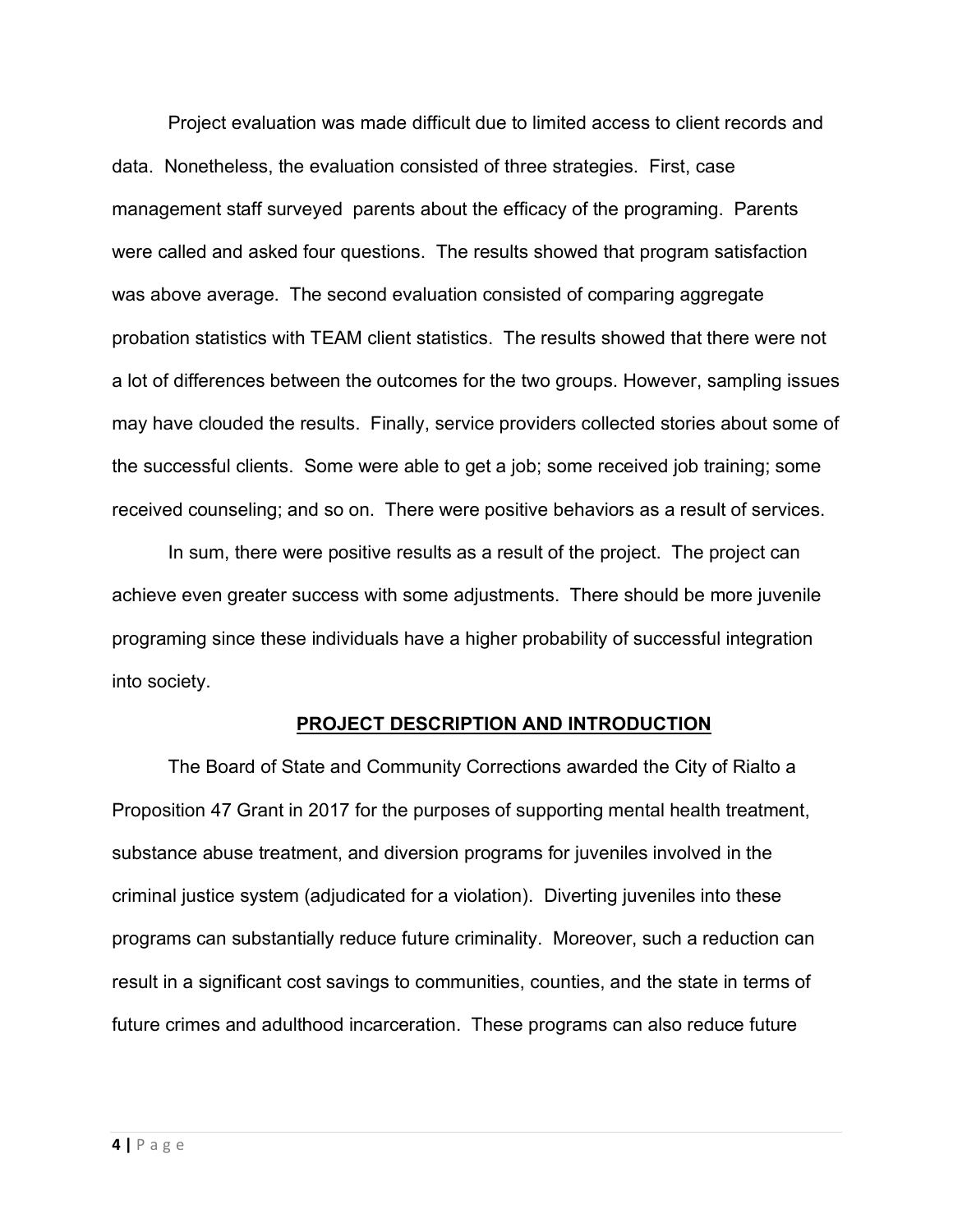victimization rates. Early intervention is an important part of a comprehensive, effective, and efficient criminal justice system.

The cost for housing adult prisoners in the California Department of Corrections and Rehabilitation is significant. One estimate for housing an inmate for one year is \$81,203 in 2018-19. Another estimate was \$100,000, and Vice-President Kamala Harris noted the cost was \$75,000. Rialto was awarded \$1,000,000 for the project, which equates to about ten to fifteen inmates being housed for one year based on cost estimates. If a juvenile crime reduction program prevents only a few kids from committing crimes that result in future juvenile or adult incarceration, it will be cost effect based on the annual incarceration costs. Moreover, the budget for the California Department of Corrections for 2017 was estimated to be \$11.4 billion.

Rialto's program is unique in that it addressed juvenile offenders whereas most Proposition 47 Grants dealt with adult offenders. Only one other program focused on juveniles in the 2017 round of funding. An adult who begins his or her criminal career at an early age can be involved in criminal behavior for decades. Statistically, early criminality indicates an extended criminal career unless there is effective intervention. Early intervention cannot only save society money and reduce harm to victims.

Juveniles represent a unique population that has a high potential for rehabilitation. It often is more effective to provide treatment to juveniles rather than waiting until they are immersed in crime as an adult. The project evaluated in this document worked with juveniles who had been involved in some criminal activity and had mental illness or drug abuse problems. The project attempted to instill positive attitudes, decrease crime and negative behavior in school, help participants to graduate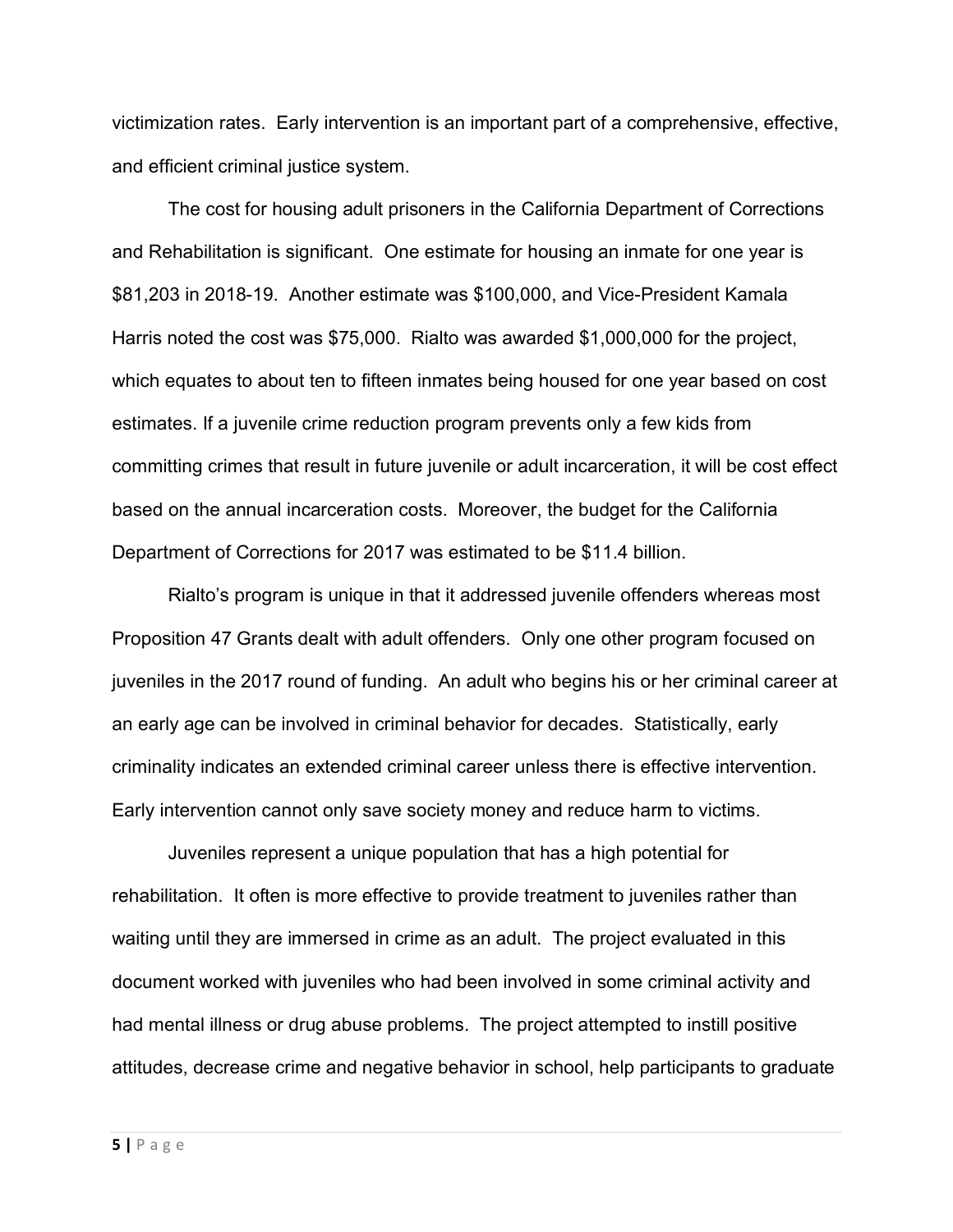from high school and become involved in college or vocational training. The project provides youths a pathway to a crime-free, productive life.

Grantees are required to conduct a Two-Year Preliminary Evaluation as well as a Final Local Evaluation Report. This document is the Final Local Evaluation Report. The project operated for four years; it was extended for a year due to the Covid 19 pandemic. The project officially ended on September 30, 2021.

#### **PROPOSITION 47 PROJECT OVERVIEW**

The program developed by the City of Rialto was the Juvenile TEAM project (Training, Education, Alcohol/Drug Mental Health Treatment). The project specifically targeted juveniles who had previous experience with the criminal justice system (they had been adjudicated) and who had substance abuse issues or experience or mental disorder problems. Juveniles who met these criteria often had related problems such as problems in school, gang activity, inadequate prosocial skills, and difficulties in the home. Even though these juveniles' anti-social or criminogenic activities may manifest themselves from one or a limited number of problems, the manifestations or specific problems may be numerous cutting across a variety of environmental conditions or juveniles' activities. Thus, it was important to address the range of problems.

Historically, drug, mental health, and criminal behavior treatment were unidimensional whereby treatment focused on one problem rather than all the client's problems. This treatment modality was seldom successful. The treatment often did not match the problem, and some of a client's problems where not addressed. The unaddressed problems could eventually adversely affect any treatment successes; result in some of the old problems returning. Treatment must address the whole person.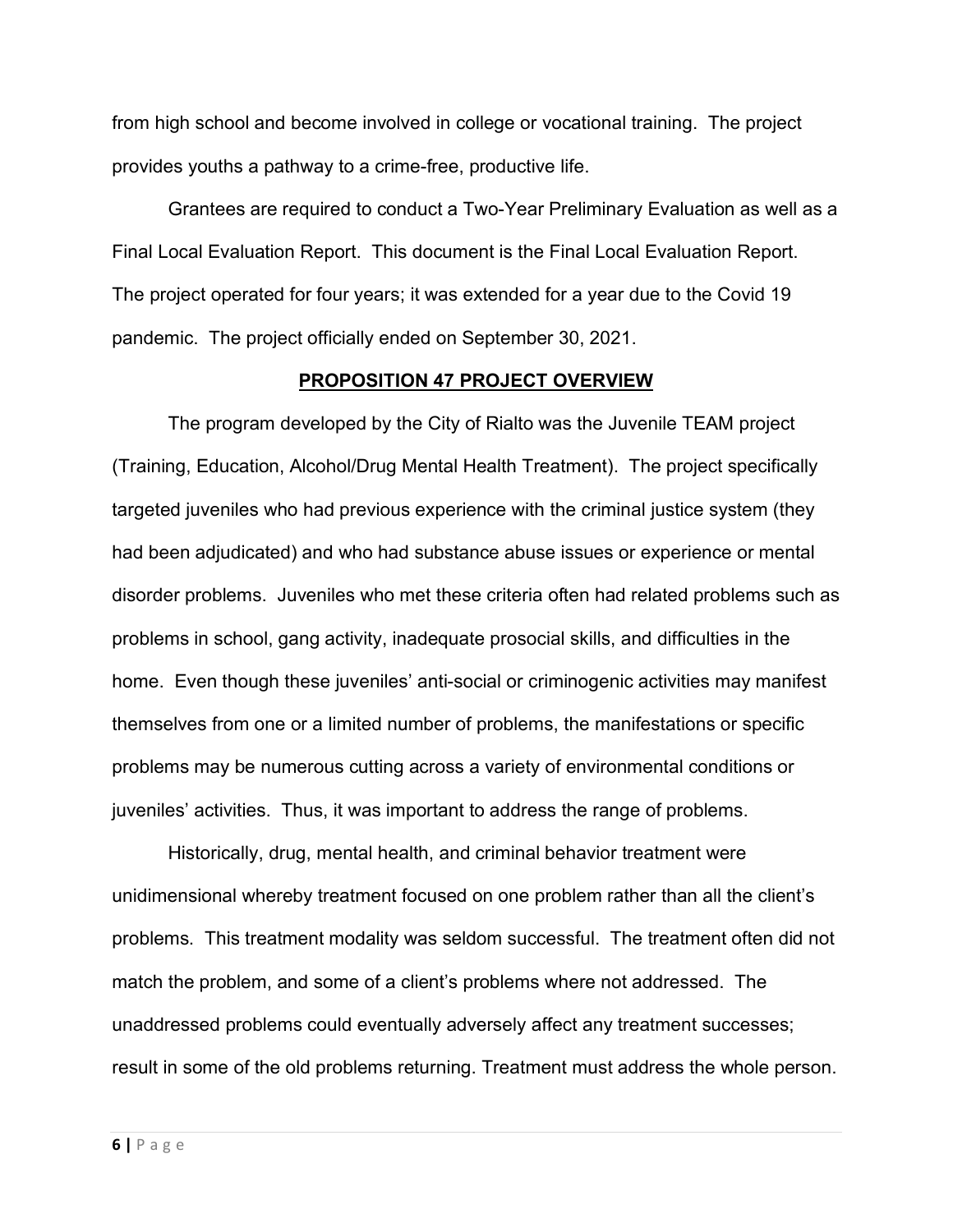More recently, treatment has consisted of multiple formats or modes creating wraparound treatment services. Here, focused treatment is provided after a client's problems are diagnosed or identified; each problem is treated using a specific modality or series of modalities. This results in a higher degree of success.

## **TEAM'S WRAPAROUND SERVICES**

In order to provide wraparound services, a treatment project must access a variety of treatment modalities since any given client can be under the influence of a variety of issues or problems. Generally, this is accomplished by enlisting the services of several treatment providers and to coordinate their services through case management. Services are determined after an analysis of the client. The TEAM project approached treatment in this fashion. Moreover, the various relationships among the treatment providers was well planned and enumerated by the development of a logic model.

## **TEAM Project Logic Model**

A schematic showing the TEAM Project logic model is presented below. The logic model consists of six distinct pillars. First, the inputs section or area consists of activities that serve as the program's foundation including community relationships, a referral network, an advisory committee, and TEAM project activities. It is critical that any program begin with a firm foundation so that project personnel have enumerated responsibilities. This results in better coordination.

Inputs result in activities that lead to a final objective, positive impact in society. The TEAM logic model contained a range of activities such as drug treatment, mental health treatment, family support, anger management, and so on. An examination of the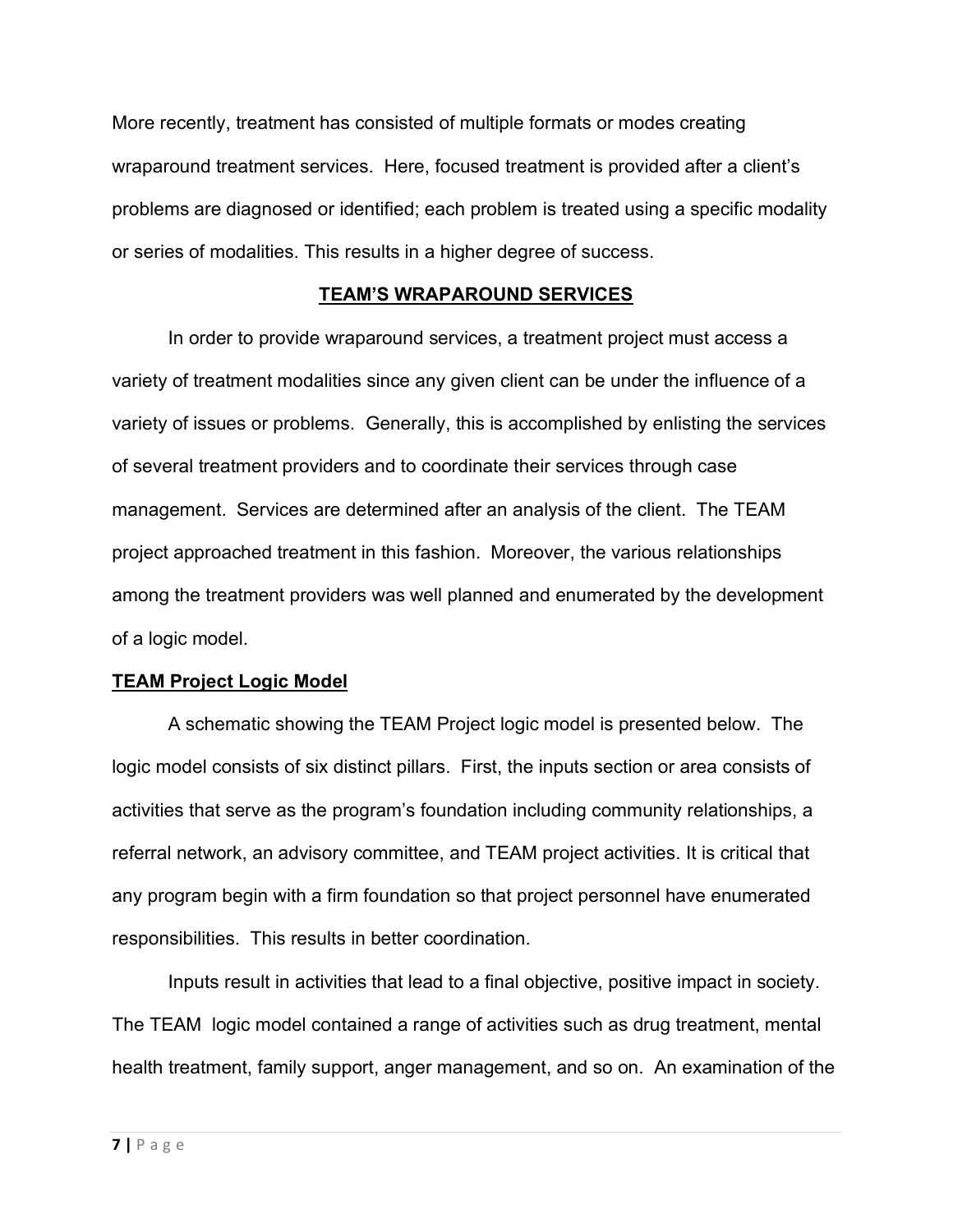activities column shows that TEAM project could address a significant number of possible problems. When developing this type of program, it is critical that treatment address each client's needs. Failure to address a problem area can result in the program or treatment failing. Activities are different from inputs in that inputs list the different stakeholders. Some of the stakeholders may provide more than one service.

#### **Figure 1**



The outputs column shows the anticipated preliminary results. In other words, each treatment modality results in the targeting of a client's problem area and results in some positive change in the client. For example, some of the output measures include number of hours spent in a particular treatment program or types of services provided. Output measures gauge what the various participating CBOs did.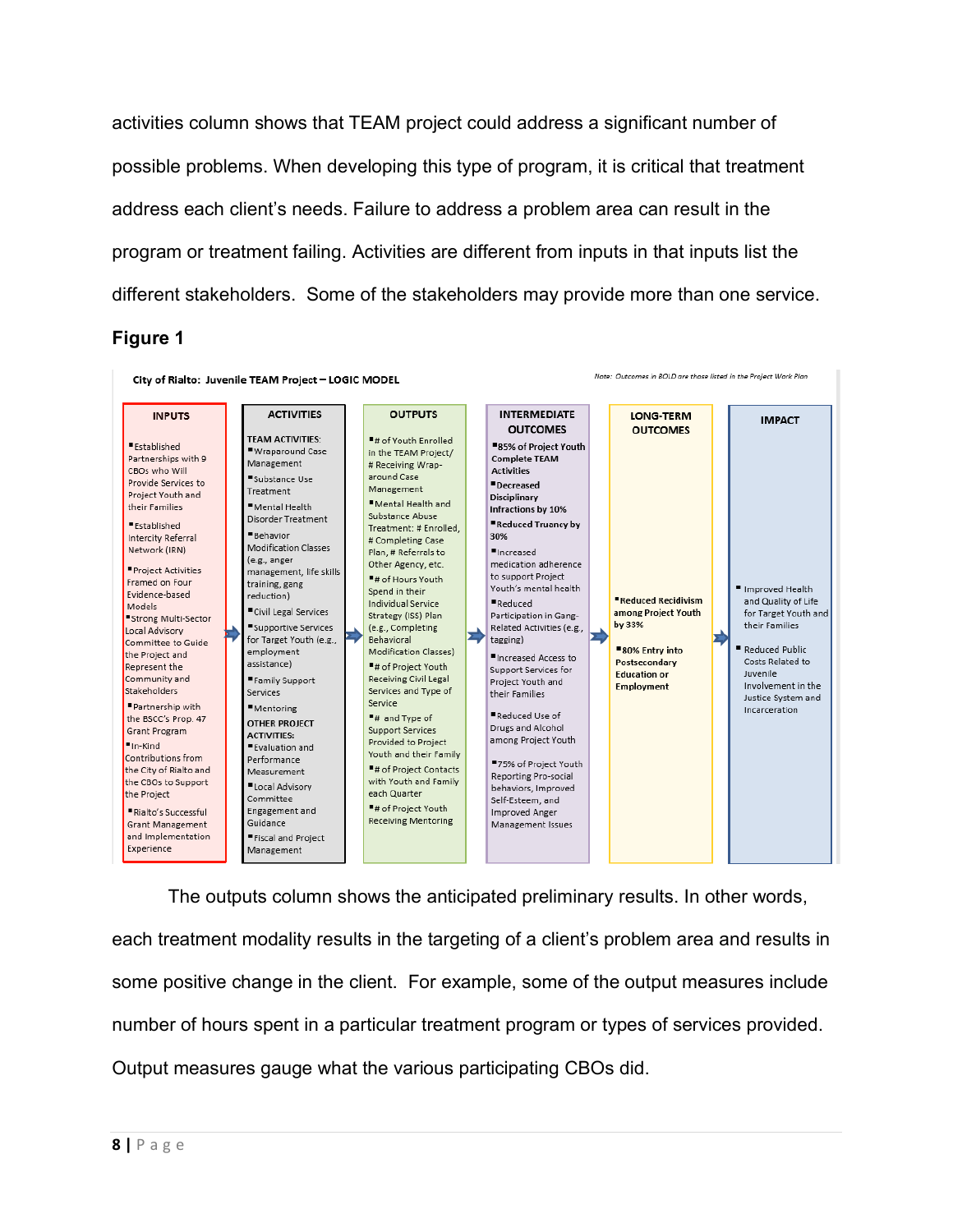The intermediate outcomes column shows how the project is to affect the clients. The intermediate outcomes attempt to predict the effects of services. For example, alcohol and drug usage reduction, decreased disciplinary infractions in school, increased prosocial behavior and so on. The project's activities should result in specific behavioral outcomes. The long-term outcomes are reduced crime and recidivism on the part of clients and an increase in prosocial activities such as success in school. Finally, the impact of the program refers to improved quality of life and reduced costs associated with crime and drug abuse.

It is important to note that at the time of the two-year report, no changes have been made to the Team Logic Model. However, as the program matured, alterations to the logic model were considered and implemented.

#### **OVERVIEW OF COMMUNITY BASED ORGANIZATIONS AND THEIR SERVICES**

Providing wraparound services generally requires several organizations with specialized expertise. The services are dictated by the problems that are being addressed. The following are the CBOs that provided services to clients as a part of the TEAM project and their types of services:

1. **100 Black Men of the Inland Empire**. This CBO provides mentoring for juvenile males. The organization focuses on improving the quality of life of clients within the community and enhance educational and economic opportunities for African Americans. Mentoring provides problem-youths with prosocial role models and reinforces other services or treatments. Mentoring is an effective one-on-one treatment format. It can supplement other types of services provided by the TEAM program, or it can serve as a standalone program.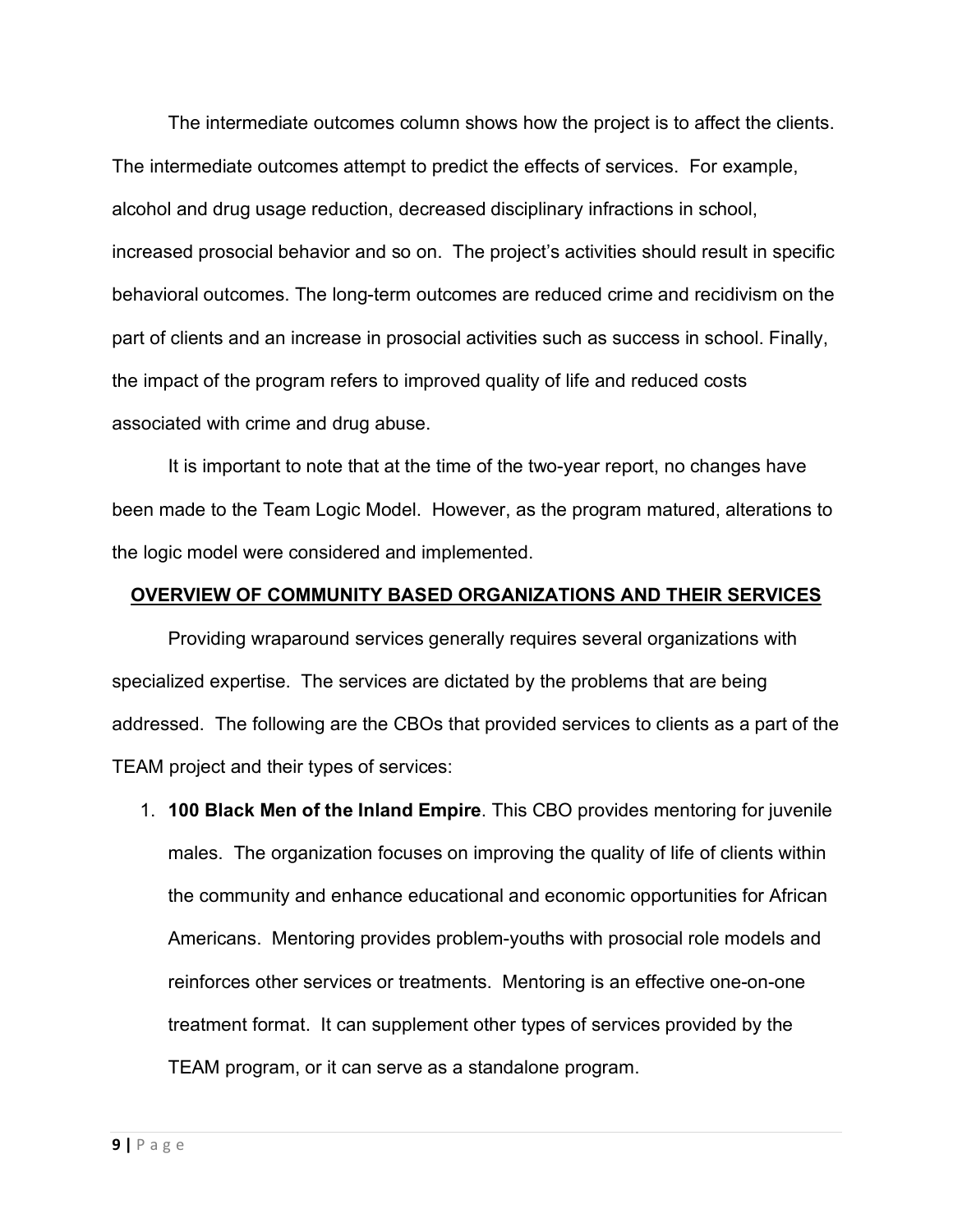- 2. **Bethune Center(National Council of Negro Women)**. The Bethune Center provides family services to juvenile clients and their families using the NCNW platform. The organization provides pre-employment skills training and academic enrichment along with job search assistance and job development. One-on-one services are provided or in small groups. Employment helps to reduce crime and other problems. Successful employment instills prosocial attitudes.
- 3. **Youth Action Project**. The Youth Action Project provides education, training and employment information to the project's clients. It provides a platform for young adults to identify and address issues that matter to young people. The primary services provided by the organization are employment, trade training, and leadership development. The training consists of eight sessions and each session is two hours in length. Classes are conducted at the Youth Justice Center. Some of the topics addressed include: work applications, handling conflict in the workplace, writing resumes, and applying for a job.
- 4. **Inland Behavioral and Health Services**. IBHS provides counseling and other individual services. It is a community based non-profit Federally Qualified Health Provider with three locations in the city of San Bernardino and one in the city of Banning. IBHS offers case management and referrals for treatment. IBHS wss responsible for referring clients to the other CBOs after IBHS completed a needs assessment. IBHS was responsible for ensuring that clients received the services they needed. IBHS was the case manager for the project. Additionally, IBHS provided drug treatment. Here, clients were screened and their problems were diagnosed. They provided counseling as part of their treatment.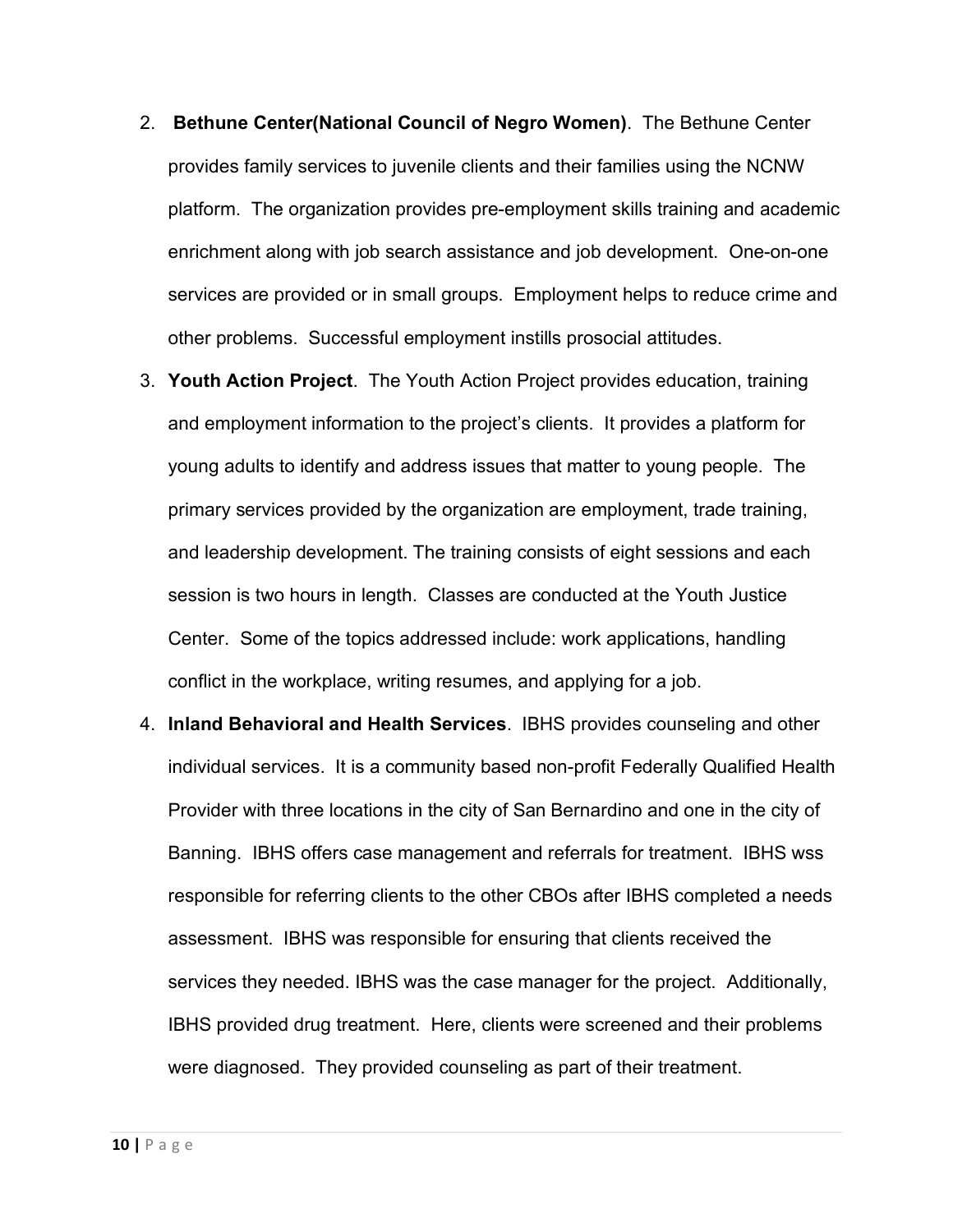- 5. **Rialto Family Health Services**. Rialto Family Health Services provides civil legal services to the clients and their families. Members of the Rialto community and health professionals established the organization. Optimizing the health and wellness potential of people is the primary goal, but legal services are also of primary importance. The primary function served by the Rialto Family Health Services within the TEAM project was to work with the juvenile, the juvenile's family, and the courts to seal juveniles' criminal records. This would help juveniles to gain employment or be admitted to school later in life. It helps to clear a path for later success.
- 6. **Young Entrepreneurs Inc./Love**. YEIL provides mentoring for females. It is a ten-week program primarily focusing on building self-empowerment, academic achievement, career, and planning in STEM subjects. Young Entrepreneurs Incorporated is dedicated to helping students develop self-love, strong communication skills, and career development. Individual and group counseling sessions are used and supplemented with audio-visual materials.
- 7. **Young Visionaries Youth Leadership Academy**. Young Visionaries offers several programs or services. The organization provides leadership training for clients using the NCTI framework. Young Visionaries provides a six-week intervention counseling program to youth with current or prior criminal activity.
- 8. **Clay Counseling Solutions**. Clay Counseling Solutions provides services to juveniles in the schools and in-office through in-person or telehealth methods. Services included individual therapy, group therapy, and anger management and behavioral support. The counselors work closely with school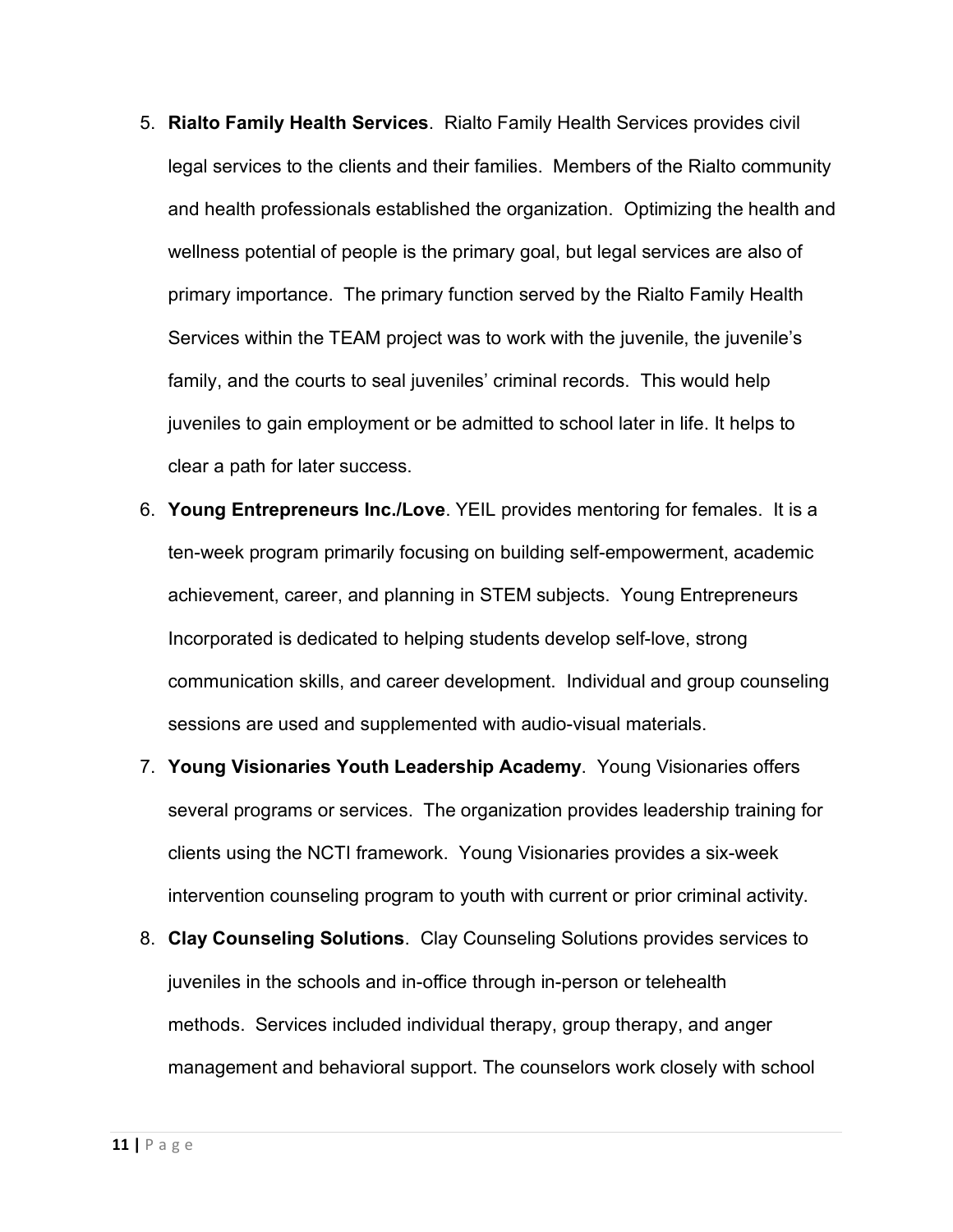officials and families. Here, the counselors work with students in an effort to reduce symptoms related to mental health diagnosis, behavioral and academic problems. Success in effectively managing emotions and increasing academic engagement is key to reducing future criminal behavior.

The Rialto Community Services Department initially coordinated the TEAM project. The project focuses on youth in Rialto, San Bernardino and Colton. In addition to the CBOs listed here, the Rialto Community Services Department and the CBOs coordinate their efforts with local police departments and the San Bernardino County Probation Department.

#### **TEAM PROGRAM GOVERNANCE**

The TEAM program is an extremely complicated project with a number of moving parts. There are a number of agencies involved in providing services to clients. In order for the program to be effective, there must be coordination and full cooperation with case management serving as the cornerstone for success.

The Rialto Community Services Department was the city agency responsible for coordinating the program. Three staff members were involved with project. The director of the community services department and two of the department's staff members. It should be noted that their involvement was on a part-time basis; they were responsible for other activities and programs in the City of Rialto.

An advisory committee to assist in overseeing the project (the Local Advisory Committee) was developed and consisted of representatives from agencies that were responsible for providing services to TEAM clients. The committee's initial membership included: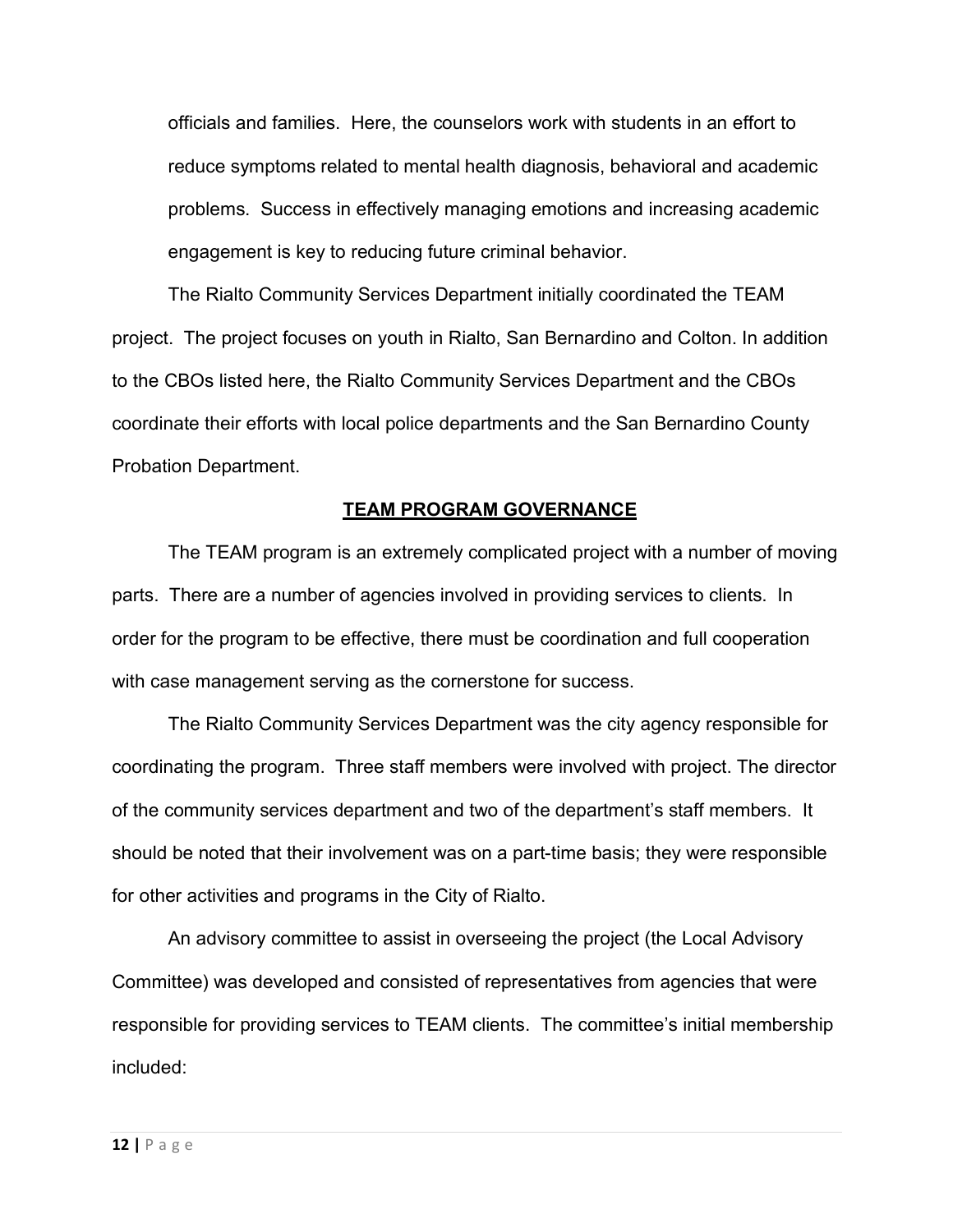- **President** Dr. April Clay, Clay Counseling Solutions, Phone: (909) 804-8877 Email: [april@claycounselingsolutions.com](mailto:april@claycounselingsolutions.com)
- **Vice President** Daphne Hawkins, Young Entrepreneurs Phone: (323) 472-0442 Email: [daphneahawkins@gmail.com](mailto:daphneahawkins@gmail.com)
- **Consulting Board** Don Viser, Rialto Health Family Services Phone: Email: [donviser@sbcglobal.net](mailto:donviser@sbcglobal.net)
- **Consulting Board** Dina Walker, BluEd Foundation Phone: Email: [dwalker@bluedfoundation.org](mailto:dwalker@bluedfoundation.org)
- **Consulting Board** Kevin Jackson, Inland Behavioral and Health Service Phone: (909) 881-6146 Email: [kjackson@ibhealth@gmail.com](mailto:kjackson@ibhealth@gmail.com)
- **Consulting Board** Vincent Fossett, Clay Counseling Solutions, Phone: (909) 804-8877 Email: [vincent@claycounselingsolutions.com](mailto:vincent@claycounselingsolutions.com)
- **Secretary** City of Rialto (Raychel Smith) Phone: (909) 874-6000 Email: [prop47administrator@gmail.com](mailto:prop47administrator@gmail.com)
- **Treasurer** City of Rialto (Sheree Lewis) Phone: (909) 820-8035 Email: [slewis@rialtoca.gov](mailto:slewis@rialtoca.gov)

The Local Advisory Committee (LAC) met monthly to discuss the project's

progress. Examples of discussion points included, recruiting clients for the program,

ensuring that clients are referred to the proper CBOs, and monitoring client progress.

The LAC often provided feedback to the Rialto Community Services Department, which

is responsible for managing the day-to-day project operations. Although the LAC had

several responsibilities, it tended to focus on the acquisition of clients.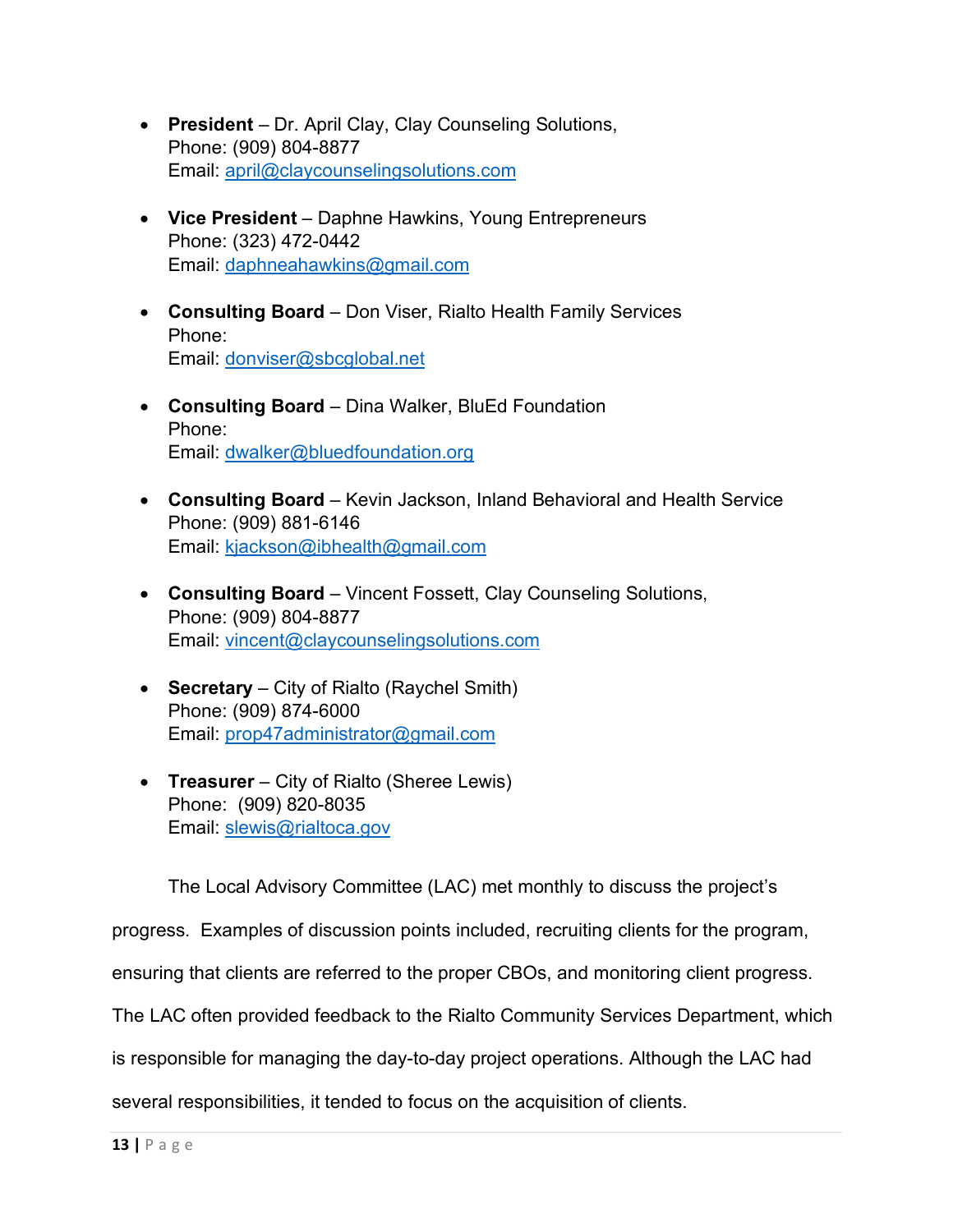Case management was also involved in leadership. It was controlling the processes. Case managers were responsible to acquiring clients, assessing them, and assigning them to the appropriate service providers. It was envisioned that case management would, to some extent, coordinate all activities. Moreover, case management for accumulating individuals' case information. This required service providers providing case management with all relevant follow-up information.

#### **SCOPE OF THE PROJECT**

The TEAM Project lasted three years. It was anticipated that 195 youths would be enrolled during the life of the program. The project was designed to reduce recidivism by 33% and an 80% success rate with youths' enrollment in higher education, job training or employment. Another goal of the program was that at least 85% or 166 youths would complete their treatment plan. The project would increase positive psychosocial skills in the participants.

#### **TEAM PROJECT IMPLEMENTATION**

**Figure** 2, below, shows a schematic of how the TEAM project was designed to operate. First, there were to be youth referrals from the project's intercity referral network. Here, the San Bernardino County Probation Department, police departments in San Bernardino, Colton, and Rialto, the San Bernardino County Sheriff's Department, and schools in the project area would identify potential clients and refer them to the program. The CBOs involved in the project would also attempt to identify potential clients. This comprehensive approach was designed to provide the clients needed for the program.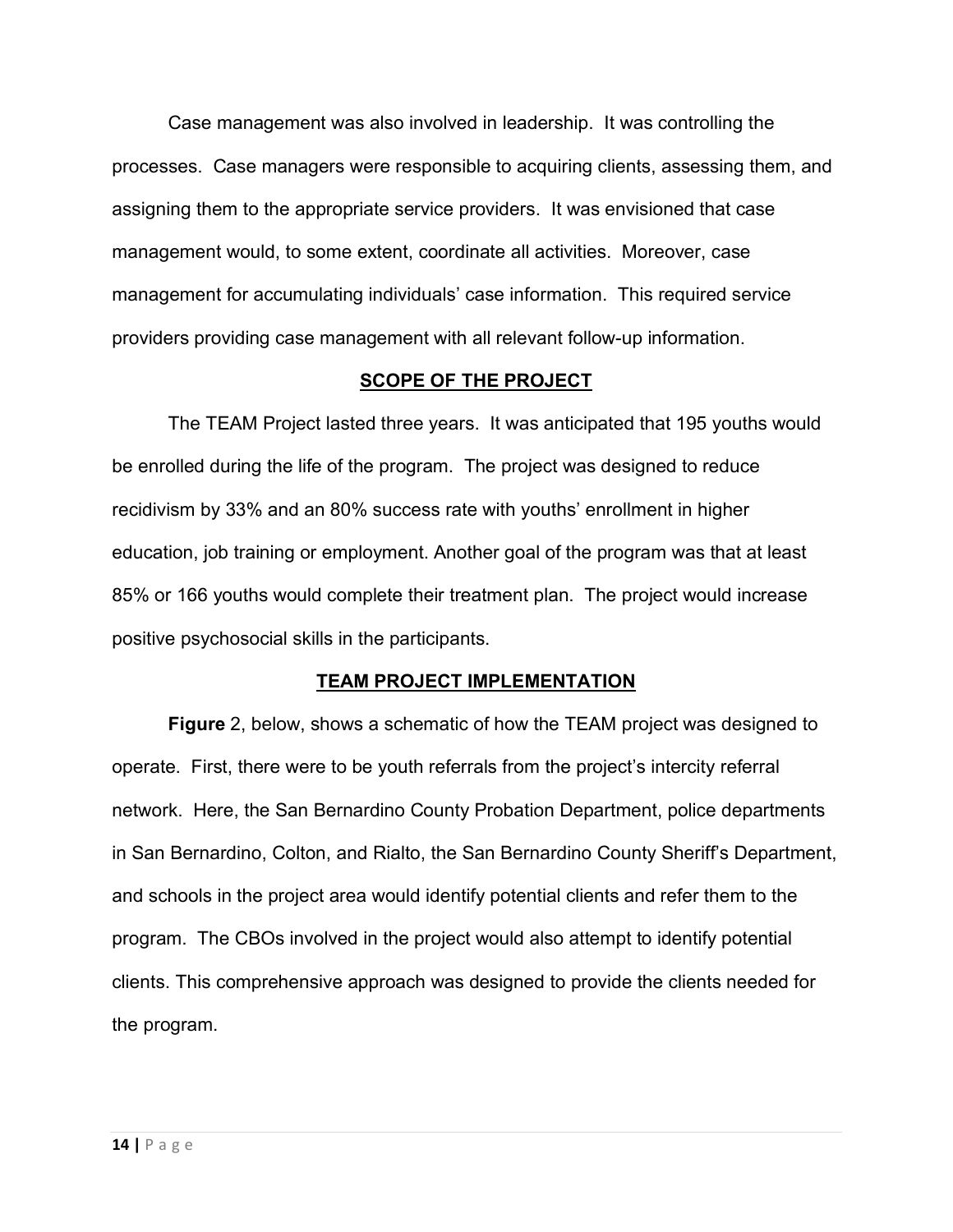There were strict criteria for entering the program. First, the project was designed to service youth who were between 14 and 17 years of age. Second, only youths from Rialto, Colton and San Bernardino could participate in the program. Third, potential clients had to have a history of substance or drug abuse, or the potential clients had to have a history of mental health problems. Finally, clients had to have been convicted of a misdemeanor or criminal offense, or they had to be on probation for a status offense. Juveniles who were a part of the State Attendance Review Board program were not eligible for the TEAM project. This further limited the identification of potential clients.

#### **Figure** 2



## **Implementation Overview**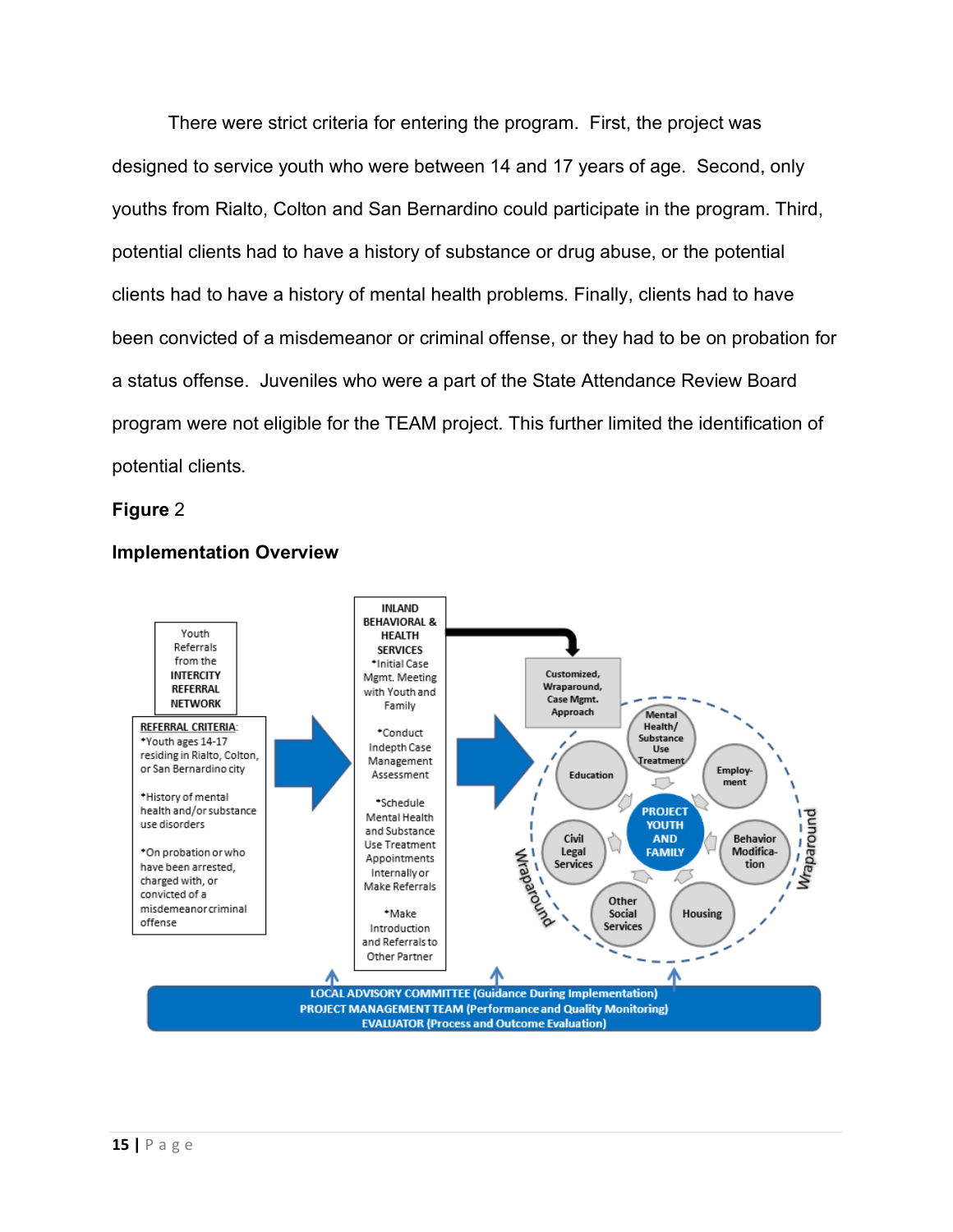The City of Rialto received the award for the project in June 2017. The project was fully functional July 2018. Contracts were signed with CBOs during this period and other preparations were made. The referral criteria were quite restrictive. Client intake was commenced. Potential clients who met one or two of the criteria could be identified without difficulty, but it was quite difficult to identify youths who met all the selection criteria. Initially, the Rialto Community Services Department and the CBOs attempted to identify and recruit clients. Later, the Rialto Community Services Department began working with the San Bernardino County Probation Department where the Probation Department began referring eligible probationers to the program.

The referral process from Probation consisted of five steps:

- 1. Probation verified youth eligibility and adjudication status based on program criteria using an intake questionnaire.
- 2. Youths' contact information was forwarded to Inland Behavioral and Health Services (IBHS) (case manager) for evaluation.
- 3. After evaluation, IBHS created an individual service plan (ISP) listing all recommended treatments and or services and referred the clients to the appropriate CBO. IBHS monitored clients' progress to ensure that clients had necessary services available to them.
- 4. IBHS forwarded individual service plans (ISPs) to probation officers where they worked with clients to ensure they received services.
- 5. CBOs provided information on services that were provided using the data collection form as developed by the Rialto Community Services Department. IBHS maintained master files for each client who was admitted to the program.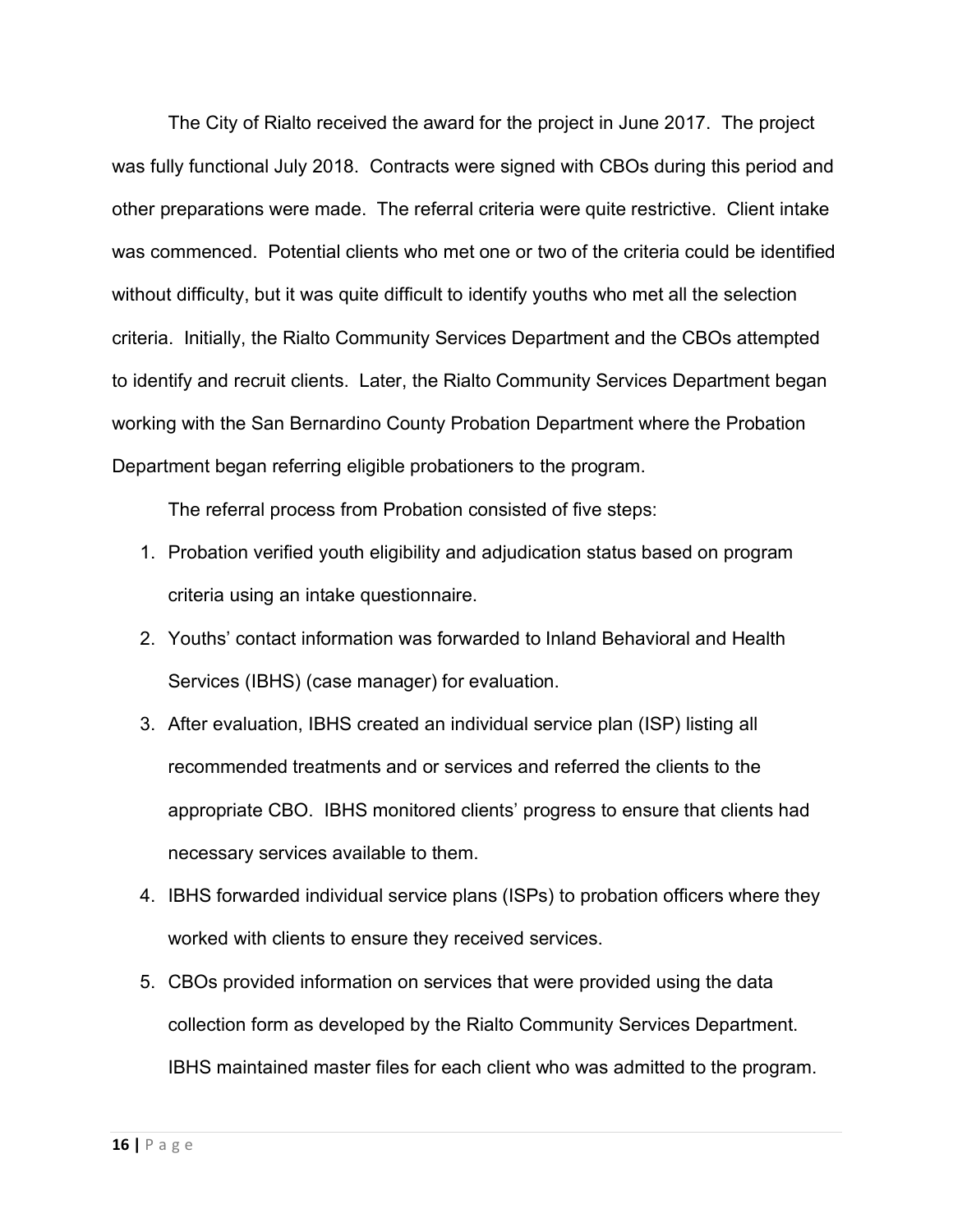There were a number of cases where clients were identified by one of the participating CBOs or the Rialto Community Services Department. When this occurred, the agency completed an intake questionnaire to verify program eligibility. Once completed it was forwarded to IBHS. IBHS would then verify client eligibility with the Probation Department. Once this occurred, steps 3 through 5 above were completed.

#### **CHALLENGES DURING IMPLEMENTATION**

The City of Rialto faced a number of implementation challenges with the Prop 47 grant. The following sections describe these challenges and the measures that were taken to correct them.

1. **Nature and Comprehensiveness of the Proposal**. Rialto hired a consultant to write the Prop 47 proposal. The proposal contained a comprehensive methodology including several outcome measures. However, the grant writer wrote the proposal with the intent to make it as comprehensive as possible to ensure funding. Due consideration was not given to the level of difficulty in implementation. Data for many of the outcome measures could not be collected because the City of Rialto, the grant recipient, as well as the CBOs involved in the project were not criminal justice agencies. They did not have legal access to the data.

Eight different CBOs were involved in the program, which meant that once clients left IBHS, they could be referred to one or more of seven other CBOs. This presented two challenges. First, keeping records of the clients as they transversed from one CBO to another was an issue. Numerous clients were lost in the process. Second, the number of CBOs made it difficult to properly account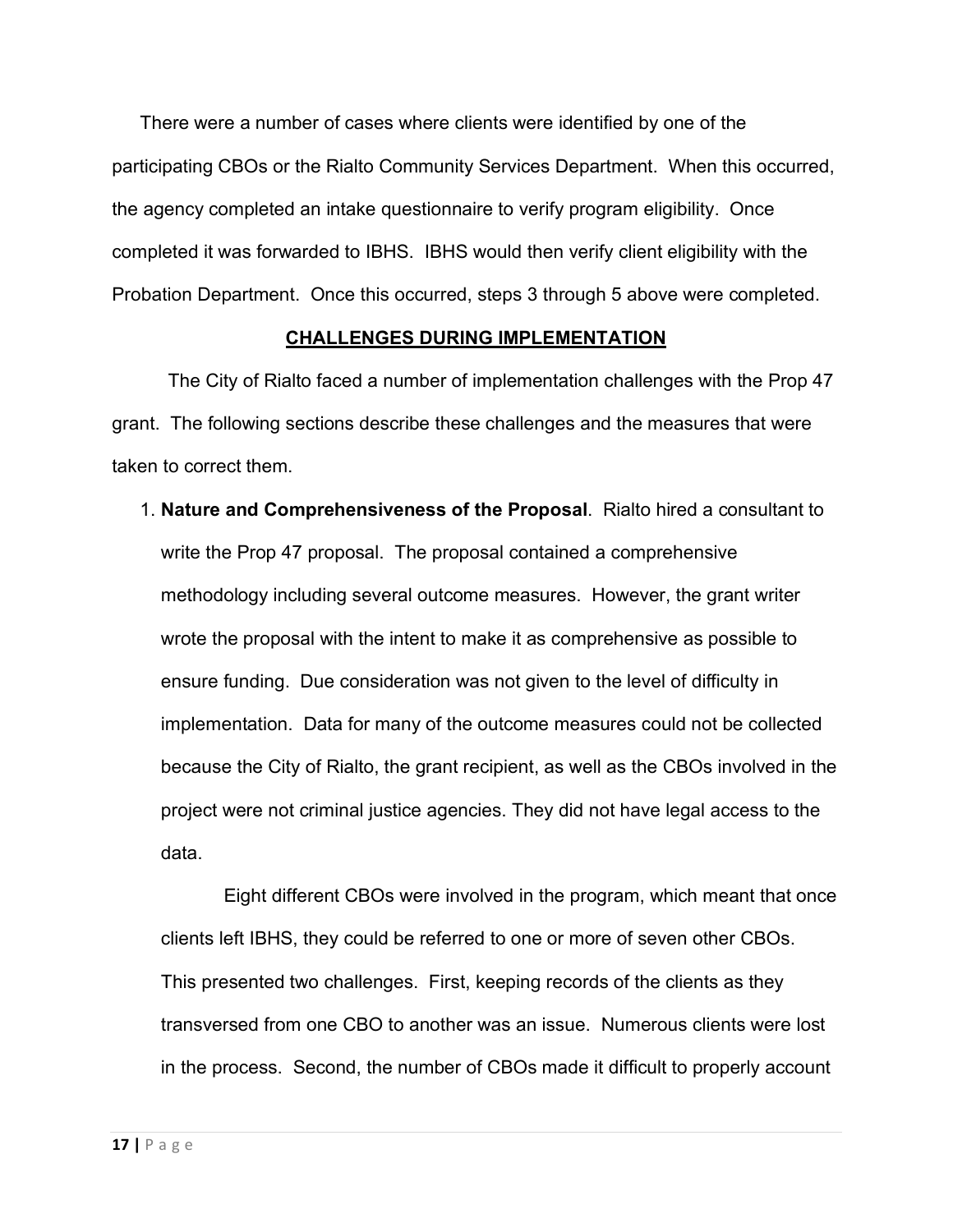for clients' progress. Questions such as who completed programs with a particular CBO and which clients had dropped out of the program were extremely difficult to answer. Although IBHS was responsible for case management, it was at best haphazard. Client records were often incomplete.

Client assignment was not even across the eight CBOs. Some CBOs engaged more clients that others. For example, 100 Black Men of the Inland Empire did not engage any clients. Other CBOs received large numbers of clients, while others treated smaller numbers. This was the result of the nature of the CBOs programs, and their ability to recruit from the community.

- 2. **Client Referral Process**. A form (Referral/Reverse Referral Form) was developed in an effort to remedy the referral problem. The form was completed anytime a client entered a CBO's program or left a CBO's program. The forms were collected and maintained by IBHS, the program case manager. The forms were intended to enable the City to accurately collect data and information. This improved client and service provider accountability, many gaps remained in the system. This process at best was haphazard or incomplete.
- 3. **Client Monitoring/Management.** The City of Rialto contracted Inland Behavioral Health Services (IBHS) for case management and some services. However, IBHS failed to properly monitor and track clients as discussed above. Service agencies would identify clients for IBHS, but IBHS failed to refer clients back to the servicing CBOs. This resulted in the loss of a number of potential clients. Recordkeeping was also problematic. Client case files often were incomplete. TEAM managers met with IBHS administrators on several occasions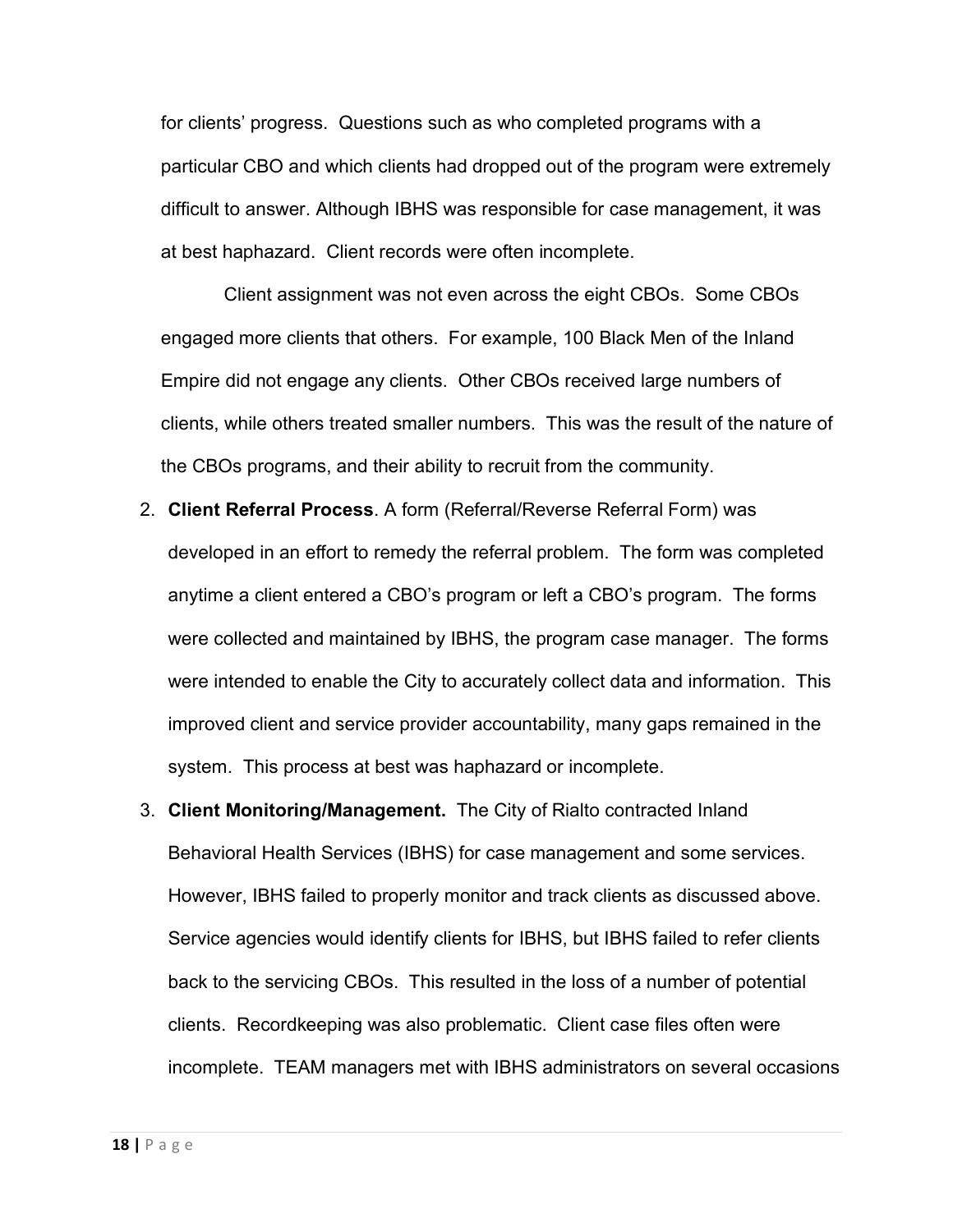to discuss the problem. There would be personnel changes, but eventually the problems would persist. Finally, in January 2021, IBHS was removed as the case managers and Clay Counseling Solutions and Rialto Family Health Services took over case management responsibilities.

4. **Program Management**. Once the City received the grant, the City contracted for grant management with a consulting company specializing in grant management. The firm was based in Texas. The company attempted to manage the project off-site. Essentially, a staff member would visit Rialto periodically. Although the project was implemented, there were numerous challenges, which went unaddressed. Ultimately, the City terminated its contract and commenced managing the project, which improved the program.

As a result of initial setbacks, the City was granted a one-year no cost extension. Once the City took control of the project, it essentially had to start at ground zero in terms of implementation. It had to assign duties to personnel, and develop operational policies. This challenge set the City back several months.

As discussed elsewhere in this report, management duties were assigned to the Rialto Community Services Department. The Department was disbanded and grant management duties were assigned to the Finance Department. Simultaneously, a Local Advisory Committee consisting of CBOs and government leaders was providing a measure of oversight. Dual management responsibilities and the changes in overall management created some unevenness in administration.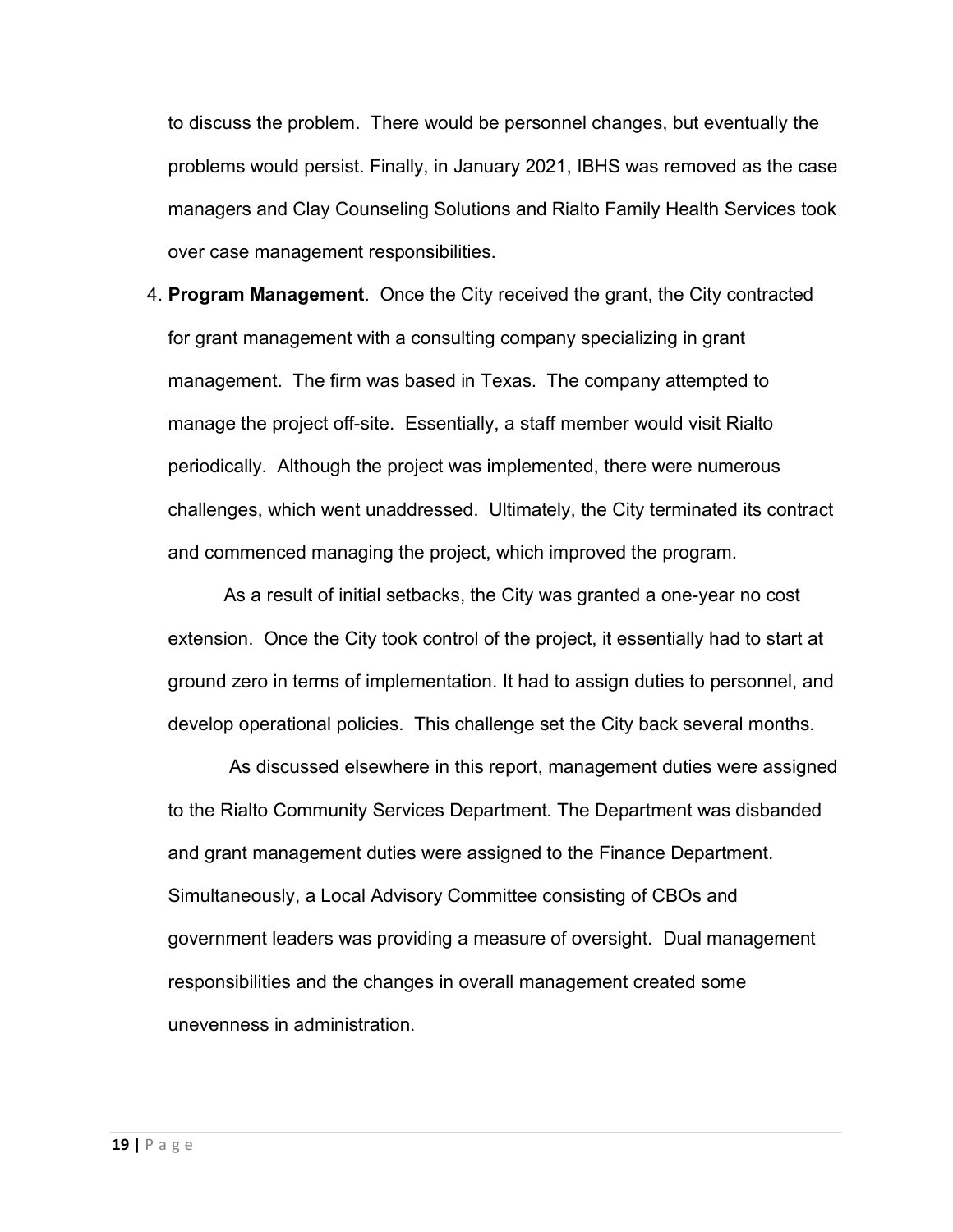5. **Recruitment of Clients**. When the grant proposal was written, it was anticipated that the San Bernardino County Probation Department could provide the TEAM Project with ample clients. The grant writer did not investigate his assumption. The primary problem was that the criteria for program inclusion were so restrictive that the Probation Department could only refer a limited number of possible clients to the program. Moreover, since the program was volunteer, many of the potential clients recommended by Probation and other sources did not become involved in the program (self-deselection). The Probation Department had in-house programs and frequently used them as opposed to referring clients to the TEAM Project.

TEAM members took several steps to increase the number of clients. Individual Probation officers were asked to make recommendations. School officials were asked to nominate potential clients. TEAM members attempted to identify potential clients through their own social networks. It has was difficult for TEAM to acquire the numbers of clients the program needed.

6. **Evaluation Criteria**. As noted above, the original proposal was well-written and comprehensive. It obligated the City to collect a variety of school and arrest and offense data as part of the outcomes evaluation. The San Bernardino County Probation Department had written a letter of support for the project, and City officials assumed that the Probation Department would provide arrest and conviction data for program clients. However, the Probation Department could not legally provide this information to the City. The grant writer did not investigate this when the original proposal was developed. The same challenge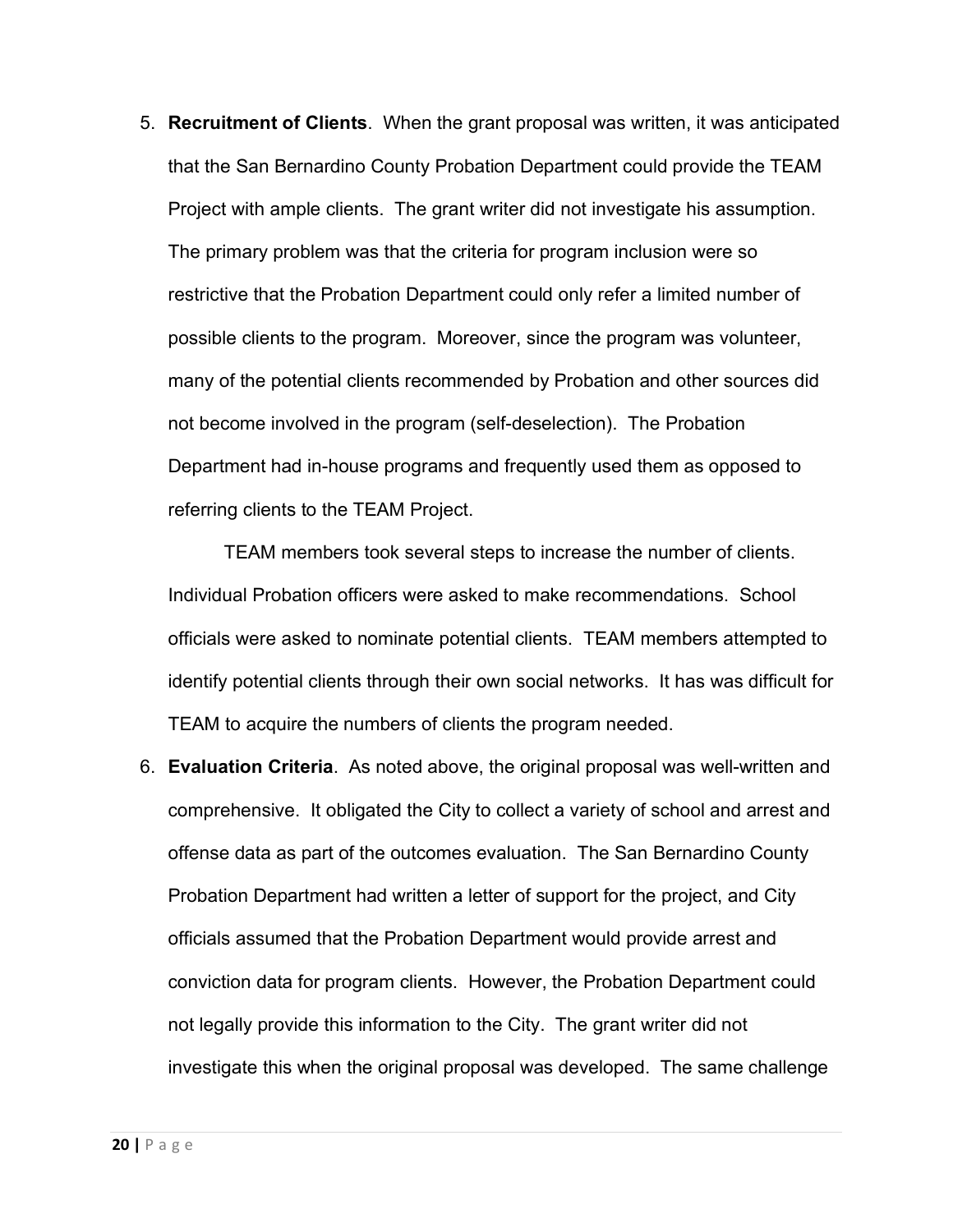existed for school data. Since criminal justice agencies were not involved in the project, TEAM program agencies were not allowed access to the data. This significantly affected the ability to perform an outcomes evaluation.  $\setminus$ 

This challenge resulted in adjustments in the outcomes evaluation. First, the Probation Department agreed to provide aggregated data without names or other identifiers. Here, the Probation Department was provided a list of names of clients in the project. The Probation Department would provide the City the records prior to the initiation of treatment and after the completion of treatment. School data were more problematic since there was no central repository for school records, and schools were concerned about the protection of students' rights.

A survey measuring client/parental attitudes was developed. The survey was designed to measure client attitude toward the program and it effects. The case managers called clients and parents at the end of the program to collect data. A copy of the survey is found in Appendix A.

**7. Mental Health and Drug/Alcohol Treatment.** The Proposition 47 legislation required that client participants would have mental health or drug/alcohol issues. This necessitated that these issues receive consideration during treatment. A review of the TEAM Project service providers shows that only Inland Behavioral Health Services (IBHS) and Clay Counseling Solutions specifically provided these services. Thus, the bulk of the CBOs were only tangentially involved in offering these services. Moreover, IBHS left the TEAM Project prior to project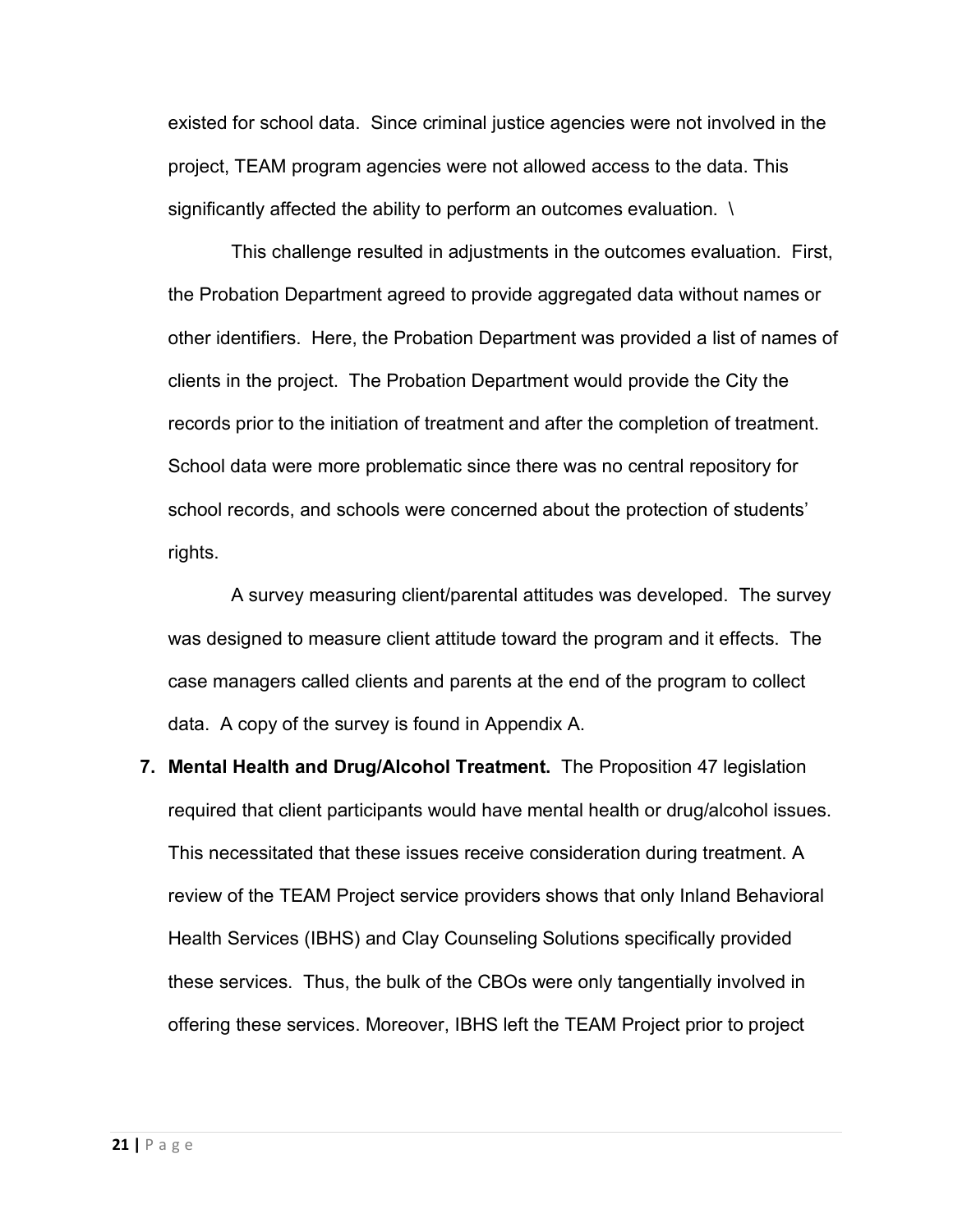completion reducing available services. All Prop 47 clients should have received these services given the legislative criteria.

An issue that arises in these types of programs is what actually constitutes a need for these type of services. Many of the Prop 47 clients had smoked marijuana or drank alcohol, but does this constitute of problem? Likewise, many of the clients responded in the affirmative when asked if they ever felt depressed, anxious, etc. It may be that the other services were more impactful producing more prosocial life skills.

#### **NUMBERS OF CLIENTS IN THE PROGARM**

The grant proposal stated that 195 clients would be enrolled in the program or about 65 clients per year for three years. Over 200 clients were identified during the life of the program. However, this number was inflated for several reasons. First, reverse referrals created some problems. Here, CBOs would identify clients. The agencies would commence services immediately, while it took weeks or months for case management to screen the client. The clients would not be qualified for the program once case management was completed. Ineligible clients had to be omitted from the program. Second, some clients even though identified as eligible would not participate in the TEAM program, or enter the program and quickly stop participating. Third, some potential clients were identified by a CBO, but no paperwork for the clients were submitted. These clients were omitted from the program. Case management identified 102 clients who were in various stages of the program. This included a number of clients who dropped out or were ineligible. Twenty-seven of these clients were found to be not eligible (based on the all-in-one count).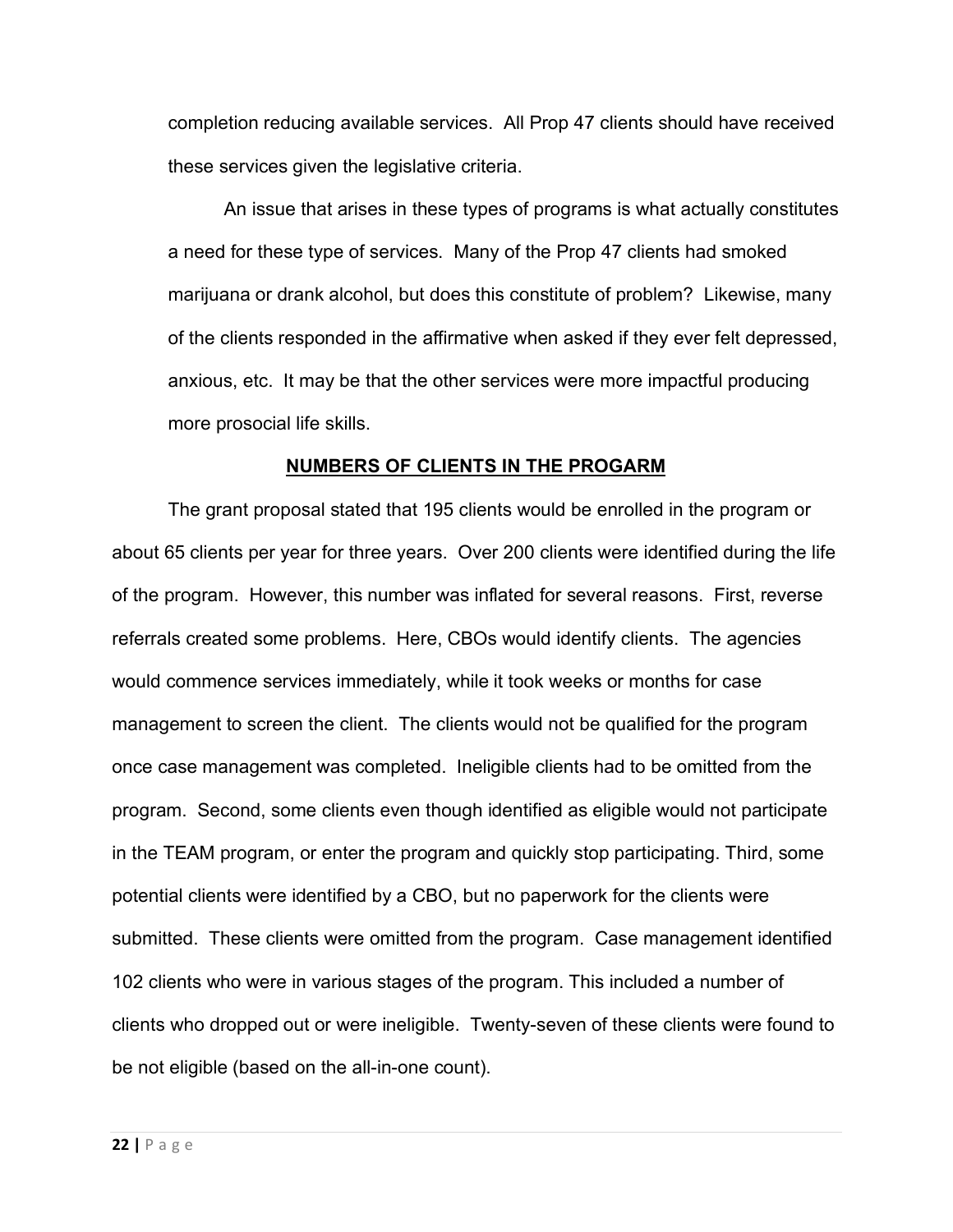## **TEAM CLIENT POPULATION DEMOGRAPHICS**

The demographics were computed using the all in one count, which consisted of 102 clients. This count captured information on all viable clients regardless of their disposition in the TEAM program. Clients had left the program for one reason or another, and in some cases, some demographic data was not available for some of the clients.

## **Race/Ethnicity**

As shown in the Client Ethnicity Percentage Figure, African-Americans and Hispanics were the sole ethnic clients in the TEAM program. African-Americans represented just over 30 percent of the client population, while Latinos constituted the remaining 70 percent. It is noteworthy that these groups represent large proportions of the population in the target cities, Rialto, San Bernardino, and Colton.

## **Figure 3**



**Client Ethnicity percentage**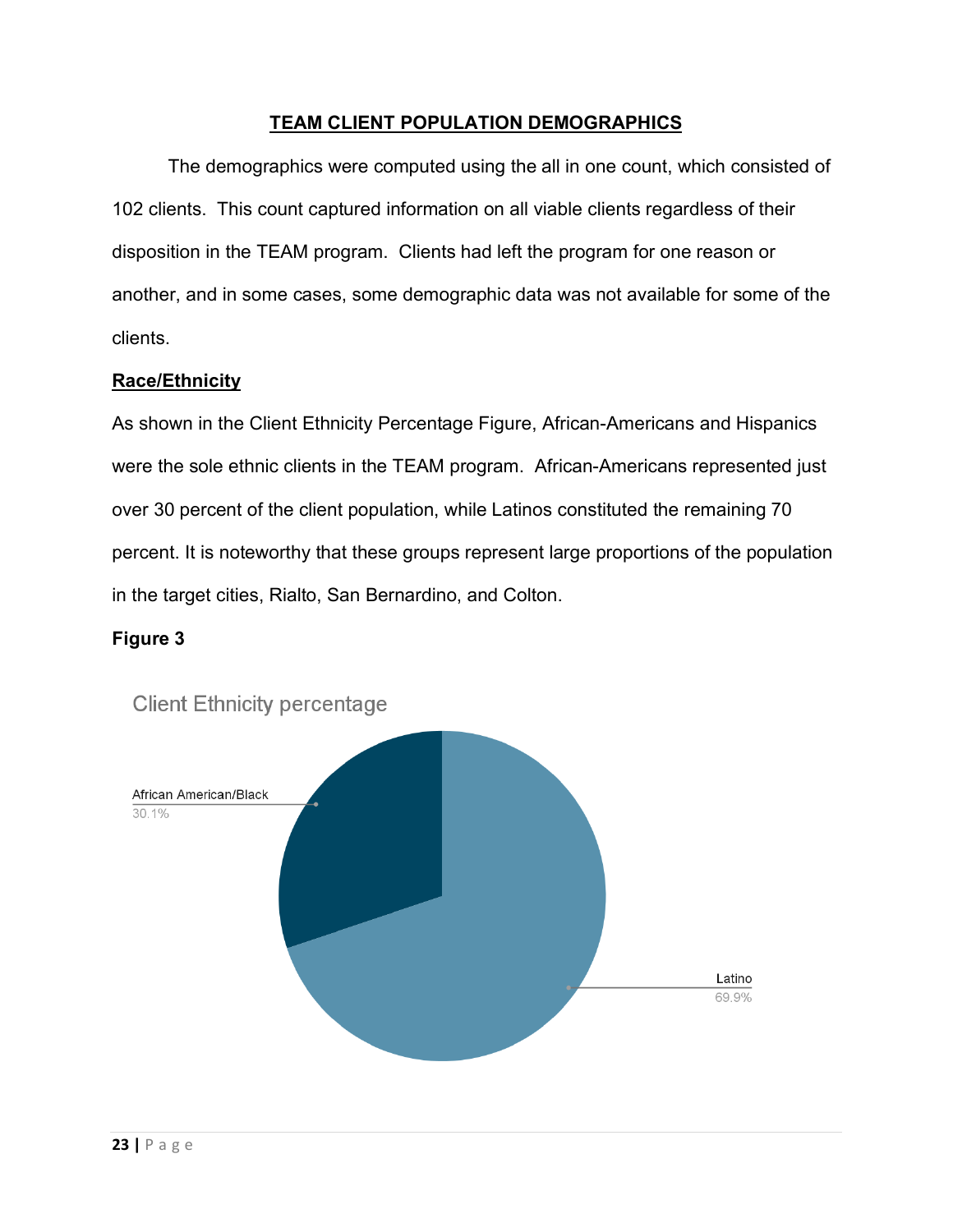#### **Age of Clients**

The TEAM Project was designed for juveniles. The age range of participants was limited to 14 to 17 years of age. Client Ages Figure provides a breakdown of the participants by age. The program was able to recruit a significant number of 17 year olds. A possible explanation is that as juveniles become older, they become more interested in employment. A breakdown of services (as presented later in this report) shows that a large number of TEAM clients were interested in programs such as job skills training that would increase their ability to secure employment.

However, the 17-year-old clients were also problematic. They became ineligible on their  $18<sup>th</sup>$  birthday. This resulted in their not being in the program for the time required to complete some of the programing. This should be examined in the future. A more effective cutoff age might be be 17 but allow clients to remain in their programs after they turn 18 as long as they were enrolled before their birthday. This of course would be a legislative change. It is also complicated from the perspective that different legal restrictions apply once a juvenile becomes an adult.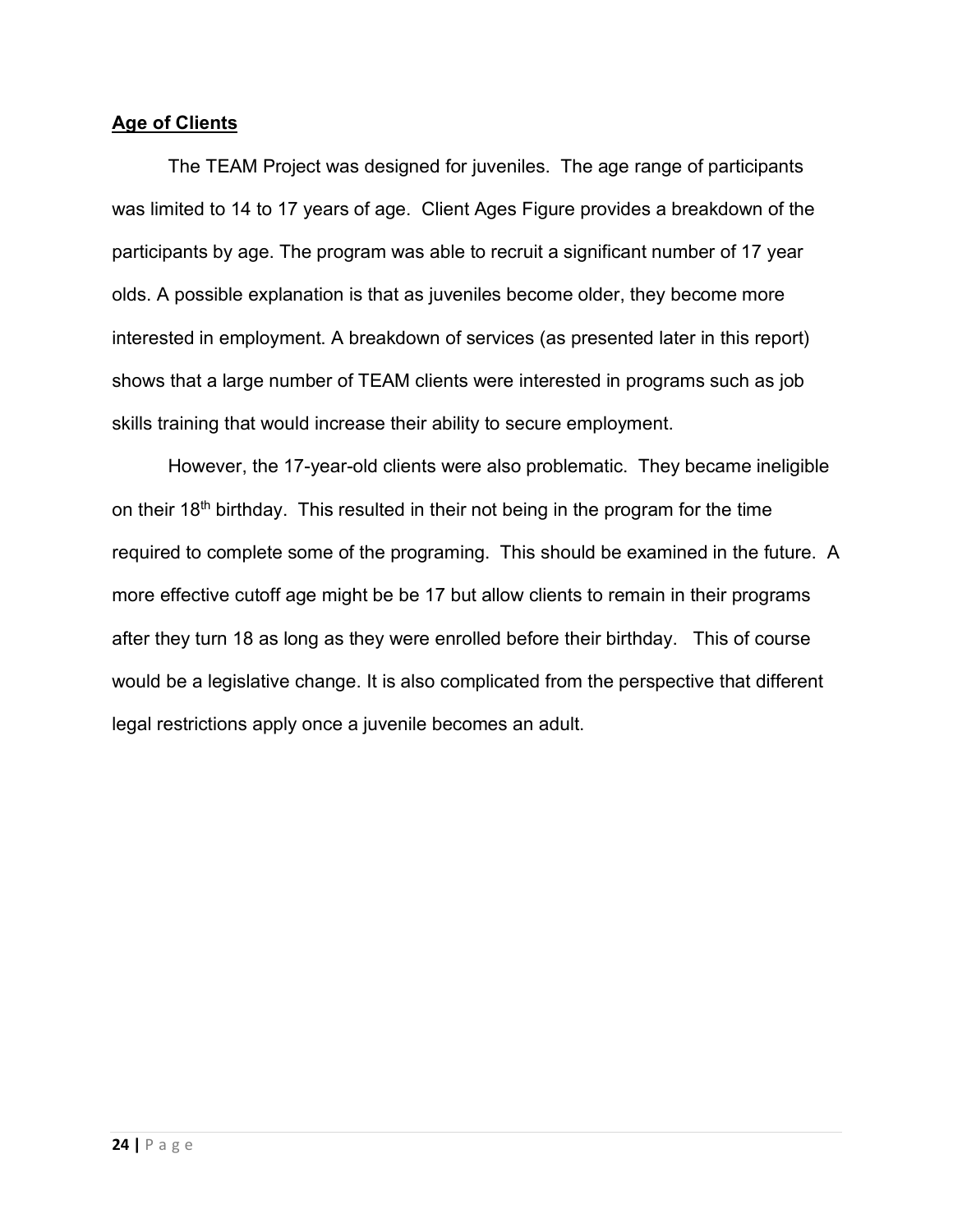

Most of the clients in the TEAM Program were 15 and 16 years of age. Only about eight percent of the clients were 14 years old. It likely is difficult to recruit 14 year-olds since they may not have committed crimes or otherwise met the program's entry criteria. Nonetheless, efforts should be made to attract clients at this age since the program likely will have a more significant impact on younger persons.

## **TEAM Program Participants by Gender**

The figure showing Client Gender Spread Percentage below shows that that the majority of clients were males. About 35 percent of the TEAM clients were female, while about 65 percent were female. This distribution is normal as male juveniles tend to be involved in more criminal activity. Parents often attempt to exert more control over female offspring, and male social groupings tend to be more involved in negative social activities.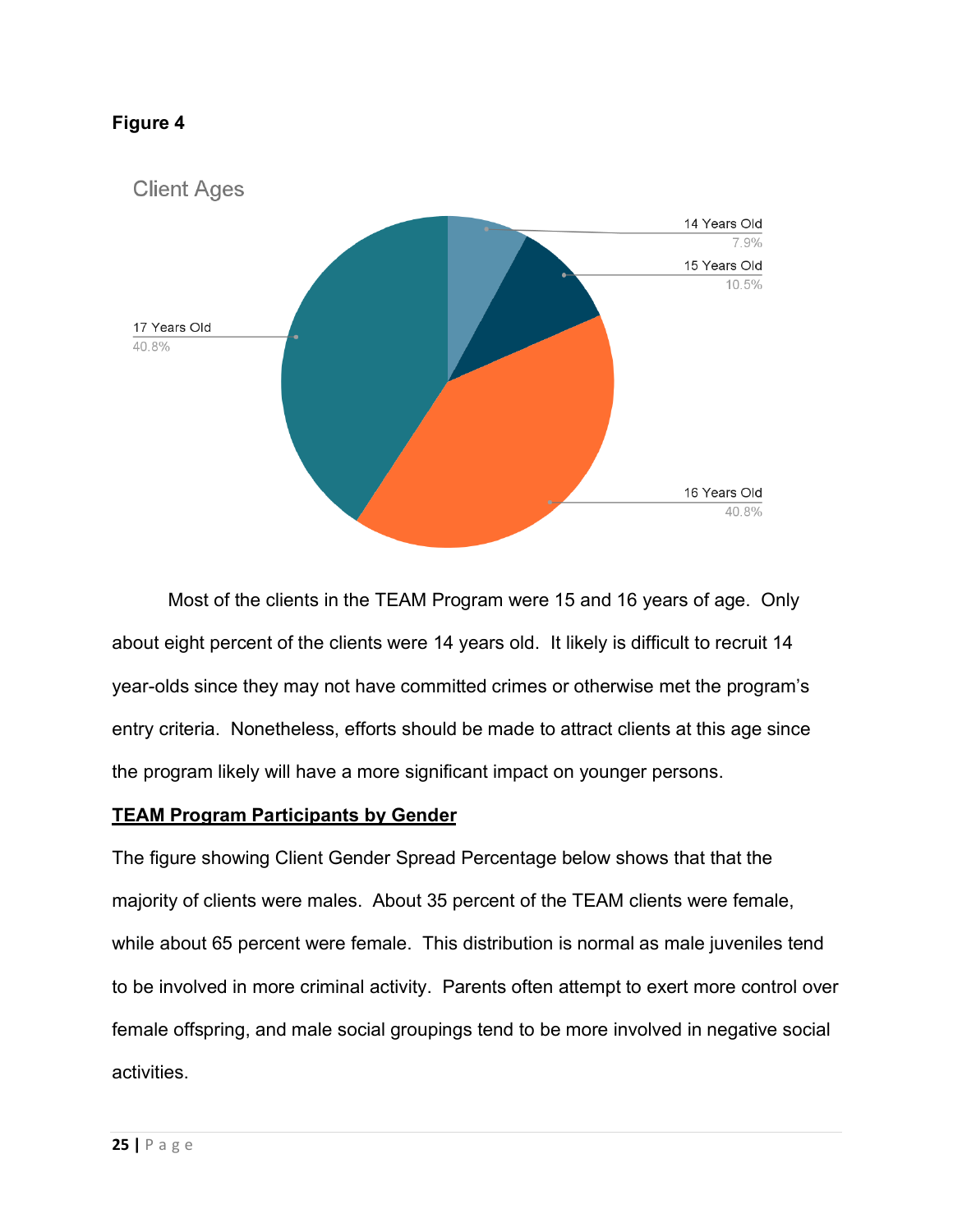

## **Clients' Residency**

The TEAM project was designed to service youths from San Bernardino, Rialto, and Colton. Additional efforts should be made to recruit clients from Colton, since no TEAM clients were from Colton. Successful recruitment procedures used in San Bernardino should be exported to Colton. Of course it should be remembered that the program staff added clients opportunistically. That is, they were attempting to identify and include any clients that met the program entry requirements. Figure 6 shows that a few clients from Redlands, Highland, and Fontana were included in the program. These clients were attending school in Rialto and San Bernardino. This led to them being added to the program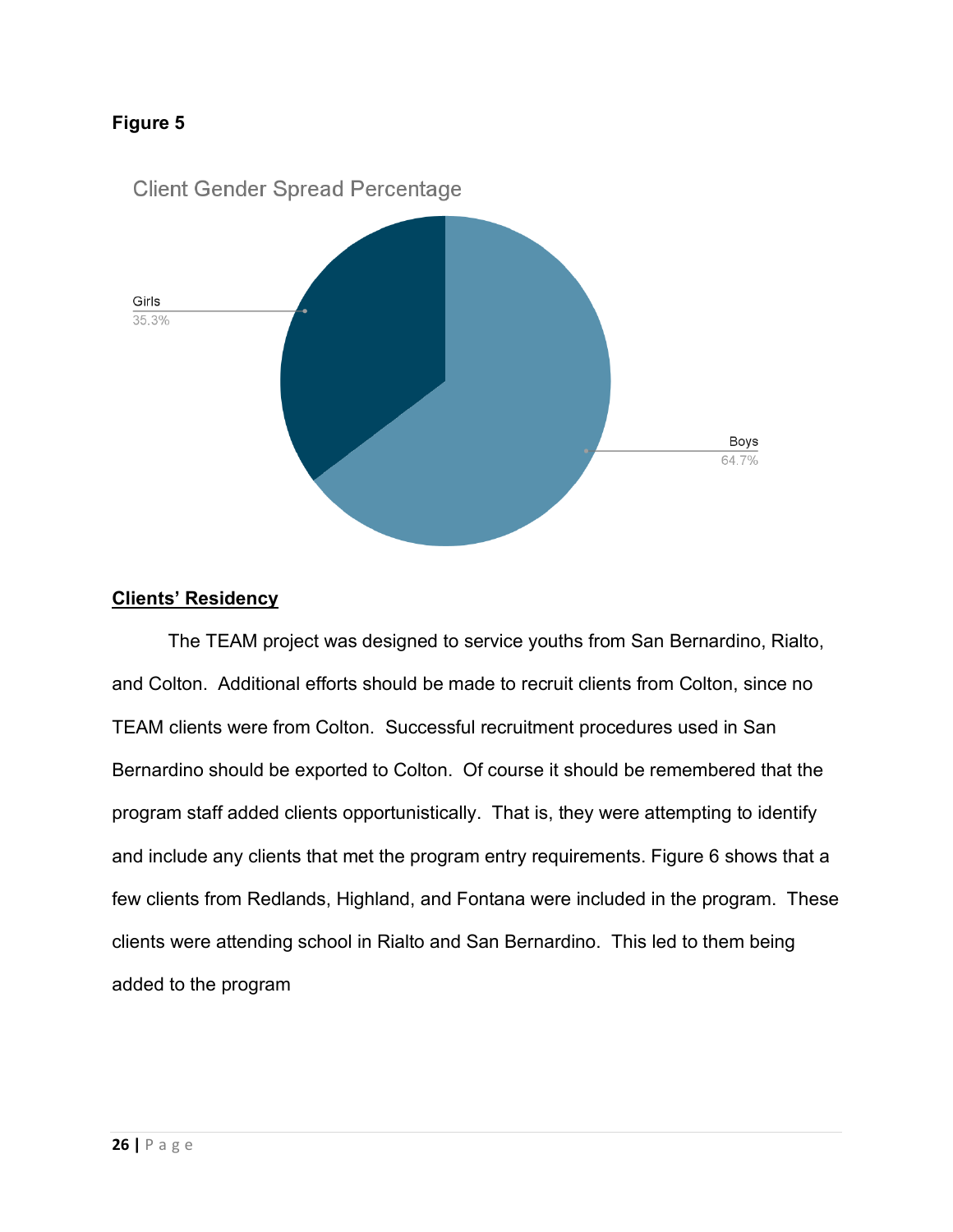

## **Client Cities of Residence**

## **CLIENT INTAKE CRITERIA**

In order to be eligible for the TEAM program, potential clients had to have been adjudicated or have a police record and have a history of drug use or mental problems. An examination of the clients who were part of the program revealed that 13 had been adjudicated or had a police record, six had a history of mental health problems, and ten had a history of drug abuse. To enter the program, clients had to have a combination of these attributes. Case managers should carefully review all potential clients qualifications.

## **CASE MANAGEMENT SCREENING**

As noted, the Inland Behavioral Health Service (IBHS) performed case management from program implementation until around January 2021 as part of its contract. IBHS screened all participants who entered the program. This screening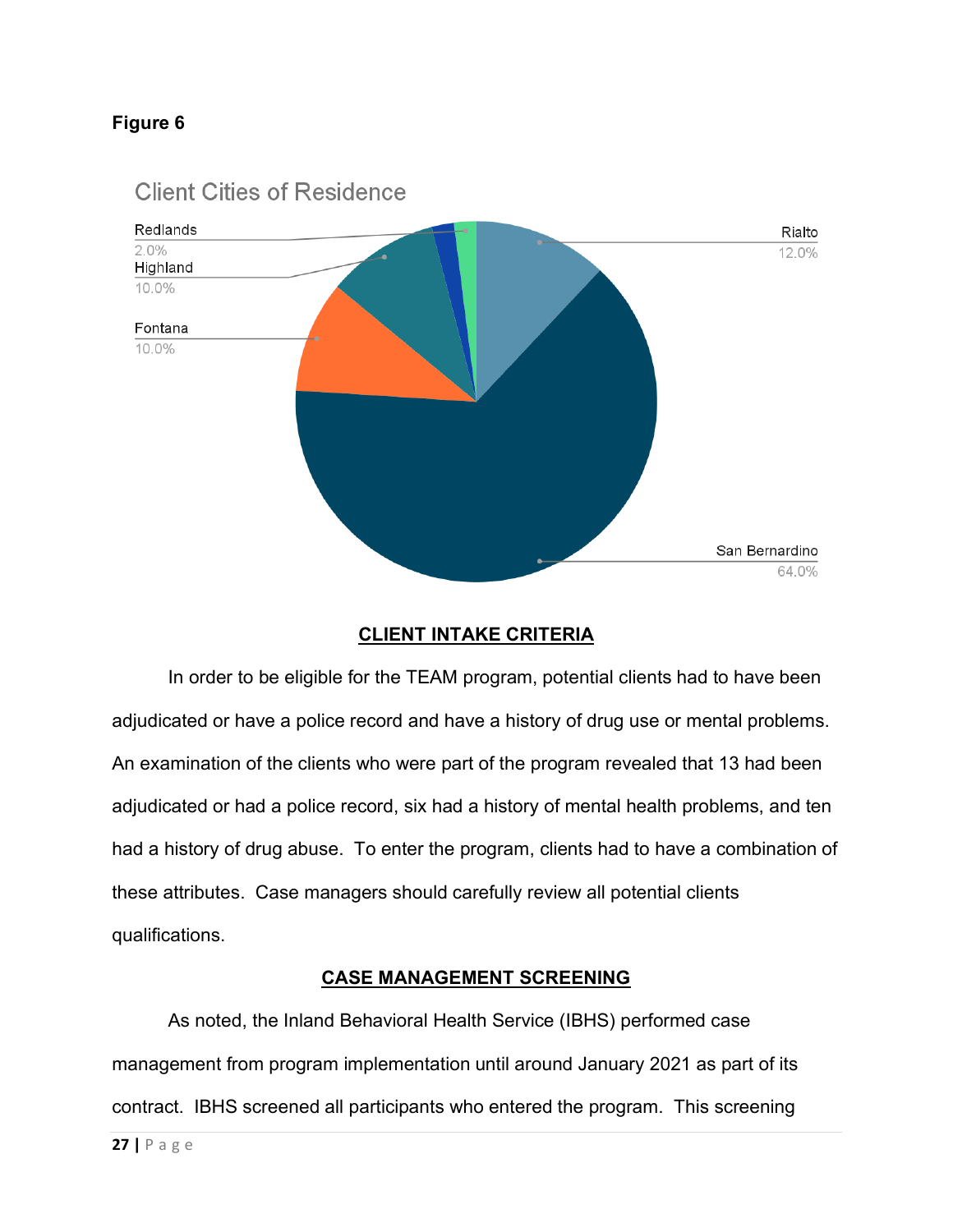consisted of determining the specific services that each client required. The wrap around service model resulted in clients being referred to more than one service or treatment modality.

In January 2021, case management was assigned to Clay Counseling Solutions and Rialto Family Services. According to the Leadership Advisory Committee, the TEAM project's governing body, this was the result of IBHS failing to communicate with the TEAM member agencies and failing to responsibly manage the coordination of clients. The wrap around project format remained in effect.

Complimenting this change was the implementation of reverse referrals. Here, agencies would recruit a potential client and submit a referral to case management. In many cases, the referring agency would commence services before case management had determined eligibility or identified the programs that clients needed. This resulted in a number of clients being disqualified after receiving some measure of treatment.

Clients could be disqualified for several reasons. In some cases, the client did not have a criminal record. Some potential clients were too old or too young to enter the program. Most the clients left the program because they failed to attend; they lost interest in TEAM and dropped out or stop attending or meeting with a CBO. Since a criminal justice agency was not involved in the program, TEAM administrators had no way of officially checking criminal records to determine if a potential client was eligible for program entry.

#### **Treatment or Services Requested by Clients**

The following figure displays the types of treatment or services that were recommended to clients by case management or treatment or services that were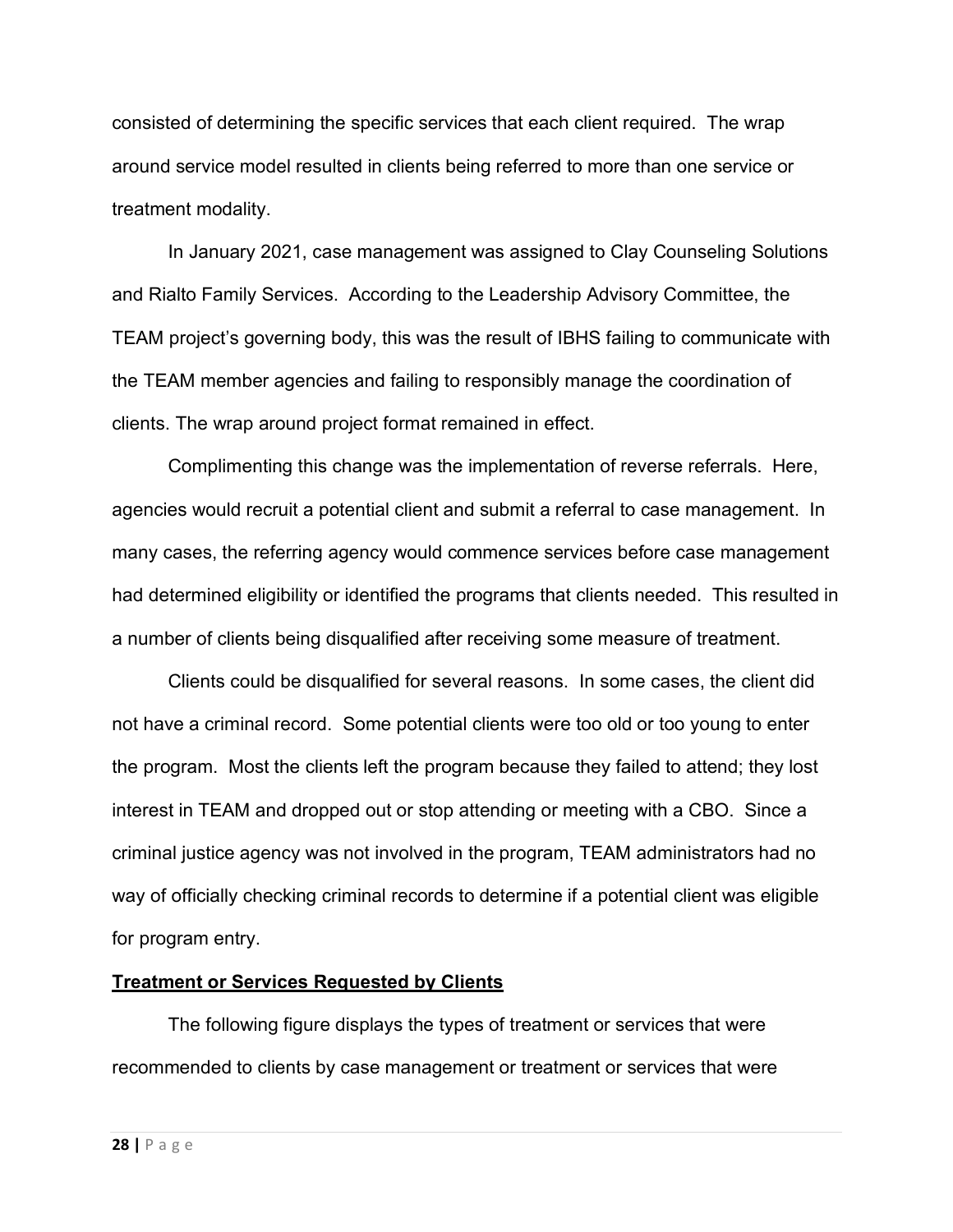requested by the clients. This information was collected during case management interviews.

## **Figure 7**

## **Types of Programing Recommended or Requested by Clients**

| <b>TYPE OF TREATMENT OR SERVICE</b> | <b>NUMBER OF REFERRALS</b> |
|-------------------------------------|----------------------------|
| <b>Job Skills Training</b>          | 47                         |
| <b>Record Sealing</b>               | 39                         |
| <b>Counseling/Anger Management</b>  | 32                         |
| <b>Employment Assistance</b>        | 19                         |
| Mentoring                           | 8                          |
| <b>Community Service</b>            | 1                          |

The treatment modality that was requested by the client or recommended most frequently as a result of case management was job skills training, which was recommended to 47 clients. The fourth most frequently recommended treatment was employment assistance. The second most requested treatment was records sealing. Here, juveniles' arrest records would be sealed by the court making it easier for them to gain employment or become enrolled in educational or training programs. Many parents encouraged their children to get their records sealed, and clients accepted the importance of getting their records sealed. The positive experience of sealing their records could entice clients to become involved in other treatment programs.

It is also noteworthy that 32 clients requested or were recommended counseling/anger management. This likely was the result of past difficulties in school or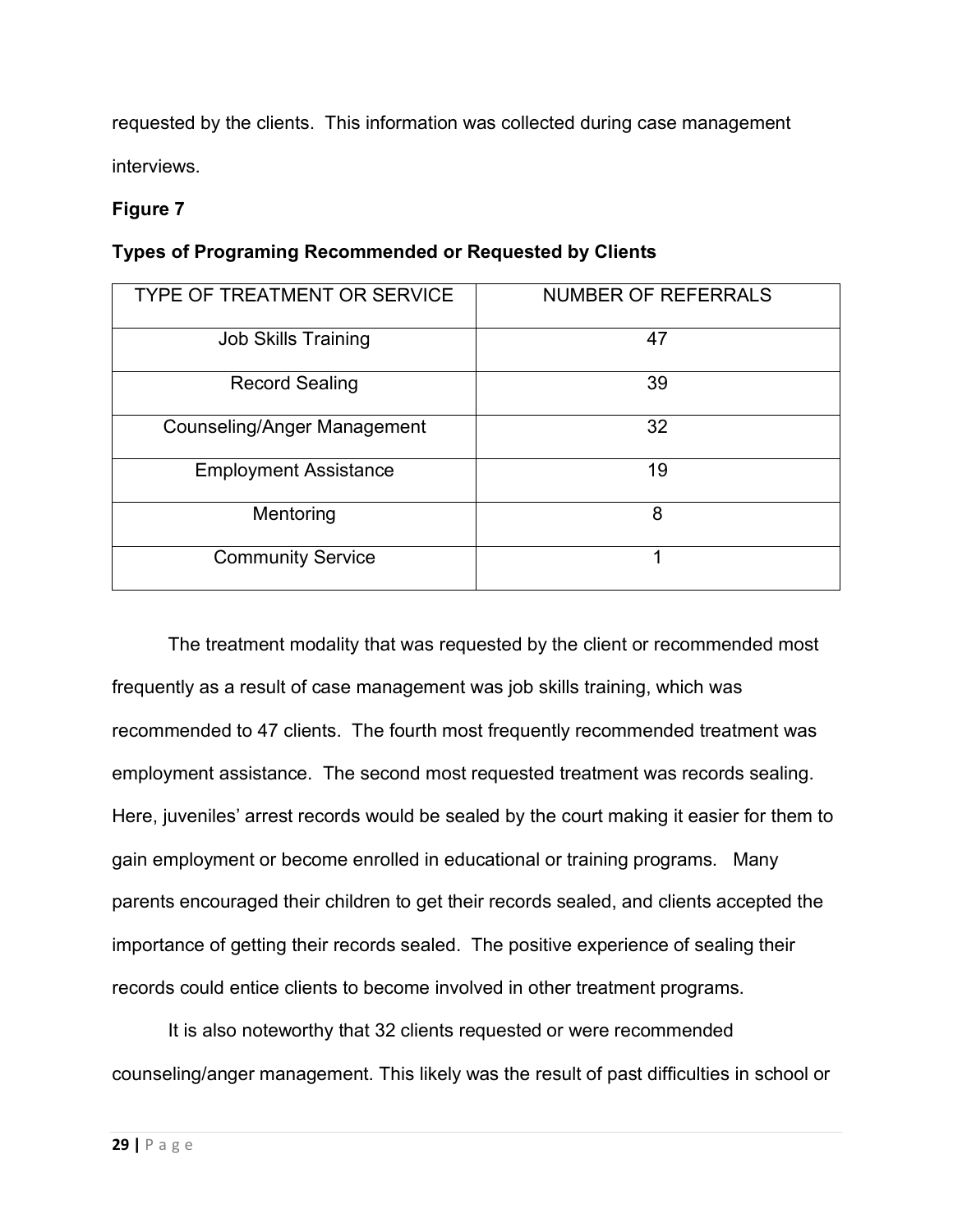advisement from the court or Probation Officer. Case managers provided some counseling to all the clients during case management interviews. Counseling was important since it could help move a client down a more prosocial path.

## **Client Goals**

Case screening found that Individual clients had complex problems and were in need of multiple types of intervention or treatment. Clients were asked what goals they would like to achieve by participating in the TEAM program. The following figure shows the number of times a specific goal was mentioned by the clients.

## **Figure 8**

## **Number of Times a Specific Goal Was Mentioned by Clients**

| <b>GOAL</b>                  | <b>NUMBER OF MENTIONS</b> |
|------------------------------|---------------------------|
| <b>Work Readiness</b>        | 41                        |
| <b>Record Sealing</b>        | 38                        |
| Counseling                   | 29                        |
| <b>Employment Assistance</b> | 18                        |
| Mentoring                    | 10                        |
| <b>Job Skills Training</b>   | 5                         |
| <b>Resume Building</b>       | $\overline{4}$            |
| Therapy                      | $\overline{2}$            |
| <b>Community Service</b>     | 2                         |
| <b>Virtual Tutoring</b>      | $\overline{1}$            |
| Love Program                 | $\mathbf 1$               |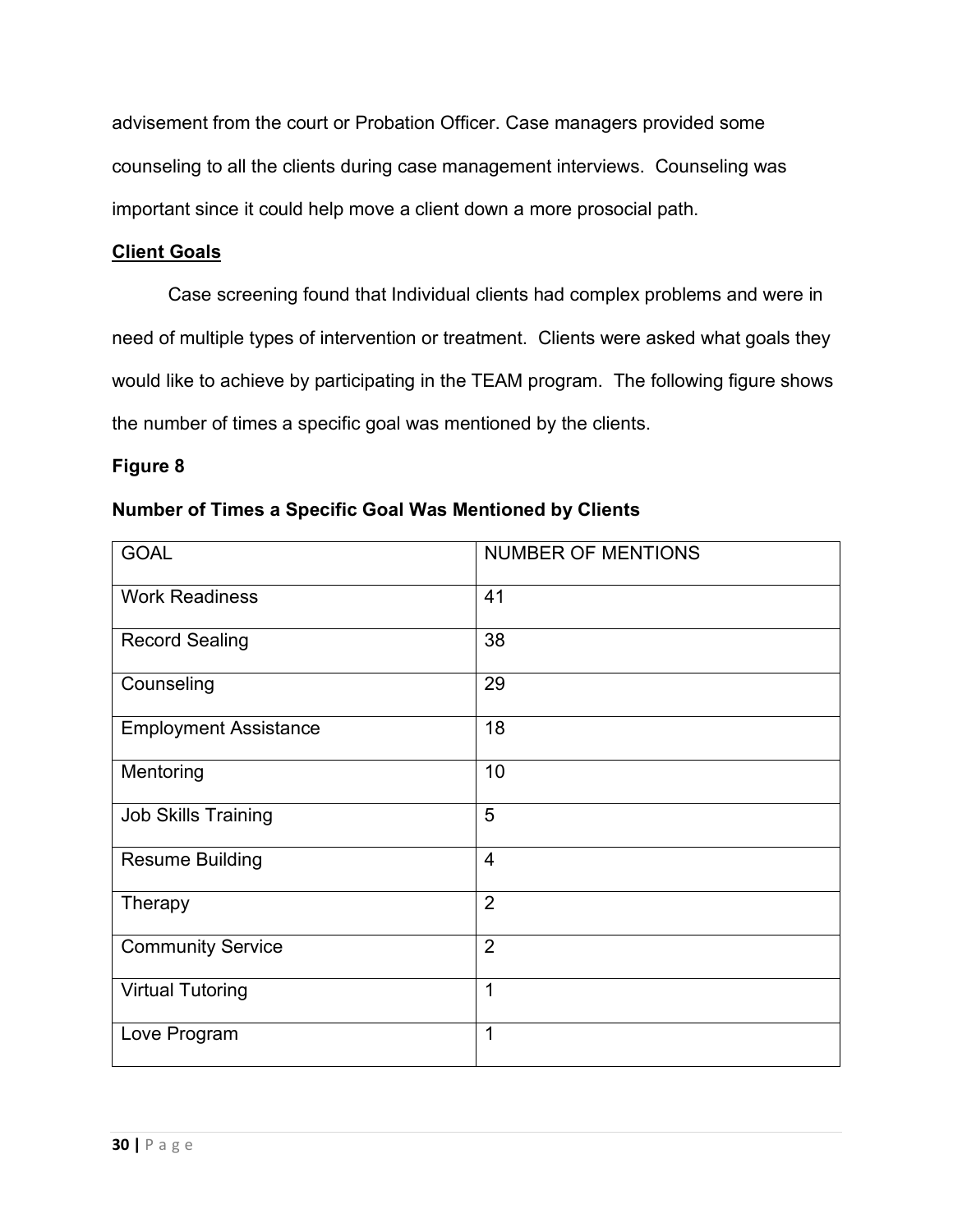Work readiness had the highest number of mentions as a client goal. Job skills training was ranked first in the programs for the clients, but job skills training had only five mentions in clients' goals. This likely was due to clients focusing on work readiness, and work readiness captured these job skills needs. It is noteworthy that clients' goals mirrored the types of programing identified by the clients. The clients' goals seems to validate the assignment of services.

The clients often had multiple goals. This, to some extent, showed that some clients had identified a broad path to success. Figure 7 shows a breakdown of the number of goals identified by clients.

#### **Figure 9**

| NUMBER OF GOALS FOR A CLIENT | <b>NUMBER OF CLIENTS</b> |
|------------------------------|--------------------------|
|                              | 17                       |
| っ                            | 17                       |
| 3                            | 14                       |
|                              | ิค                       |
| 5                            | 3                        |

#### **Number of Goals for Clients**

The number of goals ranged from a low of one (17 clients) to a high of five (three clients). Given that the majority of clients identified only one or two goals shows that they were concentrating on a particular issue or problem. Many of these clients likely focused on employment since job skills training and employment assistance ranked high in terms of programing and clients' goals.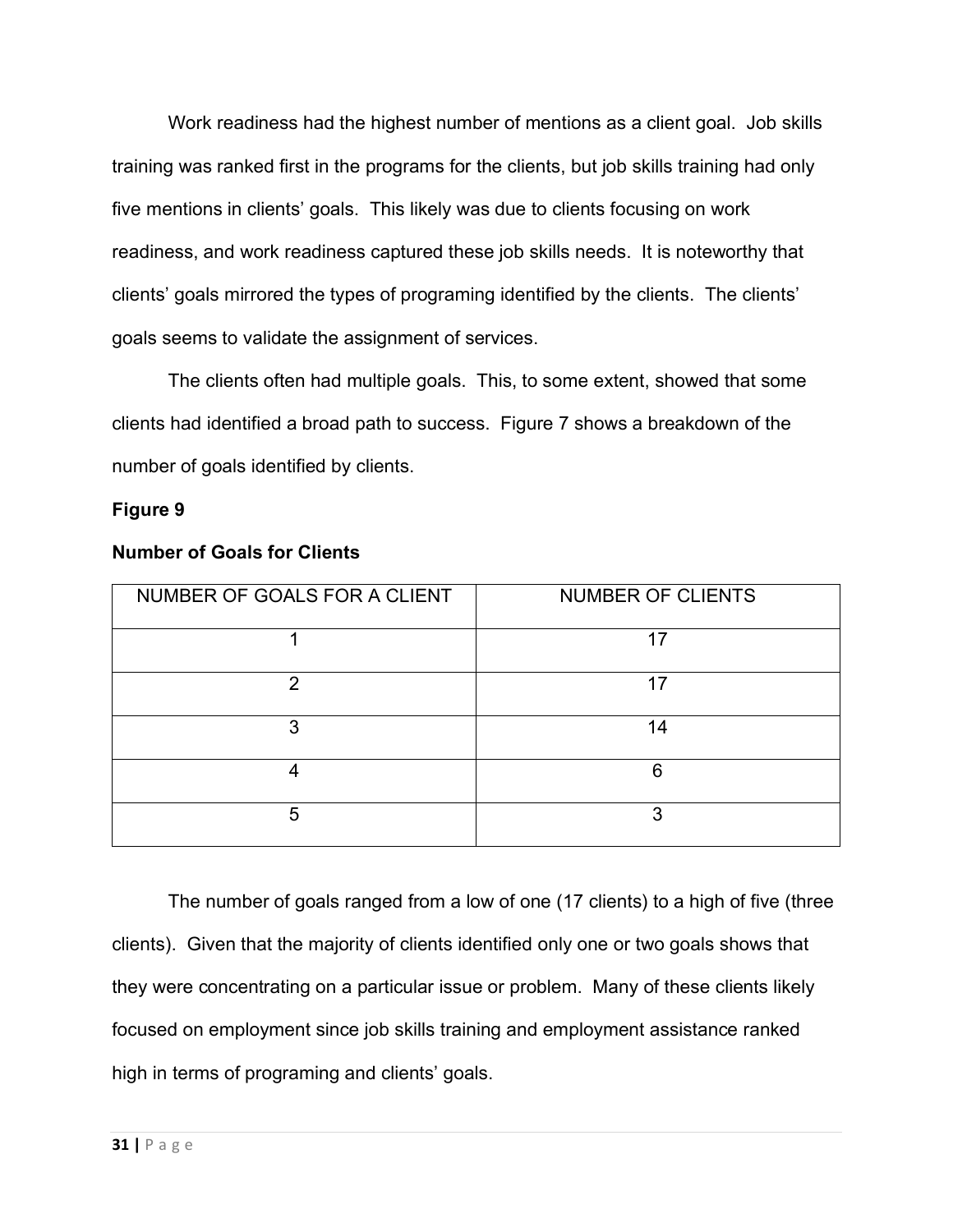## **Client Initiating Agency and Recommended Servicing Agencies**

Some CBOs made more referrals to the program as compared to other CBOs. Figure 9 displays the number of clients referred to the TEAM program by the various CBOs. These statistics were reported in the all-in-one count.

## **Figure 10**

## **Number of Referrals by CBOs**

| <b>Community Based Organization</b> | Number of Clients Referred to the TEAM |
|-------------------------------------|----------------------------------------|
|                                     | Program                                |
| Youth Action Project (YAP)          | 43                                     |
| Inland Behavioral Health (IBHS)     | 24                                     |
| Young Visionaries (YV)              | 9                                      |
| <b>Probation Department</b>         | $\overline{4}$                         |
| <b>Clay Counseling Solutions</b>    | $\overline{2}$                         |

Several of the CBOs did not identify clients for the TEAM program, e.g. Rialto Family Health Services, Young Entrepreneurs/Love, or Bethune Center/NCNW. The Youth Action Project had the largest number of referrals (43). The Youth Action Project was able to identify and attract a large number of clients through its work training program, which was conducted at the San Bernardino County Youth Justice Center. Juveniles in the Center were enrolled in Youth Action Project's ten week training course. Case managers examined the youths' records and discussed TEAM programs with them. Interestingly, the Rialto Family Health Service provided services to a large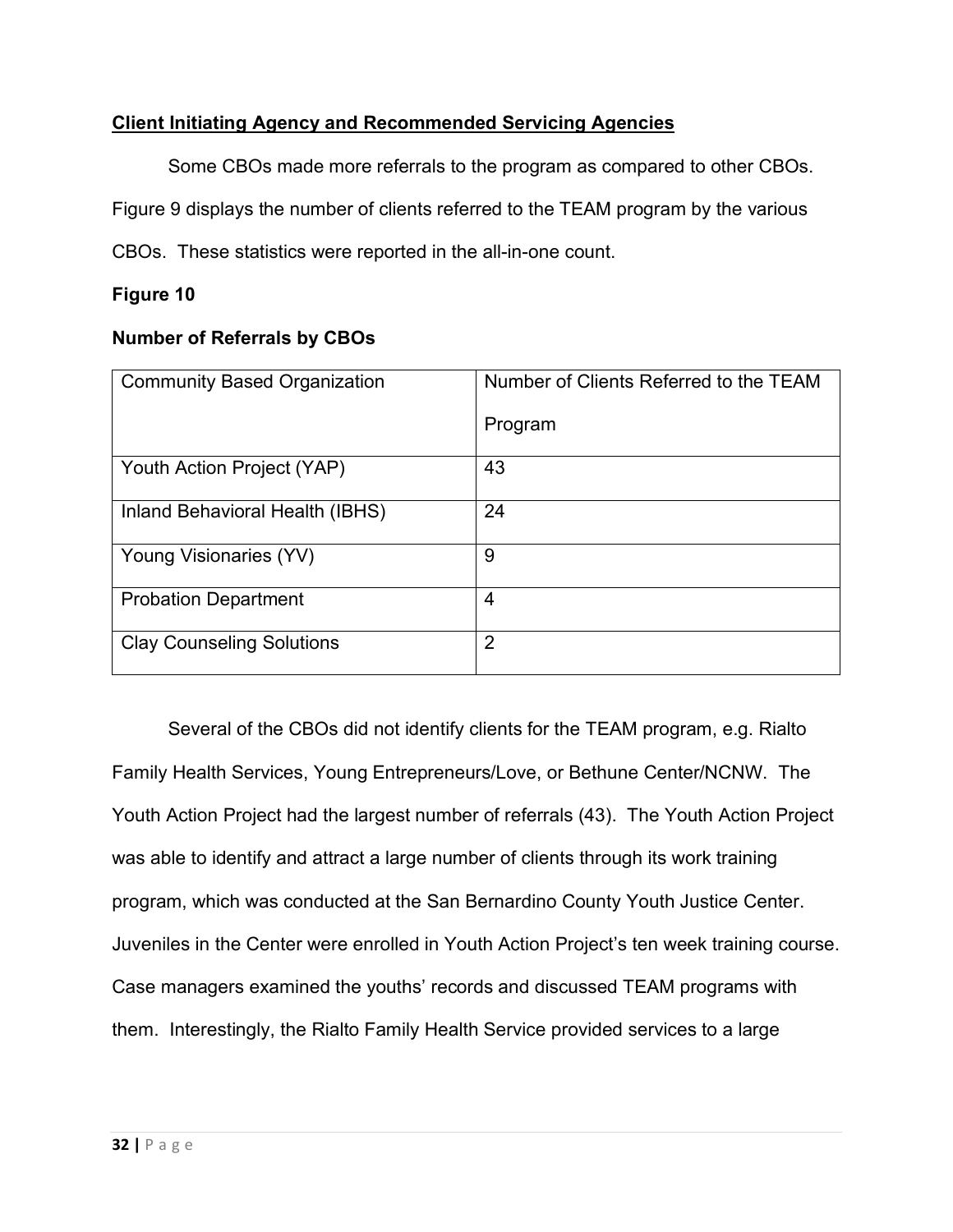number of clients, but the agency did not recruit any clients according to the all-in–one count.

An important consideration is the number of referrals that a particular youth received. That is, how many different CBOs were clients recommended to visit. When clients had multiple problems, it generally required more than one agency to provide services as required when using the wraparound service model. Figure 11 provides a breakdown of the number of clients by the number of referred CBOs.

## **Figure 11**

## **Number of Clients by Number of Referred CBOs**

| <b>Number of Clients</b> | Number of CBOs Scheduled to be Seen |
|--------------------------|-------------------------------------|
| 13                       |                                     |
| 36                       | റ                                   |
| 20                       | າ                                   |
|                          |                                     |

There were 36 clients who were recommended to see two different CBOs: the most common scheduling outcome. There were two clients who were scheduled to see four CBOs. This was the largest number of CBOs that clients were expected to see. These clients who were scheduled to see more CBOs had more issues according to the case managers. The wraparound model used by the TEAM program necessitated multiple CBOs.

The number of CBOs and treatment modalities assigned to a particular youth client can be problematic. The amount of time required to complete a treatment plan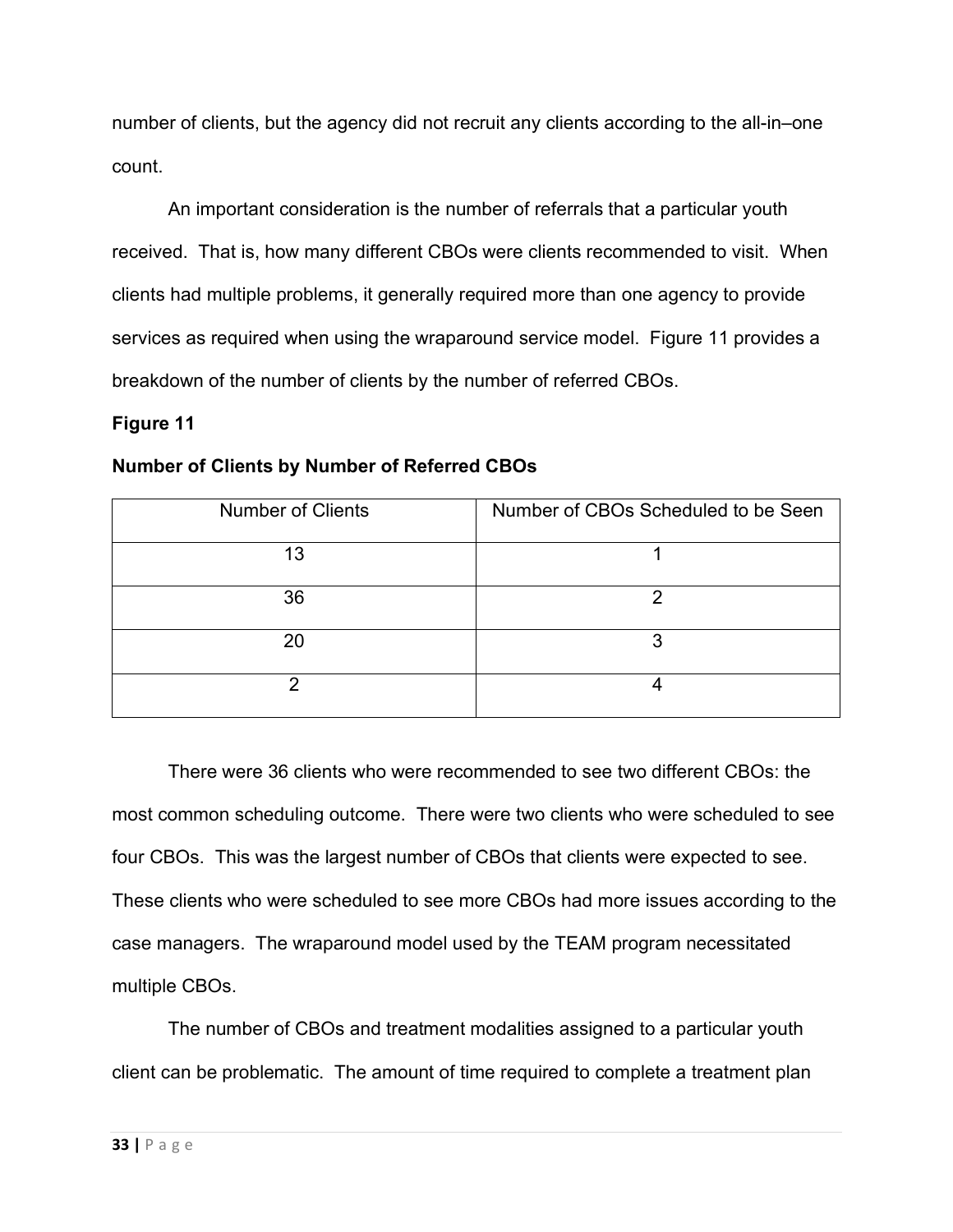increases as the number of treatment modalities and CBOs are assigned to a client. As an example, the Young Entrepreneurs program lasts for ten weeks, and Young Visionaries, which uses the NCTI curriculum, is a six-week course. The additive effect of multiple treatments can result in a client being required to spend a considerable amount of time in programing, perhaps several months. This reduces the likelihood that clients will complete programing. Clients are impetuous and tend to not be committed to the TEAM program, and therefore, more likely to stop attending programing if it becomes too arduous. It is a voluntary program. This is a critical problem considering that many potential clients never start their programing. Program coordination and scheduling is more complicated as the number of recommended programs increase.

It is recommended that program administrators along with case management reevaluate the mechanics of the program when implemented in the future. A number of questions should be asked. Is there redundancy in the services? Are some services less critical as compared to other services? Can any of the treatment services be shortened? Which services are the most effective? Efforts must be made to reduce the number of treatment modalities assigned to clients, or reduce the amount of time needed for each service.

Finally, mental health and drug/alcohol treatment services should be a critical part of any Prop 47 program. As noted above, based on program description, only Clay Counseling Solutions and Inland Behavioral Health Services were positioned to provide these types of services. An examination of the clients found that 40 clients were recommended to receive services from these two CBOs. Records indicate that two clients were provided counseling/treatment services. Again, there was a number of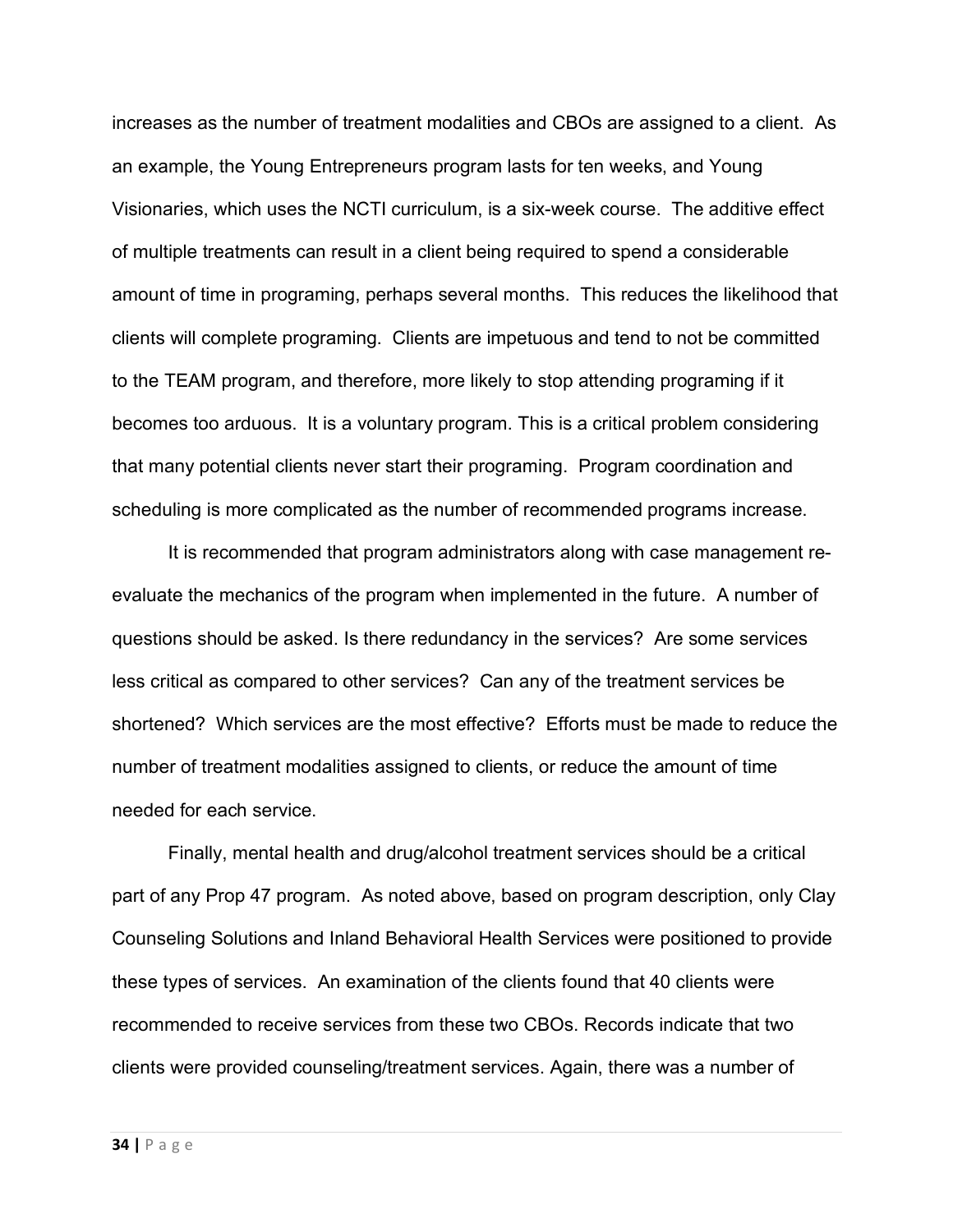reasons for this problem. Clients disappeared before treatment began or during treatment. They did not respond when contacted. Clients were recommended to attend several programs, and counseling/treatment services were less appealing or inconvenient. They aged out of the program. In the case of IBHS, their records did not indicate that services were provided.

#### **OUTCOME EVALUATION**

An evaluation of the TEAM project was originally designed to be comprehensive examining a number of criminal justice and educational issues. However, as noted above, this data were not accessible to the program administrators or the evaluator. Nonetheless, three different evaluation modes: post-program survey, comparison of aggregate probation data for program clients with similar non-program juveniles who were or had been under San Bernardino County Probation Department supervision.

#### **Post-Program Survey Results**

A survey was developed to query parents' thoughts about the efficacy of the program. The survey used a convenience sample. Former and current clients' parents were contacted. Attempts were made to contact numerous clients' parents as possible. The survey was conducted at the end of the project. This allowed for the largest number of clients to have been exposed to TEAM programing. Finally, the telephone surveys were administered by case management staff. This was done to exert more coordination over the surveying. The survey can be found in Appendix A.

Figure 12 provides the results of the survey. The surveys consisted of four questions. Respondents were asked to rate two of the questions from one to five with five being the best or highest. Respondents answered the other two questions "yes or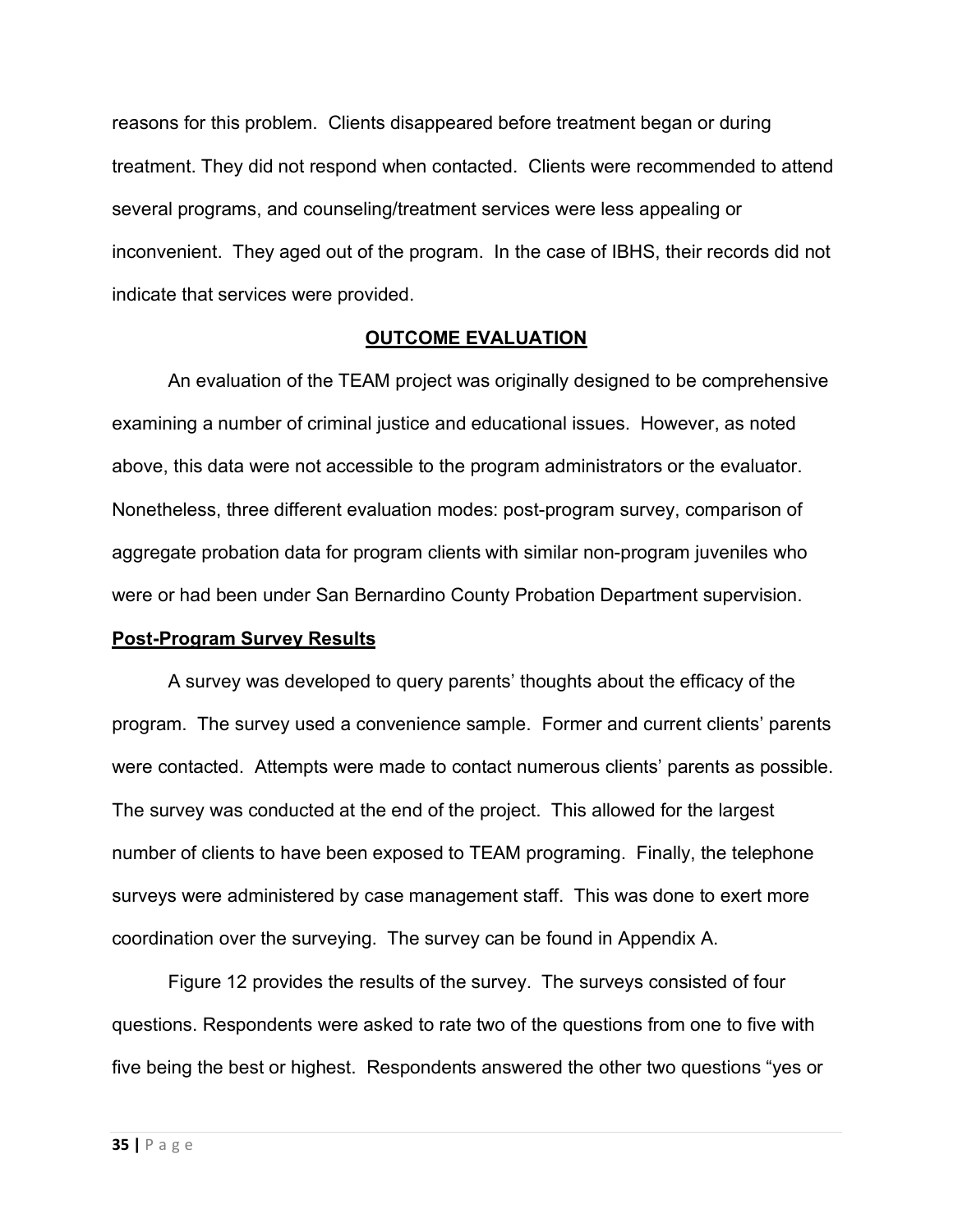no."

## **Figure 12**

## **Parents' TEAM Program Rating**

| <b>QUESTION</b>                                                                                                                                      | <b>AVERAGE</b><br><b>RESPONSE</b> | <b>MOST COMMON</b><br><b>RESPONSE</b> |
|------------------------------------------------------------------------------------------------------------------------------------------------------|-----------------------------------|---------------------------------------|
| How would you rate your experience with the TEAM<br>program overall? (Scale of 1 to 5 with 5 being the<br>best.)                                     | 3.66                              |                                       |
| How would you rate your student's improvement<br>overall though their participation in the TEAM<br>program? (Scale of 1 to 5 with 5 being the best.) | 3.5                               |                                       |

| <b>QUESTION</b>                                                                                                               | <b>YES</b> | <b>NO</b> |
|-------------------------------------------------------------------------------------------------------------------------------|------------|-----------|
| Since your student's participation in the TEAM program, did your<br>student re-offend with regard to their legal concerns?    | -5         | 13        |
| Since your student's participation in the TEAM program, has your<br>student had any significant contact with law enforcement? | -5         | 13        |

The parents rated the TEAM program above average overall. They also rated improvement above average.it appears that parents saw some improvement in their children. The participants in the program had previously had negative contacts with law enforcement and had mental or substance abuse issues. Therefore, an above average rating for experience and overall improvement is significant. It shows that clients were moved in a positive direction. Subjects without the law enforcement and mental or substance abuse issues likely would have performed better, but that is not the target population for the TEAM program.

The parents were asked if their child reoffended after the TEAM program. Five of the parents replied in the affirmative, while 13 noted their child did not. The same ratio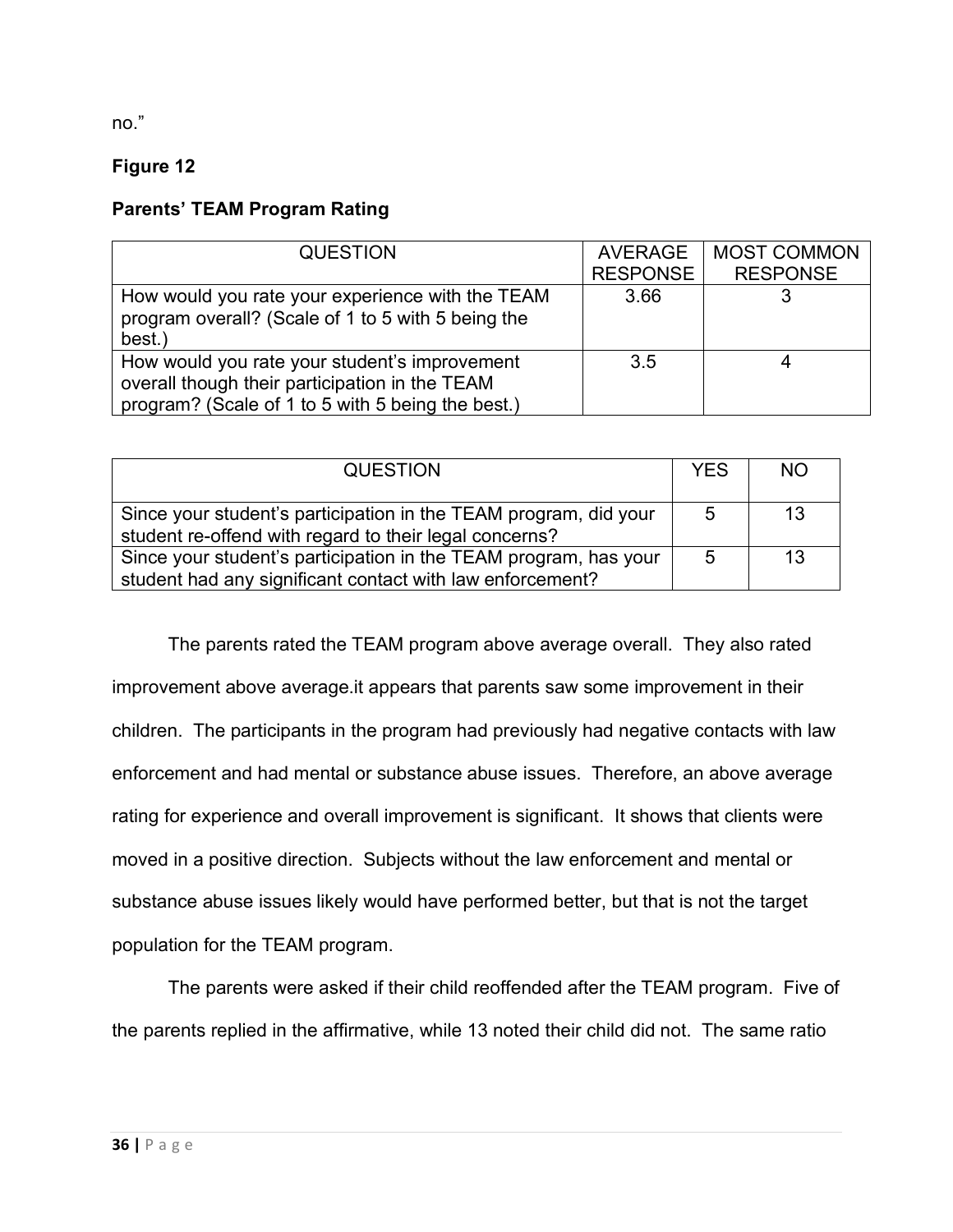of responses occurred when asked if their child had any significant contract with law enforcement. Five responded yes, while 13 replied no.

It appears that there were a number of positive or prosocial outcomes as a result of the TEAM program based on parent input. Given that a number of these children have substantial records (see the following section), there will be some failures. However, there was a significant level of success.

#### **Comparison between TEAM and Probation Juveniles**

The San Bernardino County Probation Department provided violation and crime records for the TEAM clients as well as a sample of non-TEAM probationers. Data were provided for six months prior to the beginning of programing and at least six months after initiation of programing. There were 48 probationers in the control group, and 36 clients in the experimental or TEAM group. Thirteen members of the TEAM group were not in the Probation Department's database and therefore were excluded from the analysis. There are several possible explanations for this. Clients were adjudicated in traffic court. The clients believed they were on probation as a result of an informal police contact. The Probation Department and TEAM case management were asked about the problem, but neither had an explanation.

Several other subjects were excluded from the study, both TEAM clients, because they had not been in the TEAM program for a sufficient period of time. Data collection occurred over 18 months. The Team program was accepting applicants continuously. Therefore, a significant number of clients did not enter the program soon enough. Some probationers were excluded for a similar reason. They did not have 18 months on probation.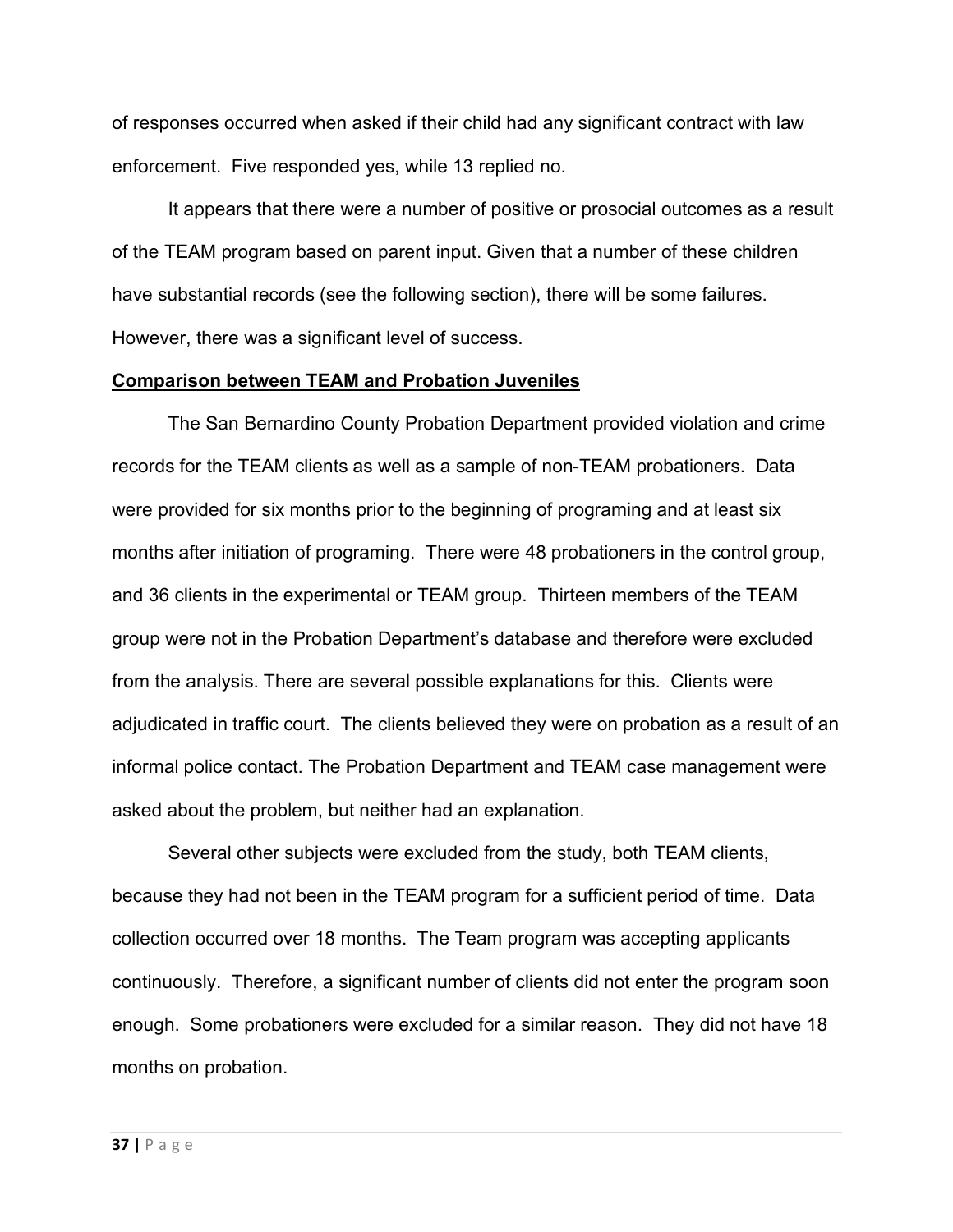When recidivism is used as a variable in research, researchers often use different definitions. For example, it can mean arrests or convictions. It may refer to specific types of crimes such as all crimes and offences or only felonies. The arrest data in this report were the result of sustained offenses only, meaning the juveniles or clients went to court, and the judge found true the violation of probation or the new law violation (felony or misdemeanor). A youth that was cited or booked into juvenile hall, but did not receive the above disposition was not counted in the arrest data.

## **Figure 13**

| <b>Team and Probationer Pre-Program Probation Violations</b> |  |  |
|--------------------------------------------------------------|--|--|
|--------------------------------------------------------------|--|--|

| <b>Probation Violations - TEAM Clients</b> |                                   |  |
|--------------------------------------------|-----------------------------------|--|
| <b>Number of Violations</b>                | Number of Clients with violations |  |
|                                            |                                   |  |
|                                            | 14                                |  |
|                                            |                                   |  |
| Total 18                                   | Total w/violations 16             |  |
|                                            | Mean Number of Violations 1.125   |  |
|                                            | 100% of Clients had Violations    |  |

| <b>Probation Violations -- Probationers</b> |                                          |  |
|---------------------------------------------|------------------------------------------|--|
| <b>Number of Violations</b>                 | <b>Number of Probationers violations</b> |  |
|                                             | 16                                       |  |
|                                             |                                          |  |
|                                             |                                          |  |
|                                             |                                          |  |
|                                             |                                          |  |
|                                             |                                          |  |
|                                             |                                          |  |
| Total 18                                    | Total w/ Violations 5                    |  |
|                                             | Mean Number of Violations 238            |  |
|                                             | 2.4% of Probationers had Violations      |  |

Figure 13 contains the number of probation violations for each group six months prior to treatment initiation. The was a total of 16 TEAM clients with violations during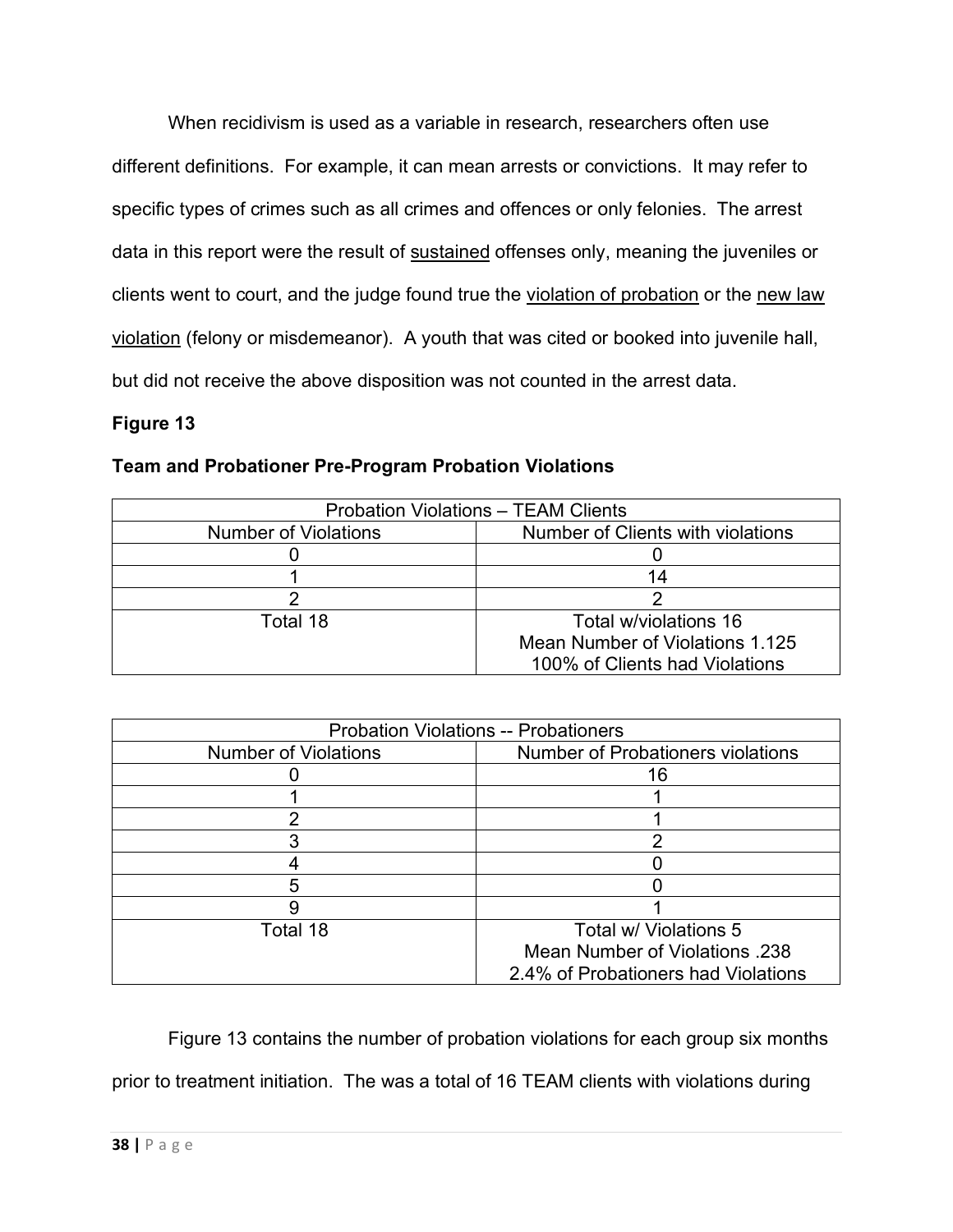this period, while probationers logged five with violations. Of the TEAM clients that had probation violations, the mean number per client was 1.125, while the mean number for probationers was .238. The TEAM subjects had more violations, and 100 percent of the TEAM clients had a violation.

## **Figure 14**

## **Team and Probationer Pre-Program Misdemeanors**

| Misdemeanors - TEAM Clients   |                                     |
|-------------------------------|-------------------------------------|
| <b>Number of Misdemeanors</b> | Number of Clients with Misdemeanors |
|                               |                                     |
|                               |                                     |
| Total 5                       | Total 1                             |
|                               | Mean Number of Misdemeanors 1.125   |
|                               | 14.2% of Clients had Misdemeanors   |

| <b>Misdemeanors -- Probationers</b> |                                                                                       |
|-------------------------------------|---------------------------------------------------------------------------------------|
| <b>Number of Misdemeanors</b>       | Number of Probationers with                                                           |
|                                     | misdemeanors                                                                          |
|                                     | 17                                                                                    |
|                                     |                                                                                       |
| າ                                   |                                                                                       |
| 3                                   | っ                                                                                     |
|                                     |                                                                                       |
| 5                                   |                                                                                       |
| Total 17                            | Total w/ Misdemeanors 8                                                               |
|                                     | Mean Number of Misdemeanors 2.125<br>32.0% of Probationers had<br><b>Misdemeanors</b> |

Figure 14 displays the number of pre-programing misdemeanors for both the TEAM clients and the probationers. There was only one TEAM client with any preprogram misdemeanors; subject had five misdemeanors. There were eight probationers with pre-preprograming misdemeanors; they had a total of eight control group members who had a total of 17 misdemeanors for an average of 2.125 per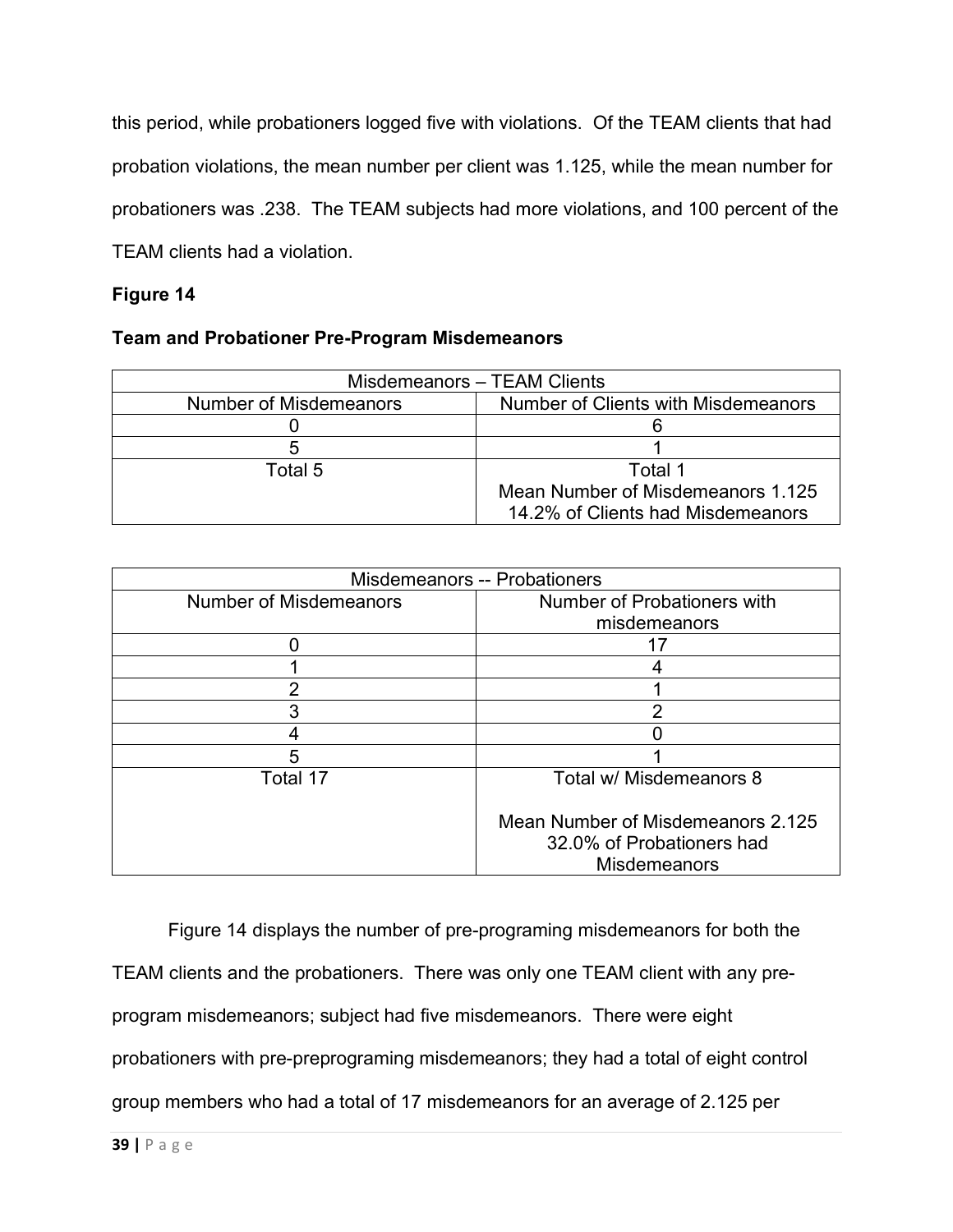probationer. TEAM clients had an average of 1.125. Comparing the two groups, 14.2 percent of the TEAM clients had a misdemeanor, while 32 percent of the probationers had at least one violation.

Figure 15 shows the numbers of felonies for the TEAM clients and probationers pre-programing. There were four TEAM clients with a total of ten felonies, and there were 19 probationers with prior felonies and they committed a total of 37 felonies. The TEAM clients committed 2.5 felonies per client, while the probationers committed 1.947 per probationer.

## **Figure 15**

## **Team and Probationer Pre-Program Felonies**

| <b>TEAM Clients -- Felonies</b> |                                        |
|---------------------------------|----------------------------------------|
| <b>Number of Felonies</b>       | <b>Number of Clients with Felonies</b> |
|                                 |                                        |
|                                 |                                        |
|                                 |                                        |
|                                 |                                        |
| Total 10                        | Total 4                                |
|                                 | Mean Number of Felonies 2.5            |
|                                 | 57.1% of Clients had Felonies          |

| <b>Probation -- Felonies</b> |                                             |
|------------------------------|---------------------------------------------|
| <b>Number of Felonies</b>    | <b>Number of Probationers with Felonies</b> |
|                              |                                             |
|                              |                                             |
|                              |                                             |
|                              |                                             |
|                              |                                             |
|                              |                                             |
| Total 37                     | Total w/ Felonies 19                        |
|                              | Mean Number of Felonies 1.947               |
|                              | 90.4% of Probationers had felonies          |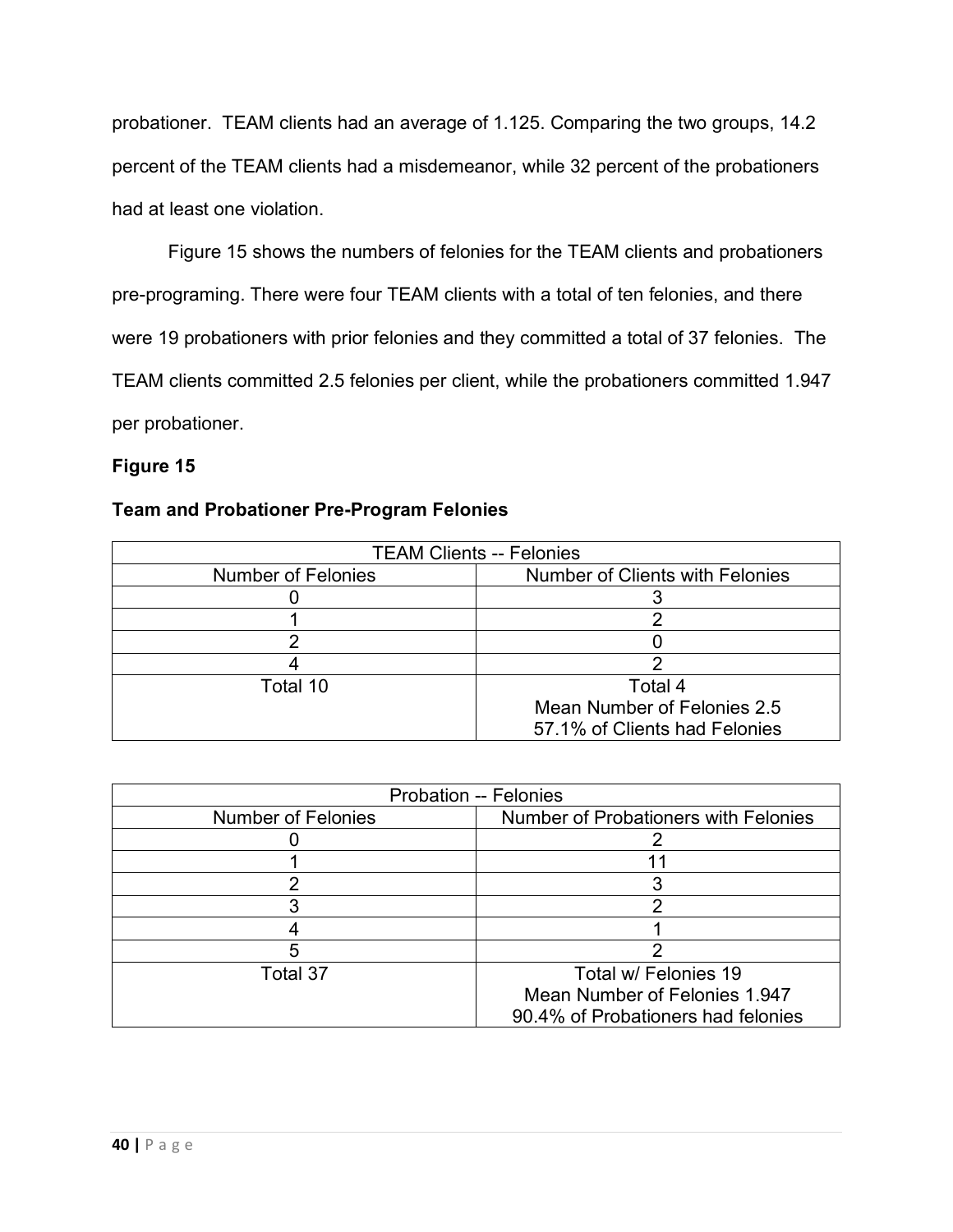The findings in Figures 13 through 15 show mixed results. The TEAM clients on average committed more felonies during the pre-programing period as compared to the probationers. However, the probationers had higher rates of probation violations and misdemeanors. A larger number of probationers committed felonies

The previous discussion focused on a six-month period before probationers and TEAM clients began receiving programing. Figure 16 shows the probation violations for a six-month period after program initiation.

## **Figure 16**

## **Team and Probationer Probation Violations 0 – 6 Months after Programing**

## **Commenced**

| <b>TEAM Clients - Probation Violations</b> |                                                       |
|--------------------------------------------|-------------------------------------------------------|
| <b>Number of Violations</b>                | Number of Clients with Probation<br><b>Violations</b> |
|                                            |                                                       |
|                                            |                                                       |
|                                            |                                                       |
|                                            |                                                       |
| 5                                          |                                                       |
| Total 17                                   | Total 5                                               |
|                                            | Mean Number of Violations 3.4                         |
|                                            | 71.4% of Clients had a Violation                      |

| <b>Probation - Probation Violations</b> |                                       |
|-----------------------------------------|---------------------------------------|
| <b>Number of Probation Violations</b>   | Number of Probationers with Probation |
|                                         | Violations                            |
|                                         | 22                                    |
|                                         |                                       |
|                                         |                                       |
| Total 3                                 | Total w/Pro. Viol. 2                  |
|                                         | Mean Number of Violations 1.5         |
|                                         | 8.3% of Probationers had a Violation  |

Only five TEAM clients and two probationers committed probation violations.

The TEAM clients committed the largest number of violations, 17 as compared to 3 for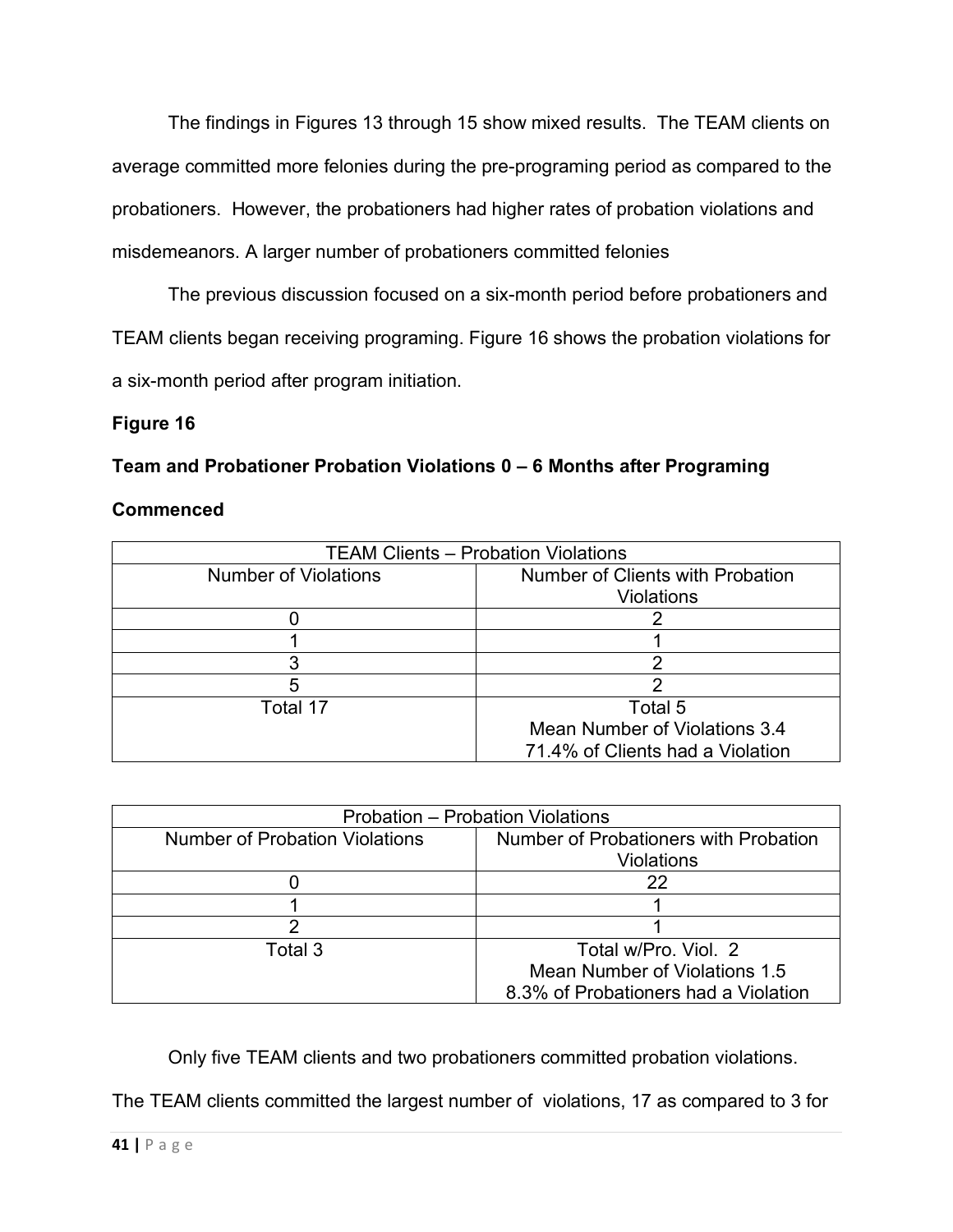the probationers. Overall, the probation violations and violators decreased as

compared to the pre-programing period. The number of probation violations exceed the

number for the probationers.

## **Figure 17**

## **Team and Probationer Misdemeanors 0 – 6 Months after Programing Commenced**

| <b>TEAM Clients – Misdemeanors</b> |                                     |
|------------------------------------|-------------------------------------|
| Number of Misdemeanors             | Number of Clients with Misdemeanors |
|                                    |                                     |
| Total 0                            | Total 0                             |
|                                    | Mean Number of Misdemeanors 0       |
|                                    | 0.0 of Clients had a misdemeanor    |

| Probation - Misdemeanors |                                      |
|--------------------------|--------------------------------------|
| Number of Misdemeanors   | Number of Probationers with          |
|                          | <b>Misdemeanors</b>                  |
|                          | 20                                   |
|                          |                                      |
| Total 2                  | Total w/Pro, Viol. 2                 |
|                          | Mean Number of Misdemeanors 2        |
|                          | 9% of Probationers had a Misdemeanor |

Both groups had low numbers of misdemeanors during the six months after programing commencing. The TEAM clients had no misdemeanors and two probationers committed two misdemeanors each. Figure 18 shows the number of felonies committed by the two groups during the six-months after programing.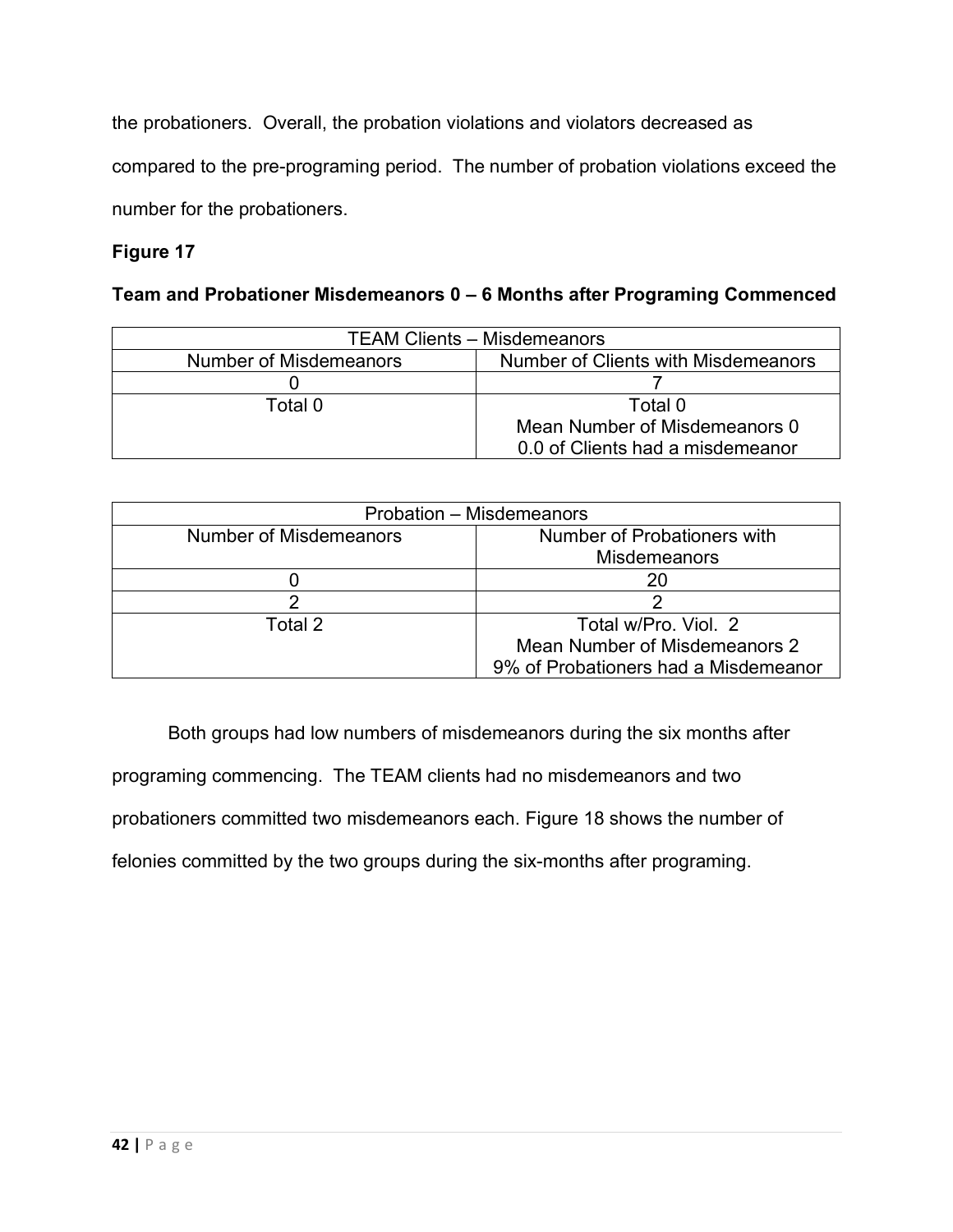## **Team and Probationer Felonies 0 – 6 Months after Programing Commenced**

| <b>TEAM Clients - Felonies</b> |                                        |
|--------------------------------|----------------------------------------|
| <b>Number of Felonies</b>      | <b>Number of Clients with Felonies</b> |
|                                |                                        |
| Total 0                        | Total 0                                |
|                                | Mean Number of Felonies 0              |
|                                | 0.0% of Clients had a felony           |

| Probation - Felonies      |                                      |
|---------------------------|--------------------------------------|
| <b>Number of Felonies</b> | Number of Probationers with Felonies |
|                           |                                      |
|                           |                                      |
|                           |                                      |
| Total 3                   | Total w/Pro, Viol. 3                 |
|                           | Mean Number of Felonies 1            |
|                           | 14.2% of Probationers had a felony   |

The number of felonies committed by the two groups was negligible with probationers committing three and TEAM clients committing none. These data indicate that the TEAM clients performed somewhat better as compared to the probationers. Figure 19. About 14 percent of the probation sample committed a felony during the sixmonth follow-up after program initiation.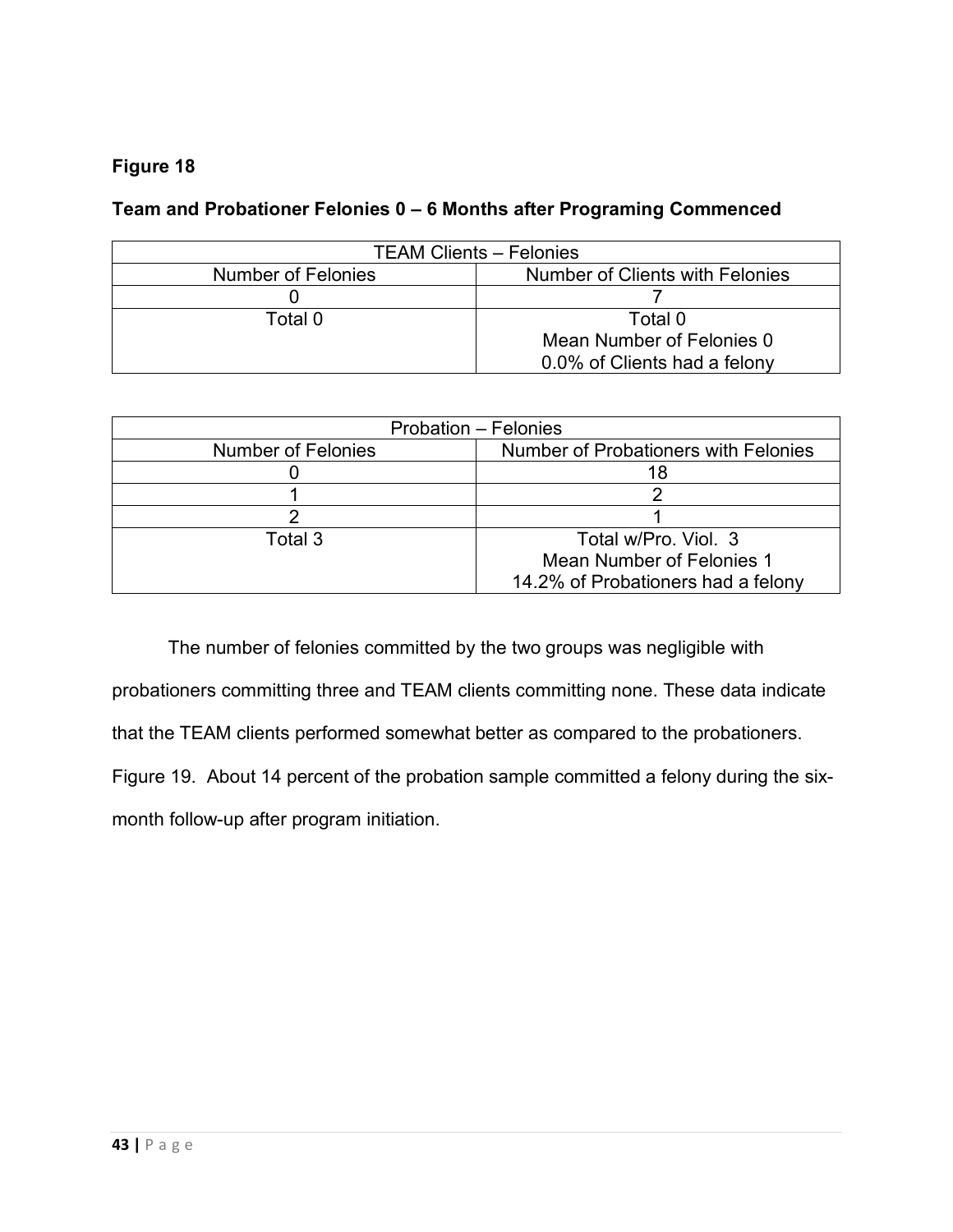## **Team and Probationer Probation Violations 7 – 12 Months after Programing**

## **Commenced**

| <b>TEAM Clients - Probation Violations</b> |                                                       |
|--------------------------------------------|-------------------------------------------------------|
| <b>Number of Violations</b>                | Number of Clients with Probation<br><b>Violations</b> |
|                                            |                                                       |
| Total 0                                    | Total 0                                               |
|                                            | Mean Number of Felonies 0.0                           |
|                                            | 0.0% of Clients had a violation                       |

| <b>Probation - Probation Violations</b> |                                       |
|-----------------------------------------|---------------------------------------|
| <b>Number of Probation Violations</b>   | Number of Probationers with Probation |
|                                         | Violations                            |
|                                         | 20                                    |
|                                         |                                       |
|                                         |                                       |
| Total 17                                | Total w/Pro, Viol. 2                  |
|                                         | Mean Number of Violations 7.5         |
|                                         | 9% of probationers had a violation    |

Figure 19 shows that only two probationers had probation violations. One had four, while another had eleven. It appears that these two individuals are problematic and in need of programing. No TEAM subjects committed a probation violation during the six-month period. Figure 20 displays the misdemeanor counts for the subjects  $7 -$ 12 months after programing.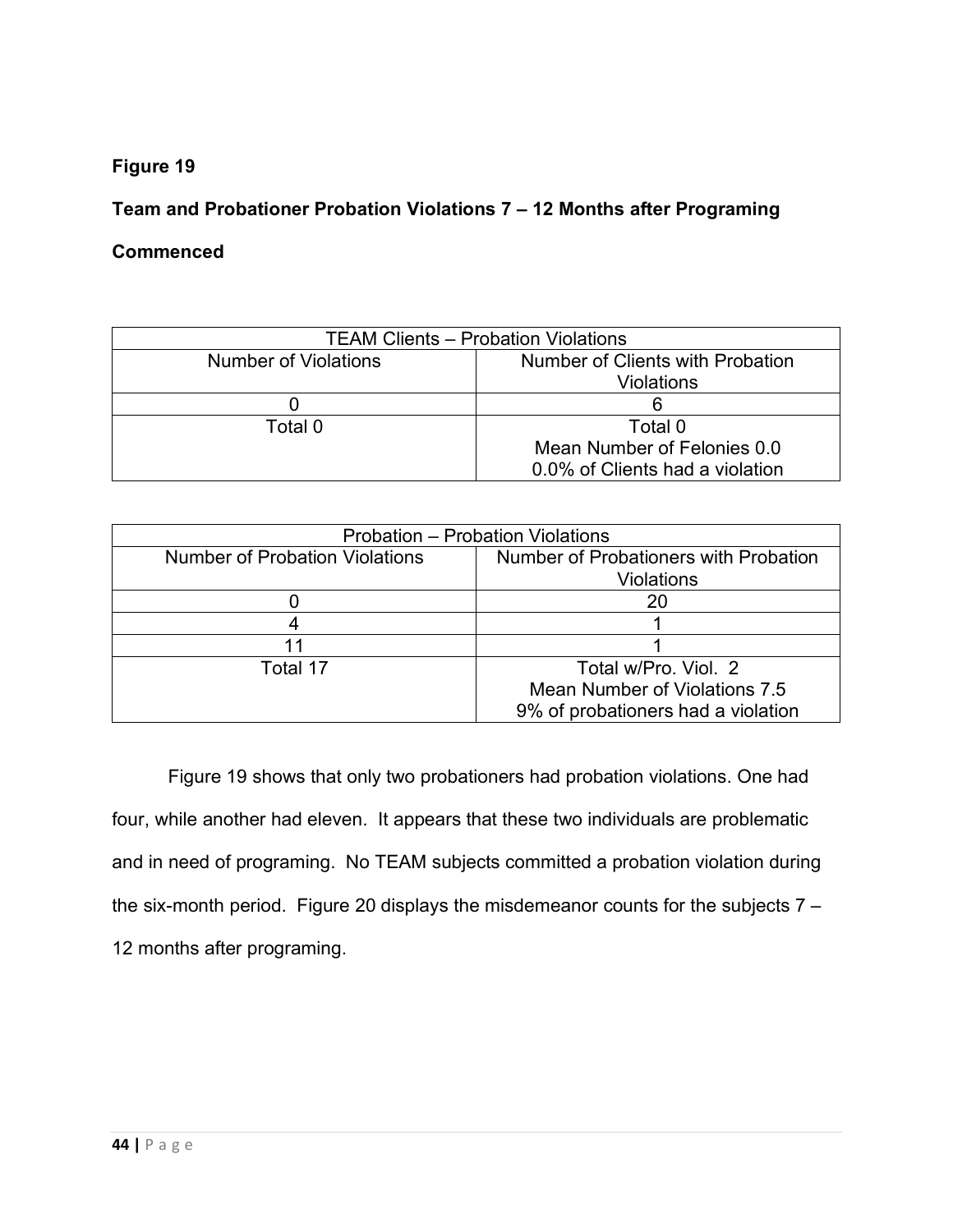## **Team and Probationer Misdemeanors 7 – 12 Months after Programing**

## **Commenced**

| <b>TEAM Clients – Misdemeanors</b> |                                     |
|------------------------------------|-------------------------------------|
| Number of Misdemeanors             | Number of Clients with Misdemeanors |
|                                    |                                     |
| Total 0.                           | Total 0                             |
|                                    | Mean Number of Misdemeanors 0.0     |
|                                    | 0.0% of Clients had a misdemeanor   |

| Probation - Misdemeanors |                                      |
|--------------------------|--------------------------------------|
| Number of Misdemeanors   | Number of Probationers with          |
|                          | <b>Misdemeanors</b>                  |
|                          | 20                                   |
|                          |                                      |
| Total 17                 | Total w/Pro, Viol. 2                 |
|                          | Mean Number of Misdemeanors 7.5      |
|                          | 9% of probationers had a misdemeanor |

There was a low number of misdemeanors committed during the six-month

follow-up. Only two probationers committed a misdemeanor. TEAM clients did not commit any misdemeanors.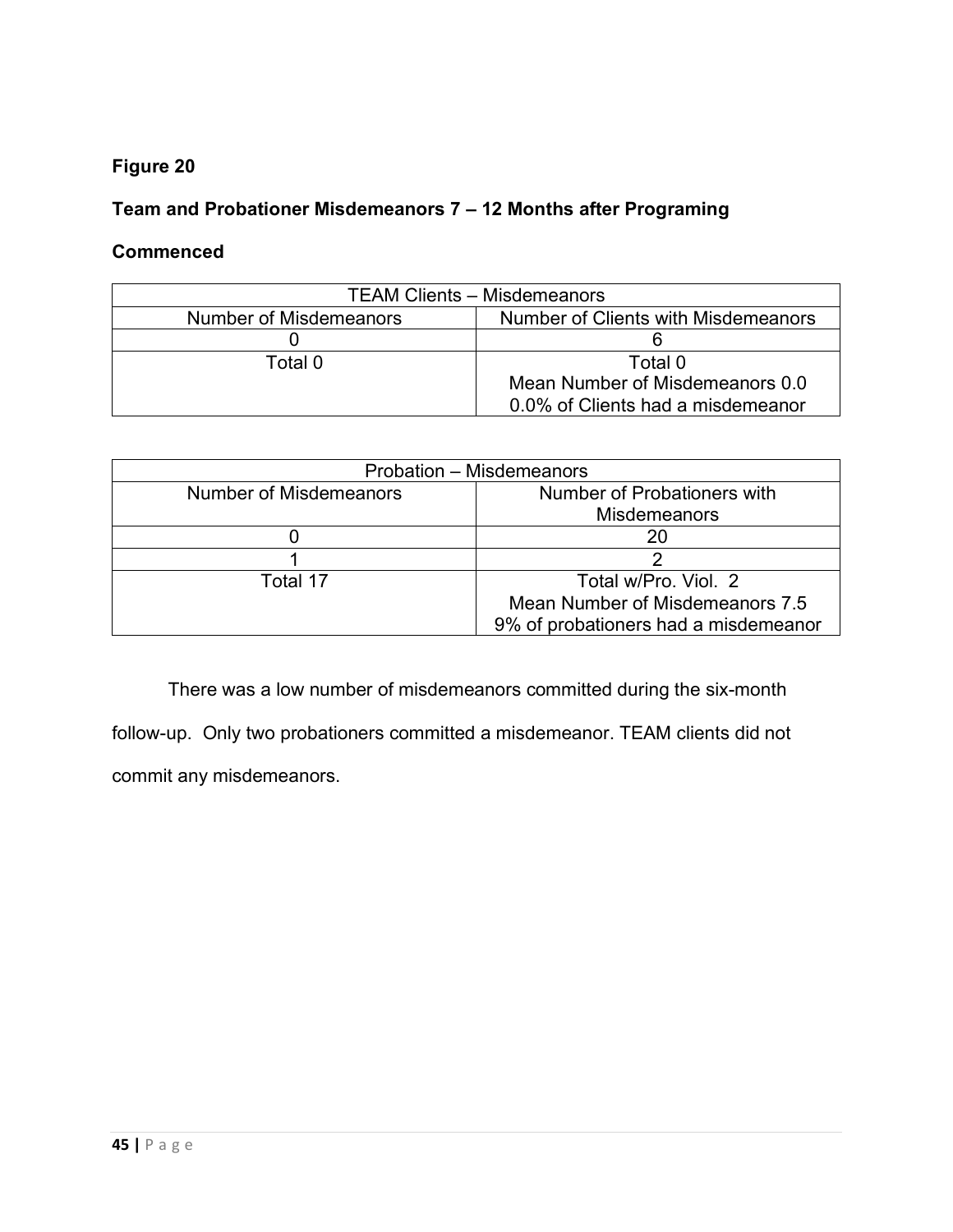## **Team and Probationer Felonies 7 – 12 Months after Programing Commenced**

| <b>TEAM Clients - Felonies</b> |                                   |
|--------------------------------|-----------------------------------|
| <b>Number of Felonies</b>      | Number of Clients with Felonies   |
|                                |                                   |
| Total 0                        | Total 0                           |
|                                | Mean Number of Felonies 0.0       |
|                                | 0.0% of Clients had a misdemeanor |

| Probation - Felonies |                                      |
|----------------------|--------------------------------------|
| Number of Felonies   | Number of Probationers with Felonies |
|                      |                                      |
|                      |                                      |
|                      |                                      |
| Total 5              | Total w/Pro. Viol. 2                 |
|                      | Mean Number of Felonies 7.5          |
|                      | 9% of probationers had a Felony      |

As displayed in Figure 21, no TEAM Clients committed a felony during months seven through twelve after the start of programing. On the other hand, two probationers committed a total of five felonies.

The figures displayed in figures 13 through 21 show that probation and the TEAM program have produced solid positive results. In some cases, TEAM clients fared better than the probationers, while in other cases the opposite was true. It is difficult to make comparisons since only aggregated data were used; randomized data were not used; and the number of TEAM clients was small; and treatment services and their assignment should have been more formalized.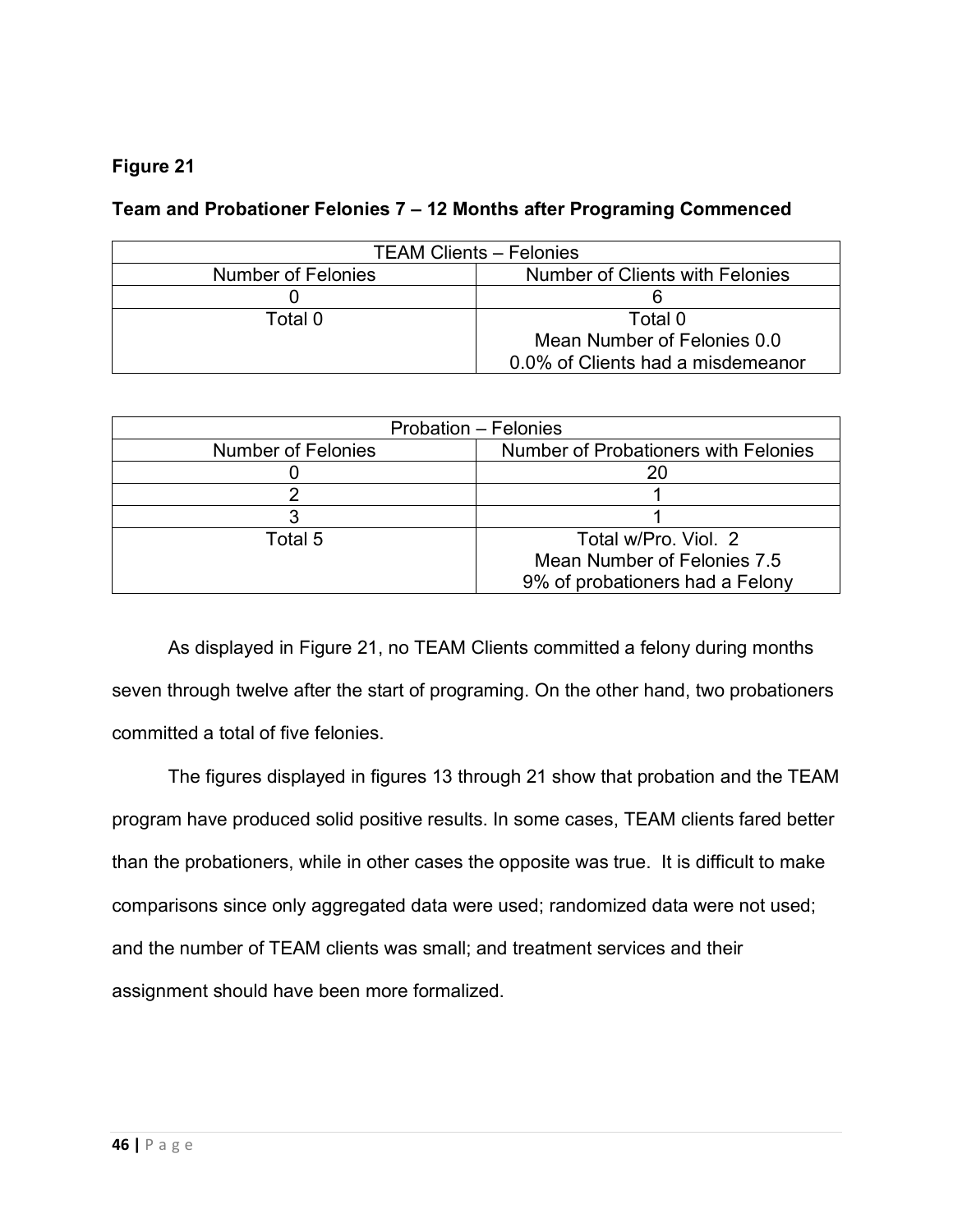## **Anecdotal Data: Team Program Success Stories**

The TEAM project involved seven different agencies with the agencies in combination providing a variety of services. This allowed the TEAM program to provide wrap-around services that addressed a comprehensive list of client needs. This approach has proven to be more effective than programs that provided limited services. Another benefit of having multiple agencies involved in the TEAM program was that each CBO could identify qualified clients and provide them with individual services. Juveniles from Rialto, San Bernardino and Colton,

The TEAM project agencies provided a limited number of success stories

## **Clay Counseling Solutions**

Clay Counseling Solutions has worked with a number of phenomenal students in the TEAM program. One of the clients was a 15-year-old male, who had a desired to turn his life around and make a better future for himself. He seemed to be detached prior to coming into the program. Once in the program, however, he had a near perfect attendance in therapy. He also had active dedication outside of sessions to accomplish his treatment goals. Towards the end of treatment, he was attending his tutoring sessions regularly in effort to improve his grades. He shared with the therapist that throughout the therapeutic process he learned how to identify his triggers when he starts to become angry, what his feelings are underneath his anger, and how to calm himself down.

Another student that Clay Counseling Solutions worked with was a member of a therapeutic group. This student also had very good attendance and shared/participated actively in the group. When completing the evaluation for the group, this student shared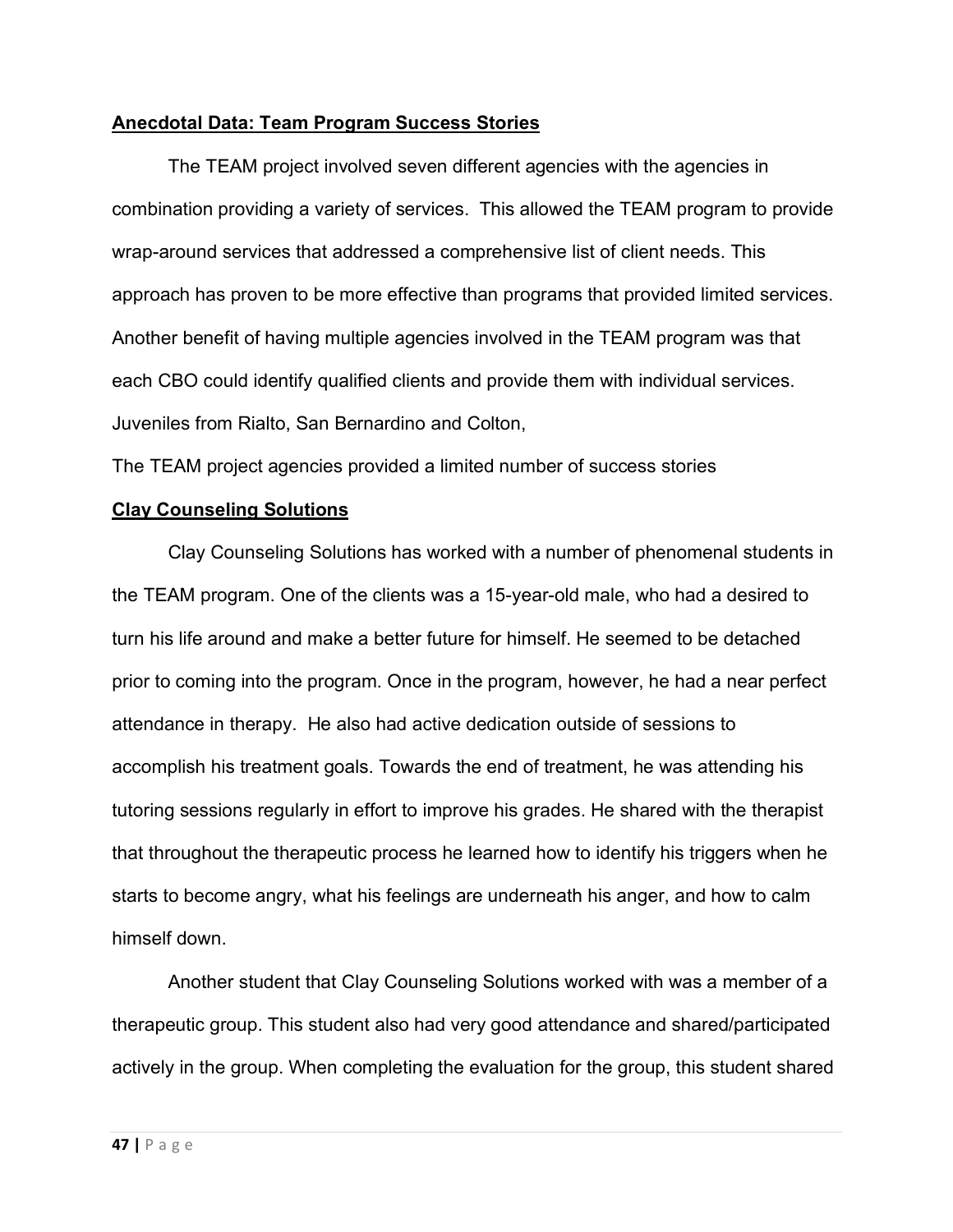that her overall mental health felt improved since beginning the group and that she would recommend the group to other students. The client also shared that she would like to be notified for other groups/services.

Another client serviced by Clay Counseling Solutions was referred as a result of the TEAM program was a 16 year old female. This student had a very difficult time emotionally self-regulating coupled with poor school performance. As a result of counseling, she matured emotionally and during the spring 2021 semester she earned all A's and B's in her courses, accomplishing one of the goals that she set out for herself during the beginning of treatment. She made remarkable progress.

The TEAM program worked with a number of clients who were referred to the program by the San Bernardino Probation Department. One such client was a 16-year-old female who had severe oppositional and defiant behavior. Through her engagement in the TEAM program, she engaged in ther LOVE and CCS agency services with increasing consistency and attendance throughout the program. Pre-distance learning, this student was failing all classes, expressed limited future goals, and was engaging in frequent peer conflict. As a result of this youth's involvement in TEAM programs, she has achieved A and B grades across all classes during distance learning, has completed a resume and expressed plans to apply for jobs this summer.

#### **Youth Action Project**

One of the clients served by the Youth Action Project was an adjudicated 15 year old who was on probation. He had dropped out of high school, and had no work experience. Since being in the program, he successfully completed employability skills training, passed the work readiness exam, and received a certificate for effective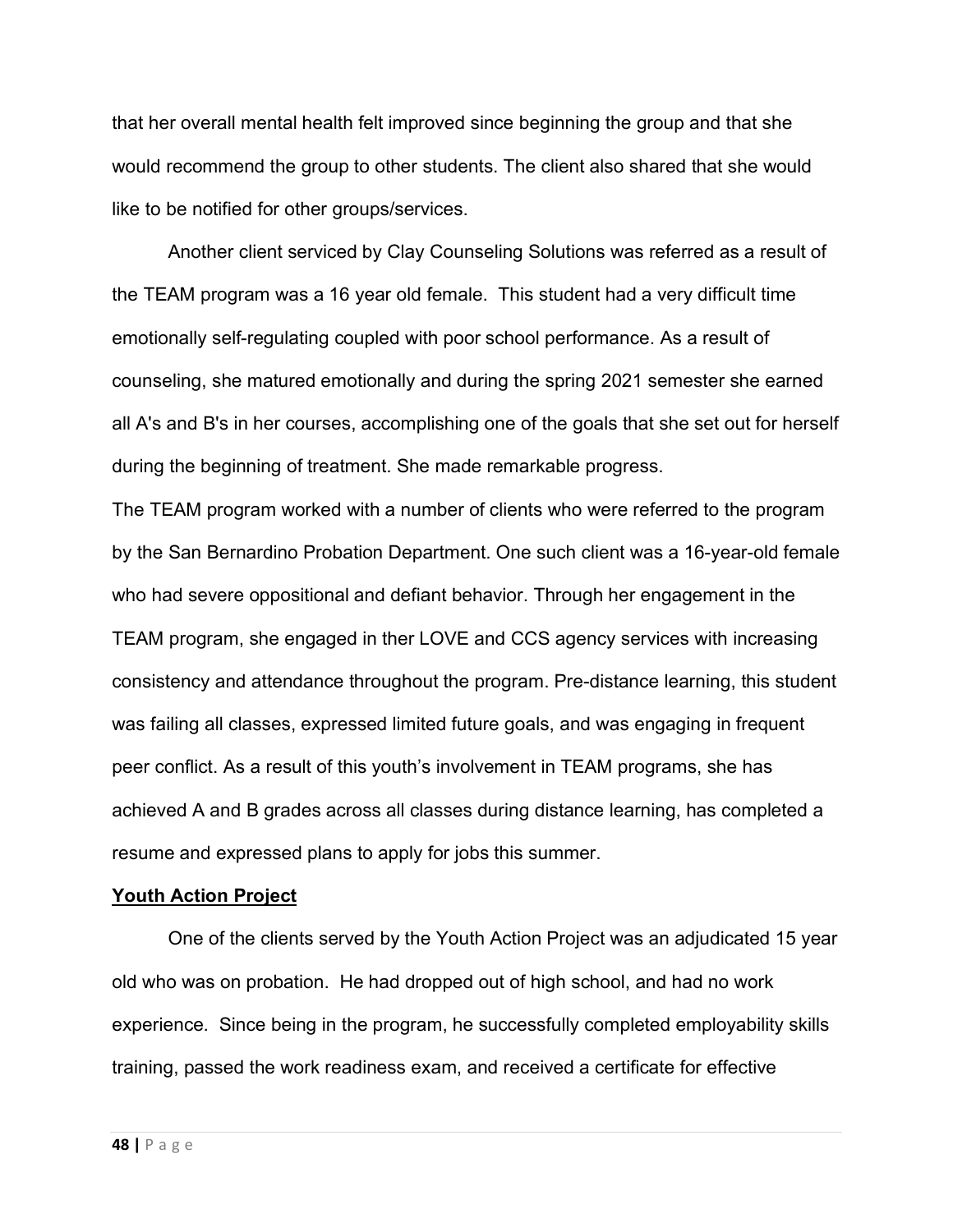decision making in the workplace, workplace ethics, and customer service through "Bring Your "A" Game" training. Additionally, we assisted Joe with re-enrollment in high school. He has maintained consistent attendance since reenrolling in school and is on track to graduate. He is now a 17 year old, who has obtained and maintained employment with Jack in the Box. He is meeting all the conditions of his probation, and he is on track to graduate from high school.

Another Youth Action Project client was identified at the Youth Justice Center (YJC) on Gilbert Street in San Bernardino. He was referred to the Youth Action Project by his probation officer. It was recommended that he attend the Work Readiness workshops that are held there on a weekly basis. He is 16 years old, has done time in Juvenile Hall and had been expelled from the San Bernardino City Unified School District. In person, Anthony was a quiet, serious, and reflective young man. When we first met him, he did not like to share his thoughts or ideas in class. Once we built a rapport with him, he begn to open up and share his ideas with the group. He also began to share his struggles and hopes with us during scheduled breaks. He faithfully completed Work Readiness classes and earned an incentive stipend for doing so. We then took him, another youth from the YJC, and several WIOA youth on a field trip to Homeboy Industries to hear about resources and stories of healing from those exiting street life. When asked later if hr wanted to get a job, he responded in the affirmative. He was unclear about the process of acquiring one. We then provided him with assistance and instruction on how he might go about getting a job. We took him to the DMV and paid for his state ID because he needed it to enroll in our WIOA program and to apply for jobs. He then completed the multi-step enrollment process. Once enrolled,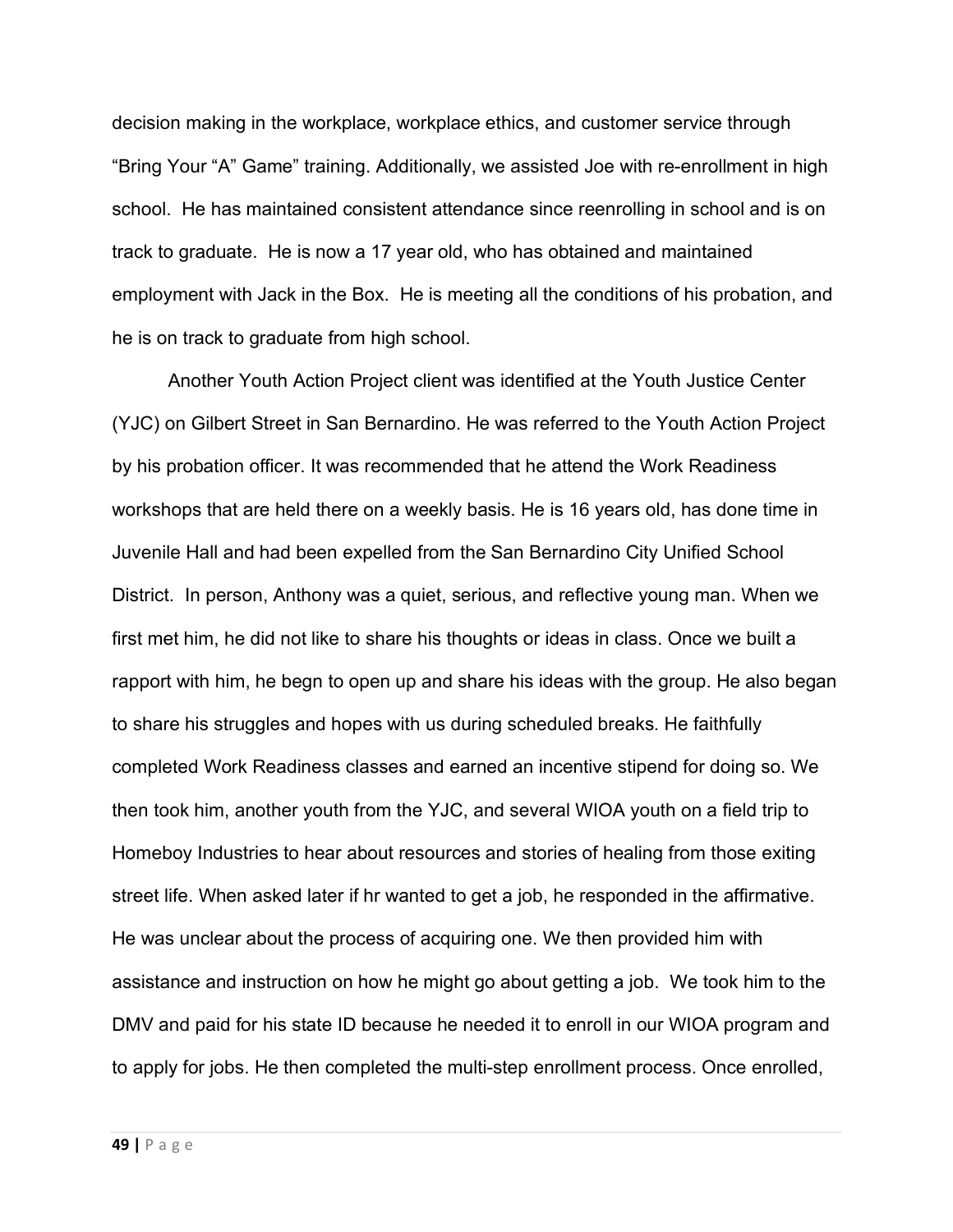YAP staff took him to get his summer work permit from the District and served as an advocate because current policy (according to SBCUSD website) does not allow youths who have been expelled to receive work permits. He is now engaged in a paid work experience at the Youth Action Project. He continues to share with staff as he demonstrates faithfulness and gains work experience, self-esteem, and a new skill set. His goals are to achieve permanent, part-time employment to stay busy when he is not in class at the YJC. He also wants to be able to help his mom pay her bills. Ultimately, he does not want to be in a gang or have to do negative things to make money. He has proven that he is not only interested in achieving his goals, but *invested* in doing so

We teach our work readiness training at the Youth Justice Center where adjudicated youth are required to report to their probation officers. We utilize the cohort model – training groups of youths two afternoons a week over six weeks. On the first day of cohort one, there was a physical altercation between a probation officer and program participant. It was a difficult way to start the program. It made building trust and relationships even more challenging than it already was. The training consisted of confidence building activities, essential workplace skill development, and work readiness certification. The six-week training session culminated in a festive event where participants spoke in front of the group sharing what they had learned and enjoyed. Officers and staff encouraged the participants. They hd received their work readiness certificates. Participants, who six week's earlier had been stoic, disengaged, and unhappy about being there were now smiling, taking photos together, and exchanging phone numbers. It was a very pro-social event.

#### **Rialto Resource Center**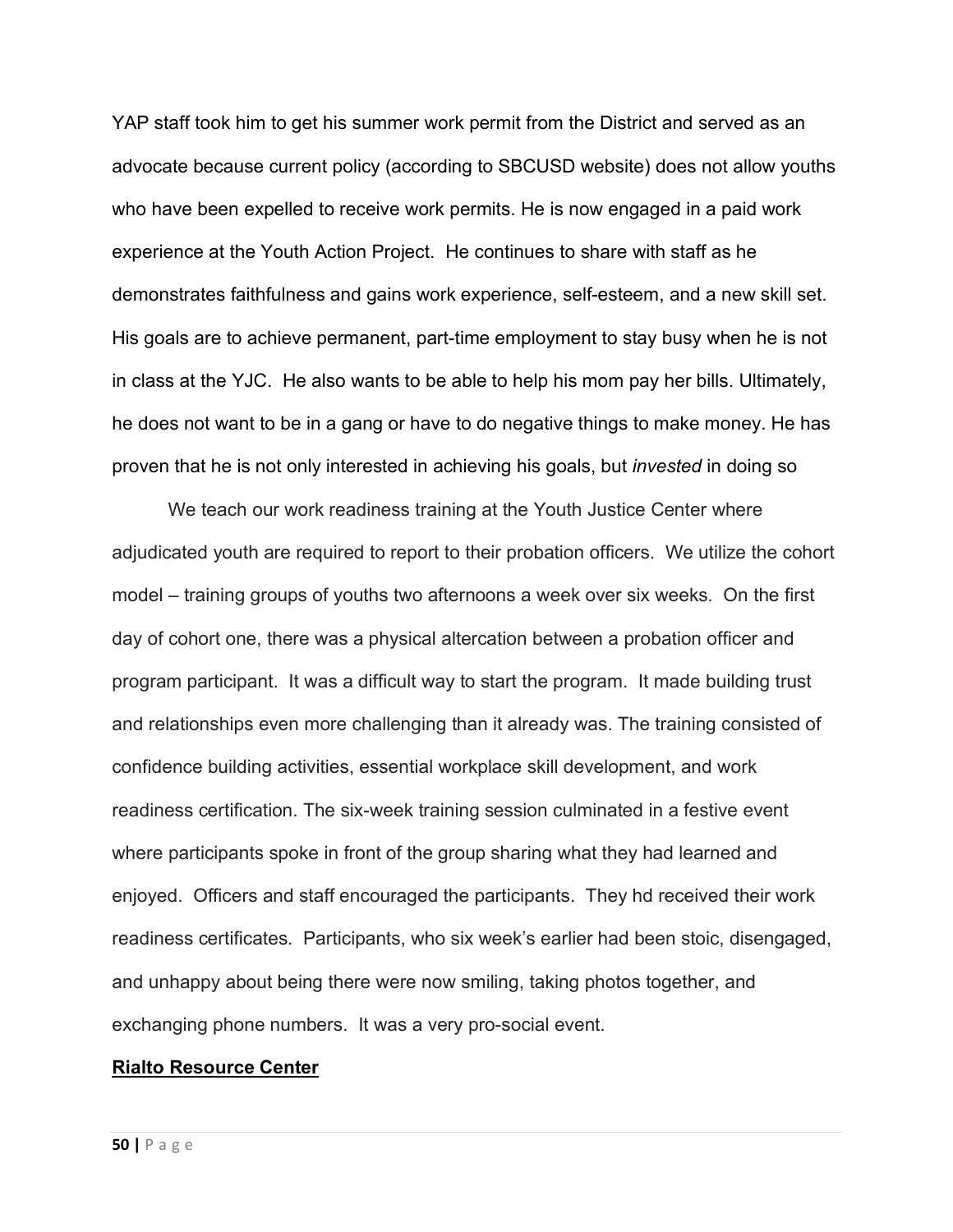The Rialto Resource Center provides clients counseling, referrals, and resume writing assistance to facilitate employment. The center assists a number of clients, Three are described here.

First, a client came to the Center looking for employment after having a child while still in high school. Center staff counseled her on how to find jobs and , she updated her resume and found employment at George's Burger in San Bernardino.

A second client came to the center looking for employment and was able to secure a job through a local car dealership, washing vehicles.

A third client came to the center needing a job. He had a job and wanted second job. He had one child and was expecting another child. He needed a second job to help support his family. He was able to secure a job at Amazon with the assistance of the center. The center has assisted a number of clients obtain jobs. Finding jobs for young people, especially those who have been engaged with the criminal justice system, increases the likelihood that they will avoid further involvement with crime or delinquent activities.

#### **Rialto Familty Health Services**

The Rialto Family Health Services' primary service is to work with clients to have their criminal justice records sealed. The CBO provides clients and their parents or guardians with information about if and how they petition to have the records sealed, and they provide them with information throughout the process. This is done on an individual basis. In many cases, clients can only have their records sealed upon completion of probation and when they reach 18 years of age.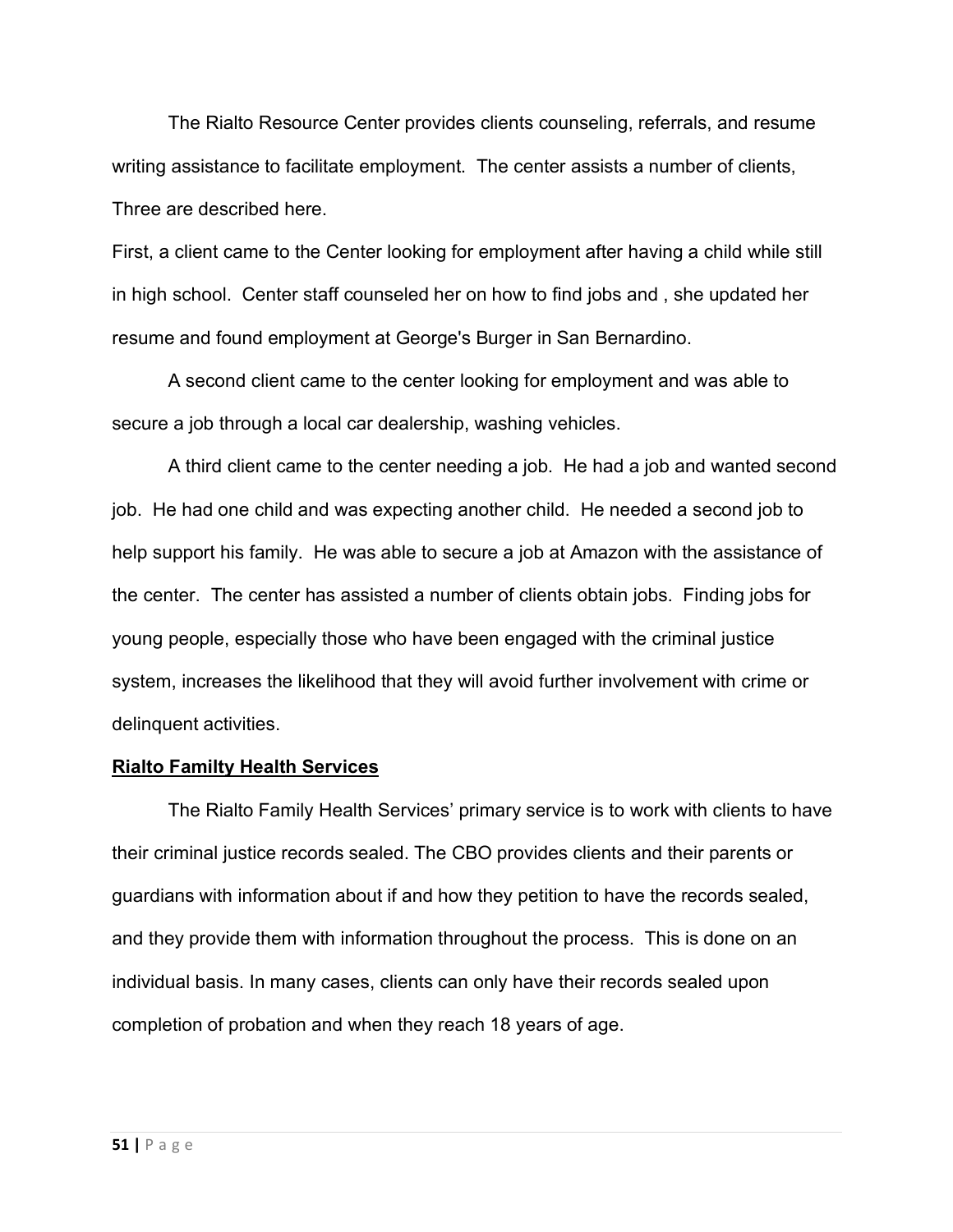One female client was recommended to seek services from several TEAM CBOs. Rialto Family Health Services was one of the agencies that was suggested to her. It was believed that she was a good candidate for RFHS's Record Sealing component. RFHS staff met with the client and her mother. The client was on probation for property related offenses, and she was completing community service hours. She, however, was following her probation officer's directions. The RFHS staff provided the client with the information and counseling that would allow her to petition to have her record sealed. has part time employment with Subway restaurants and overall doing well. She would like to finish her education and secure a vocational trade. And complete her probation requirements.

 A male juvenile became a client of RFHS after a clinical assessment was completed by Clay Counseling Solutions. The case manager for RFHS, spoke with him , and he was very motivated to continue being a good student, making good decisions in his community and terminating his probation. Clay Counseling Solutions forwarded his records to RFHS and a record sealing interview was completed. His mother accompanied him to the interview, and she participated in the interview. He was employed and he had been terminated from probation supervision successfully. A TEAM Case Collaboration meeting determined that he received the maximum benefit from the program, and he left the program. He received his Record Sealing paper from the Juvenile Delinquency Court.

#### **Love**

In one session of the LOVE program in 2019, there were young ladies from the cities of Colton, Rialto and San Bernardino who completed the twelve-week session.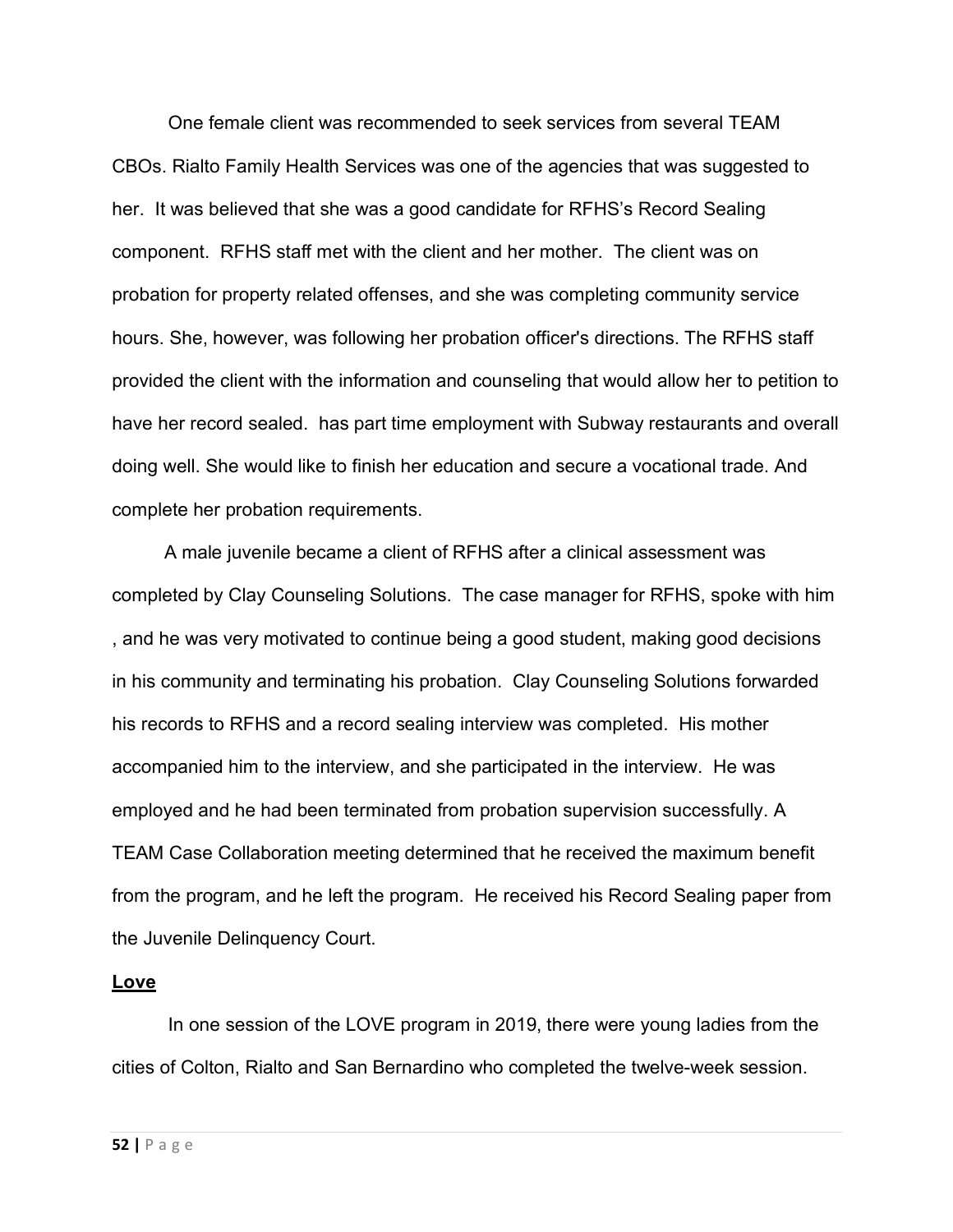One of our Prop 47 program participants entered with multiple issues. She is 16 years of age, with an addiction to anti-depressants. She also failed her sophomore year of high school with the intention to drop out and obtain her GED. She was arrested for prostitution in the City of San Bernardino. In her words, she felt like a complete failure and lost in life. No hope and no direction. She was referred to the LOVE program from Inland Behavioral Health Services and started her drug treatment and counseling services. She went through the 12-week program. The program allowed her to evaluate her emotions, sense of belonging, and self-esteem. The program also assisted her in developing her educational plan and identifying her possible career goals.

At the conclusion of the LOVE program, she stated the following: "Without the LOVE program and the counseling, I would not be alive today. I feel like I have meaning in life, like I belong and like I have a greater purpose. I feel like I am worthy of love. Ms. Daphne taught me that I am a Diamond, and that I have value. I now know I can make it and be better than my past and my past does not define my future. Ms. Jasmin taught me to stop looking in the rear mirror while trying to walk into the future. I am blessed because they cared enough to see past my mistake and help me look at my future.

 A 17-year old from San Bernardino provided this testimony. "The LOVE Program taught me I am worthy. I have been on the streets since I was 13. I had to take care of myself. I didn'thave anyone to fight for me, but Ms. Shanta and Ms. Daphne fought for me in the program and continues to fight for me. I was able to learn that I am a diamond and I can get through anything. I wish the program could last forever so I don't feel alone."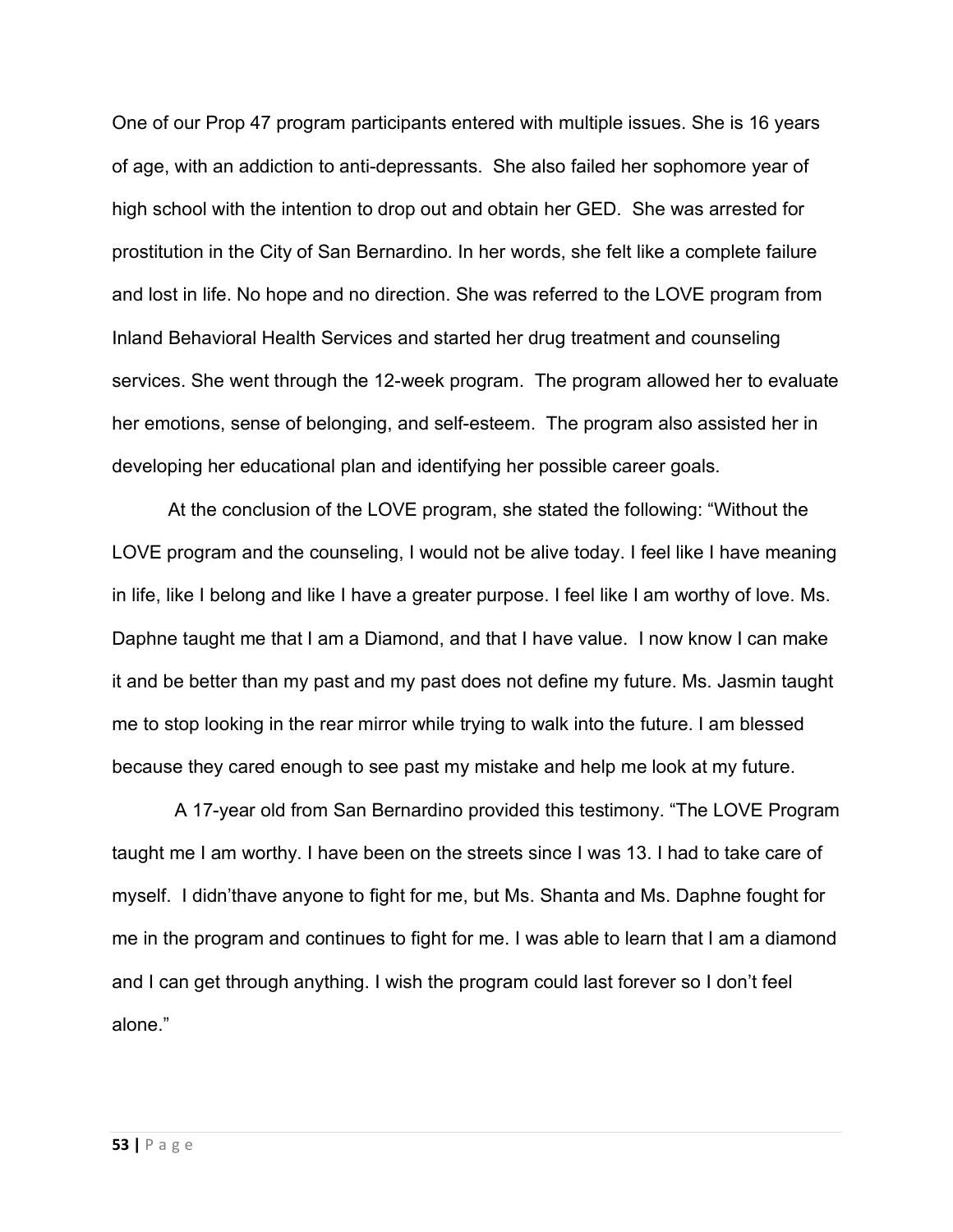A 16-year old young lady from Rialto provided the following testimony. "My sister and I learned that we could push past the bad things that have happened to us and we can have better relationships with our mother. We want to be happy and will choose to be happy and travel. Thanks to the program we can push pass obstacles in our way like the Diamond Creed says"!

#### **SUMMARY AND CONCLUSION**

The TEAM project was designed to work with juveniles who had experience with the criminal justice system and had drug or mental health issues. Research tends to indicate that future crime can be reduced by treating potential criminals earlier in their careers. Researchers have found that when a criminal career begins early in life, it is extended much further in the life course.

The service or treatment used a wraparound scheme. Several service providers were recruited including; Clay Counseling Solutions, Rialto Family Health Services, Love, Rialto Resource Center, Youth Action Project, Young Visionaries, Bethune Center, 100 Black Men, and Inland Behavioral Health Service. Each of these agencies provided a unique set of services allowing the TEAM program to address a variety of client issues.

Case management was originally performed by Inland Behavioral Health Services, but was transferred to Clay Counseling Solutions and Rialto Family Health Services during the last year. The project encountered a number of problems including

- Client acquisition and retention
- Uneven service delivery
- Lack of general coordination and leadership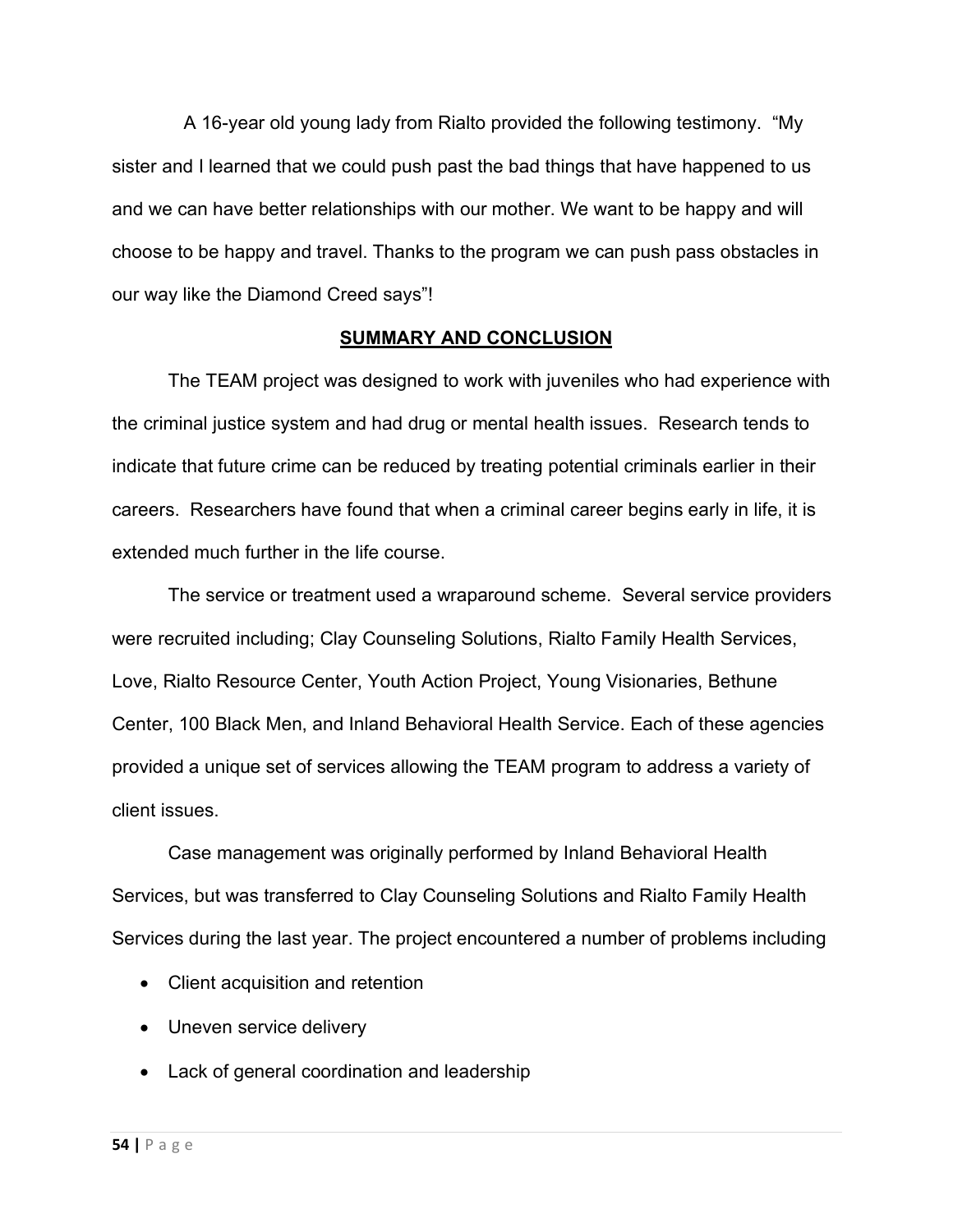- Case management
- Ill-defined procedures
- Access to evaluation data

The outcome evaluation was performed using three procedures. First, a telephone survey was administered to parents to determine their opinions about the TEAM program's efficacy. The results showed that they were moderately satisfied with the program and the results. Second, the criminal histories of TEAM clients and juvenile probationers were compared. The results showed that in some cases the probationers fared better than the probationers, while in other cases, the TEAM clients did better. Methodological issues prevented any extrapolation of the findings. Finally, service providers collected clients' personal stories. The personal stories showed that many of the program's clients had a positive experience. Some had their criminal records sealed; others received job training; some were able to obtain employment as a result of the services they received; some clients received drug and alcohol counseling; and others received general counseling to aid in dealing with life problems.

Overall, the TEAM program had a number of successes. Moreover, it addressed a constituency that needed assistance. Preventing juveniles from becoming involved in criminal activities or curtailing such behavior can have a dramatic impact on future crime. Juvenile programing should be investigated more thoroughly.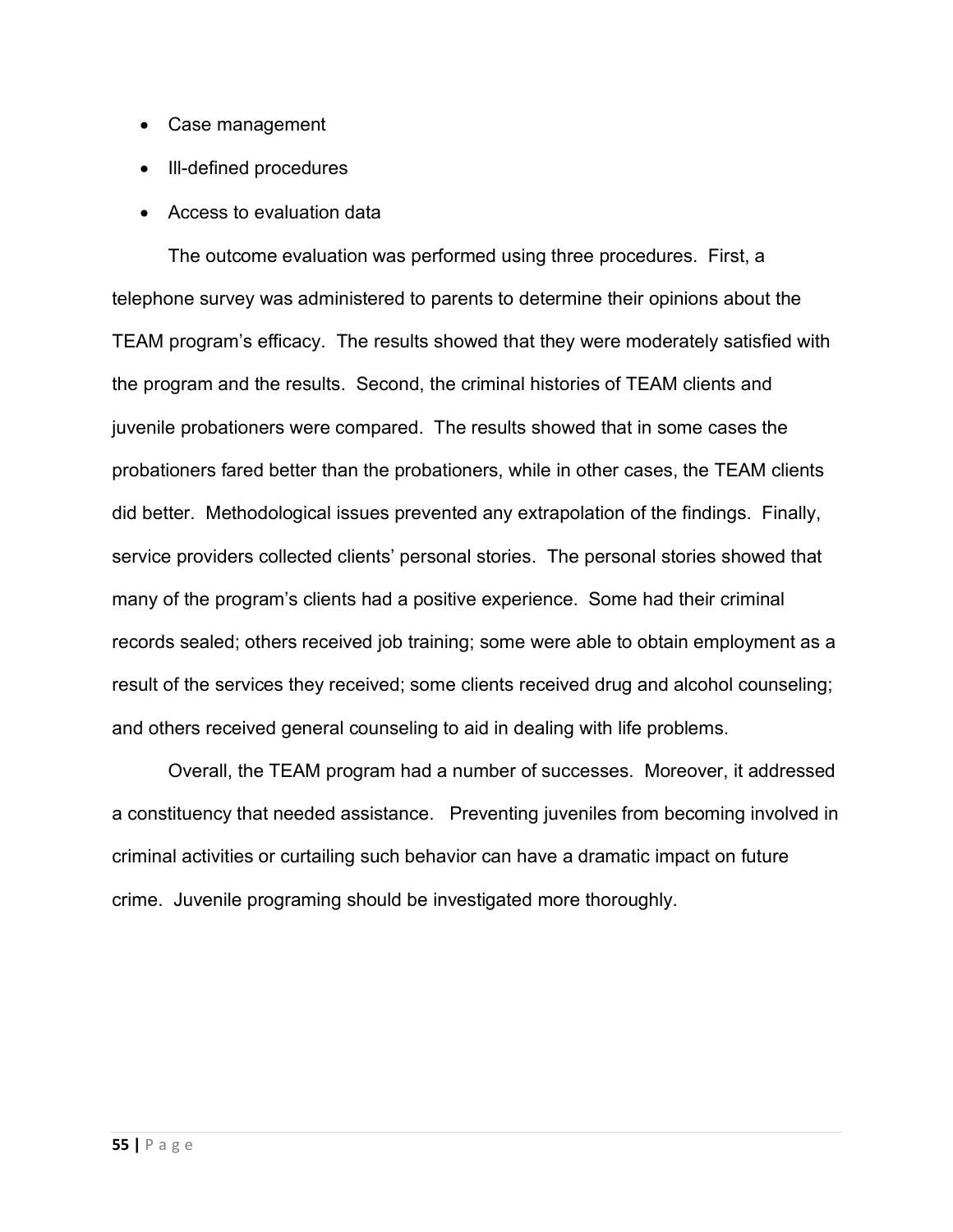## APPENDIX A

## CLIENT SATISFACTION/ OPINION POST SURVEY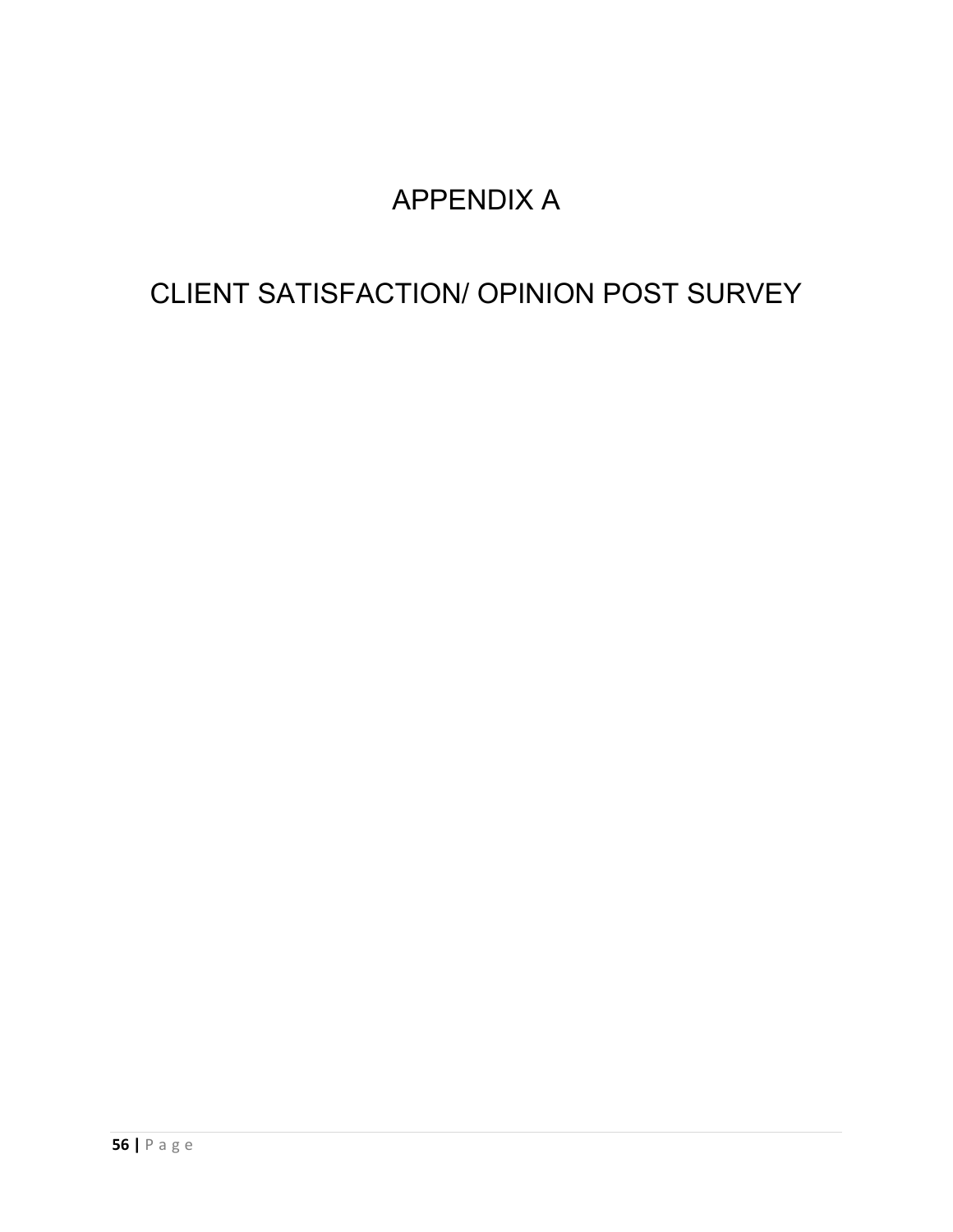# TEAM Program Post Survey

## SCRIPT FOR FOLLOWUP TELEPHONE SURVEYS

Hello ! My name is eand I am calling from Clay Counseling Solutions on behalf of the TEAM program. We have in our records that your student participated in the TEAM program within the last three years, and we are following-up to receive feedback on services provided, as well as how your student is doing today. Do you have a few moments to answer some questions with me? It should only take about five minutes

Great! Thank you so much! First I would like to confirm your and your student's information."

\_\_\_\_\_\_\_\_\_\_\_\_\_\_\_\_\_\_\_\_\_\_\_\_\_\_\_\_\_\_\_\_\_\_\_\_\_\_\_\_\_\_\_\_\_\_\_\_\_\_\_\_\_\_\_\_\_\_\_\_\_\_\_\_

Student Name: \*

Student Birthdate \*

Parent/Guardian Name: \*

How would you rate your experience with the TEAM program overall? (Scale of 1-5, with 5 being the best)  $*$ 

1 2 3 4 5 Unsatisfactory **Excellent** 

How would you rate your student's improvement overall through their participation in the TEAM program? (Scale of 1-5, with 5 being the best) \*

1 2 3 4 5 No improvement excellent improvement

Since your student's participation in the TEAM program, did you student re-offend with regard to their legal concerns? \*

Yes

No